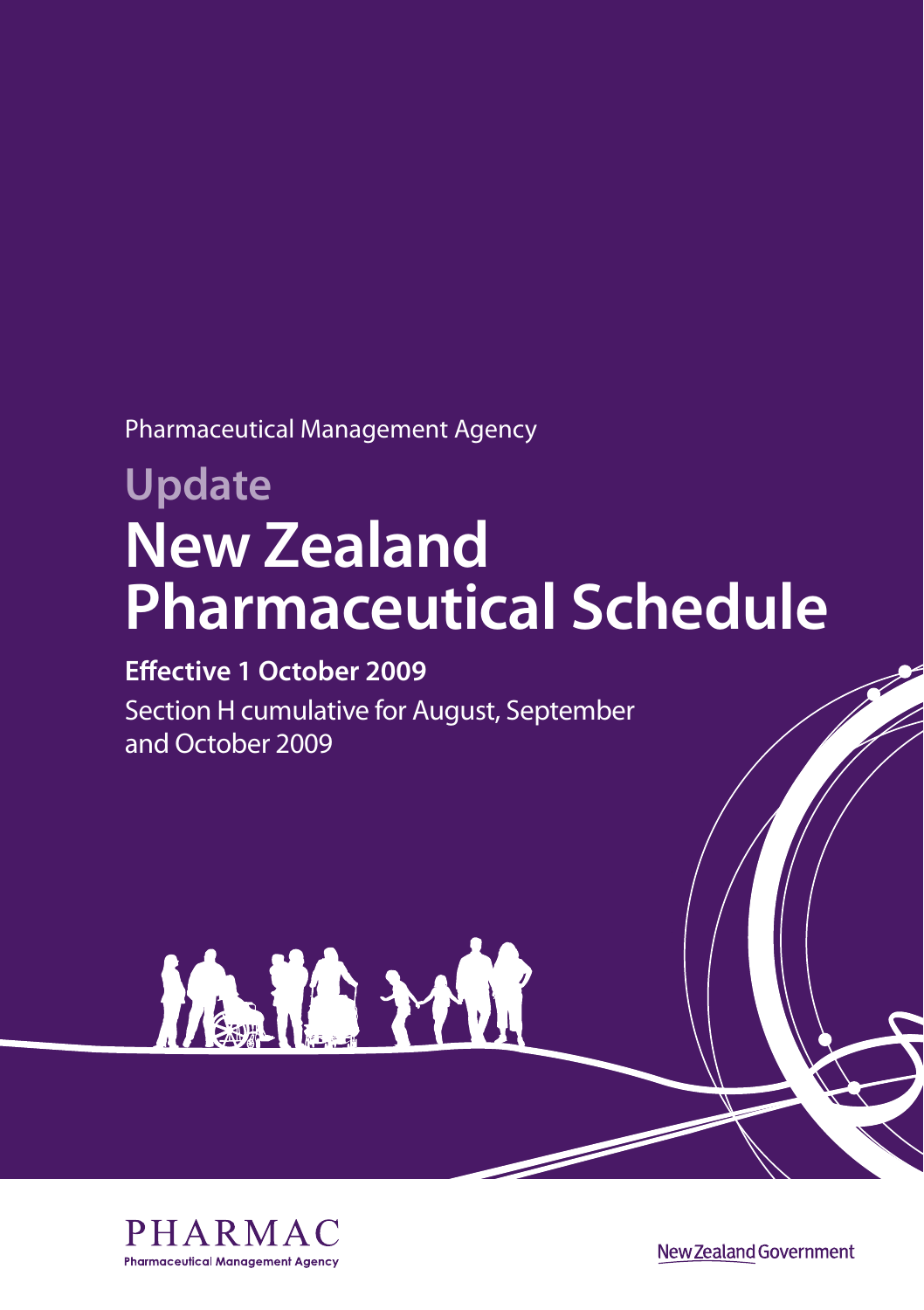# **Contents**

| Summary of PHARMAC decision effective 1 October 2009 3        |  |
|---------------------------------------------------------------|--|
|                                                               |  |
| Diabetes Management Products - subsidy changes, new listing 6 |  |
|                                                               |  |
|                                                               |  |
|                                                               |  |
|                                                               |  |
|                                                               |  |
|                                                               |  |
|                                                               |  |
|                                                               |  |
|                                                               |  |
| Sole Subsidised Supply products cumulative to October 2009 10 |  |
|                                                               |  |
|                                                               |  |
|                                                               |  |
|                                                               |  |
|                                                               |  |
|                                                               |  |
|                                                               |  |
|                                                               |  |
|                                                               |  |
|                                                               |  |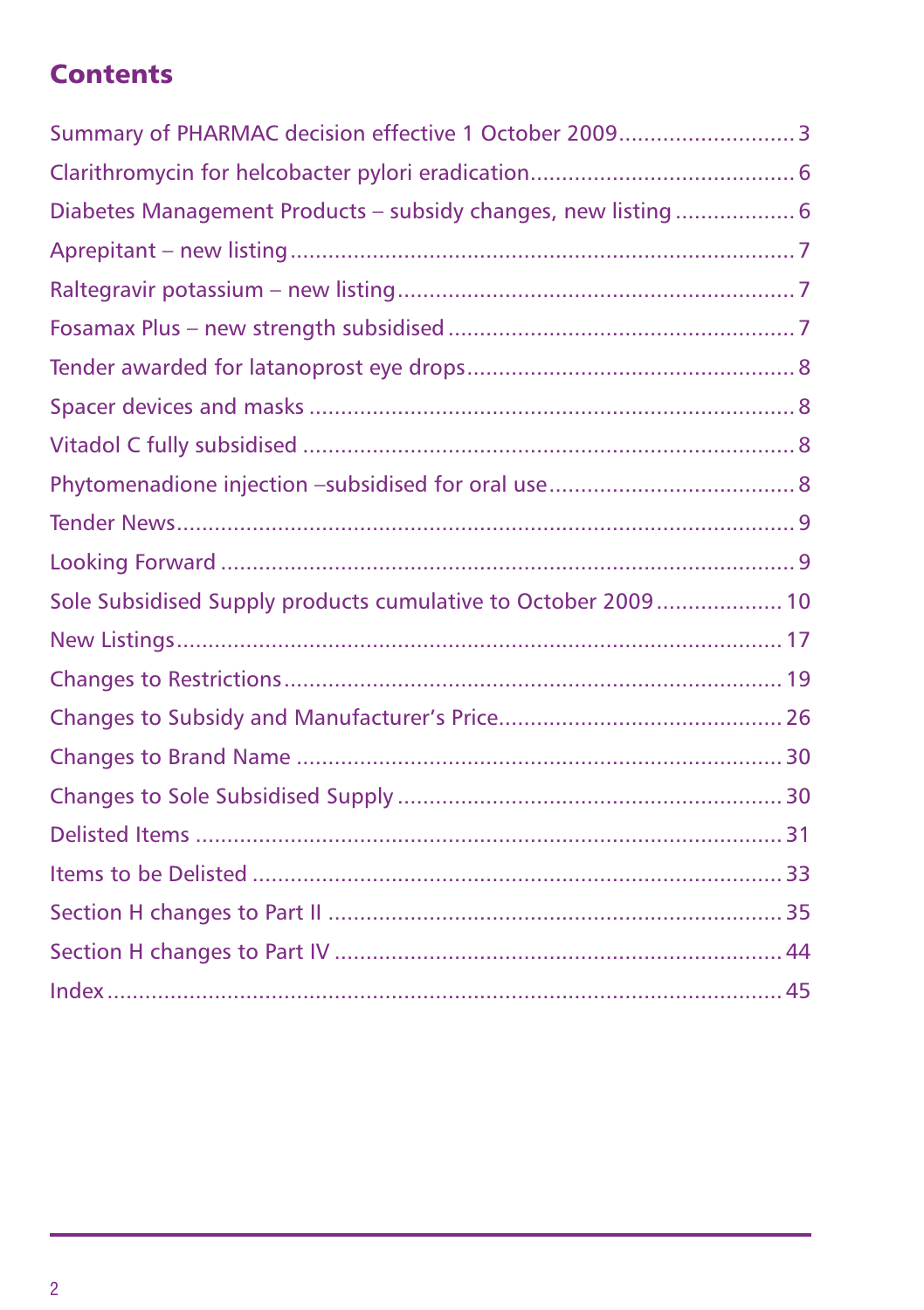### **Summary of PHARMAC decisions effective 1 OCTOBER 2009**

### **New listings (pages 17 to 18)**

- Clarithromycin (Klamycin) tab 500 mg subsidy by endorsement maximum of 14 tabs per prescription, subsidised for helicobacter pylori eradication
- Blood glucose diagnostic test meter (CareSens POP and CareSens II) meter subsidy by endorsement
- Blood glucose diagnostic test strip (CareSens) blood glucose test strips x 50 and lancets x 5 – subsidy by endorsement
- Heparin sodium (Pfizer) inj 1,000 iu per ml, 5 ml (10 and 50 inj pack) and inj 5,000 iu per ml, 5 ml
- Heparanised saline (Pfizer) inj 10 iu per ml, 5 ml
- Raltegravir potassium (Isentress) tab 400 mg Special Authority Hospital pharmacy [HP1]
- Alendronate sodium with cholecalciferol (Fosamax Plus) tab 70 mg with cholecalciferol 5600 iu – Special Authority – Retail pharmacy
- Aprepitant (Emend Tri-Pack) cap 2 x 80 mg and 1 x 125 mg Special Authority – Retail pharmacy
- Risperidone (Risperon) oral liq 1 mg per ml, 30 ml
- Latanoprost (Hysite) eye drops 50  $\mu$ g per ml, 2.5ml OP Retail pharmacy Specialist
- Aminoacid formula without phenylalanine (PKU Anamix Infant) infant formula, 400 g OP – Special Authority – Hospital pharmacy [HP3]
- Aminoacid formula without phenylalanine (PKU Lophlex LQ) liquid (berry, citrus and orange) 62.5 ml OP and 125 ml OP – Special Authority – Hospital pharmacy [HP3]
- Elemental formula (Pepti Junior Gold) powder 450 g OP Special Authority Hospital pharmacy [HP3]

### **Changes to restrictions (pages 19 to 25)**

- Phytomenadione (Konakion MM) inj 2 mg per 0.2 ml and inj 10 mg per ml, 1 ml – also subsidised for oral administration
- Clarithromycin tab 250 mg and grans for oral liq 125 mg per 5 ml amended Special Authority criteria
- Alendronate for osteoporosis amended Special Authority criteria
- Levodopa with carbidopa (Sinemet CR) tab long-acting 200 mg with carbidopa 50 mg – removal of Retail pharmacy-Specialist restriction
- Mask for spacer device amended restriction criteria
- Spacer device amended restriction criteria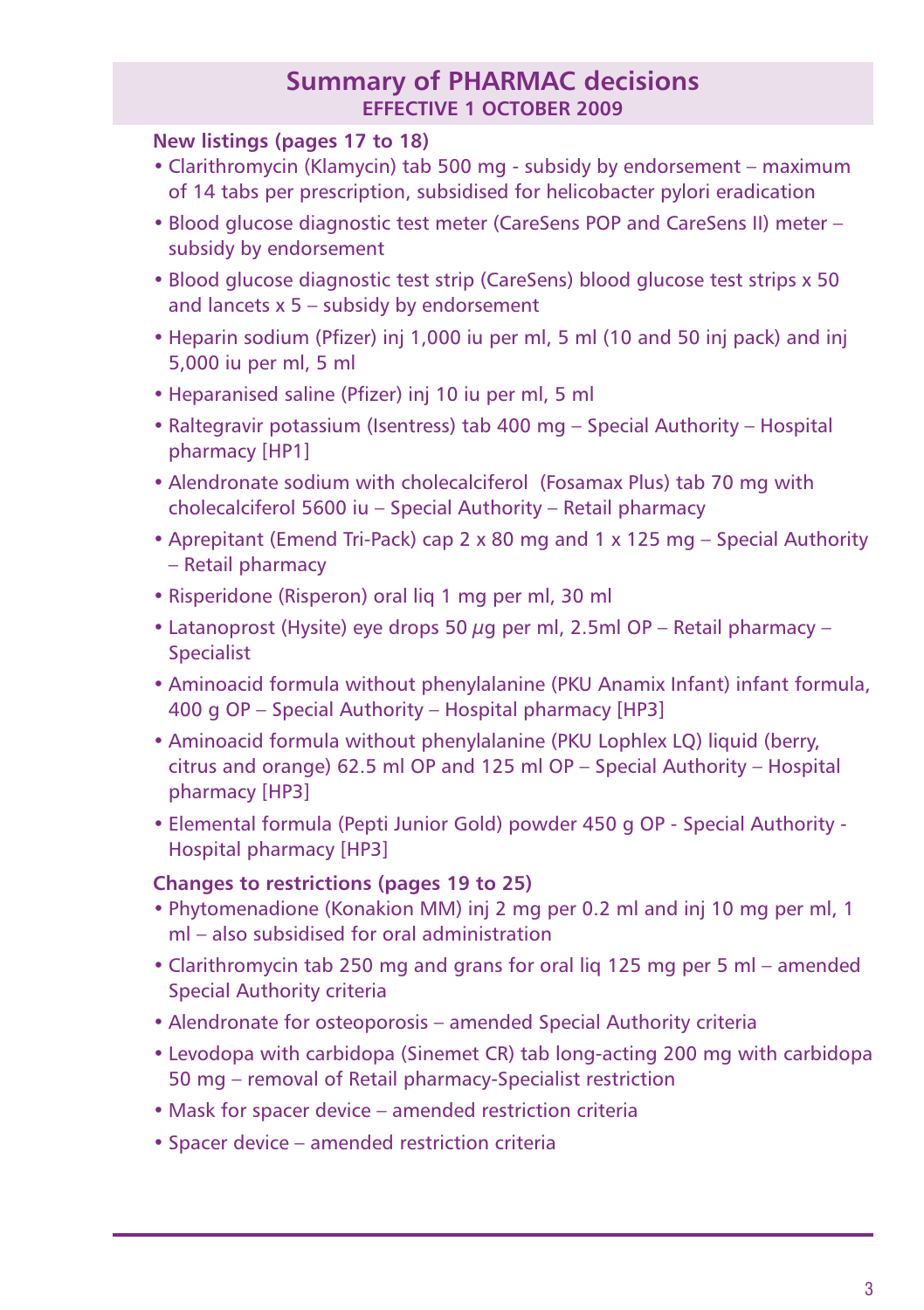### **Summary of PHARMAC decisions – effective 1 October 2009 (continued)**

### **Decreased subsidy (pages 26 to 29)**

- Pioglitazone (Actos) tab 15 mg, 30 mg and 45 mg
- Blood glucose diagnostic test strip (Accu-Chek Performa) blood glucose test strips
- Calamine (ABM) crm, aqueous, BP; and lotn, BP
- Leuprorelin (Eligard) inj 7.5 mg, 22.5 mg, 30 mg and 45 mg
- Levodopa with carbidopa tab long-acting 200 mg with carbidopa 50 mg (Sinemet CR) and tab 250 mg with carbidopa 25 mg (Sinemet)
- Carboplatin (Carboplatin Ebewe) inj 10 mg per ml, 45 ml and 10 mg per ml, 100 ml
- Dorzolamide hydrochloride with timolol maleate (Cosopt) eye drops 2% with timolol maleate 0.5%

### **Increased subsidy (pages 26 to 29)**

- Hydrocortisone acetate (Colifoam) rectal foam 10 %, CFC free (14 applications)
- Atropine sulphate (AstraZeneca) inj 600  $\mu$ g, 1 ml
- Vitamin A with Vitamins D and C (Vitadol C) soln 1000 u with Vitamin D 400 u and ascorbic acid 30 mg per 10 drops
- Heparin sodium (Mayne) inj 5,000 iu per ml, 1 ml
- Potassium chloride (Span-K) tab long-acting 600 mg
- Clonidine TDDS 2.5 mg, 100  $\mu$ g per day (Catapres-TTS-1); TDDS 5 mg, 200  $\mu$ g per day (Catapres-TTS-2); and TDDS 7.5 mg, 300 µg per day (Catapres-TTS-3)
- Clonidine hydrochloride (Catapres) tab 150  $\mu$ g
- Clonidine hydrochloride (Catapres) inj 150 µg per ml, 1 ml
- Clobetasol propionate (Dermol) crm 0.05% and oint 0.05%
- Betamethasone valerate (Beta Scalp) scalp app 0.1%
- Clobetasol propionate (Dermol) scalp app 0.05%
- Oxytocin (Syntocinon) inj 5 iu per ml, 1 ml and 10 iu per ml, 1 ml
- Oxytocin (Syntometrine) inj 5 iu with ergometrine maleate 500 µg per ml, 1 ml
- Hydrocortisone (Douglas) tab 5 mg and 20 mg
- Methylprednisolone sodium succinate (Solu-Medrol) inj 500 mg
- Flucloxacillin sodium (AFT) grans for oral liq 125 mg per 5 ml and 250 mg per 5 ml
- Gentamicin sulphate (Pfizer) inj 40 mg per ml, 2 ml
- Naproxen tab 250 mg (Noflam 250) and 500 mg (Noflam 500)
- Baclofen (Pacifen) tab 10 mg
- Quinine sulphate (Q 300) tab 300 mg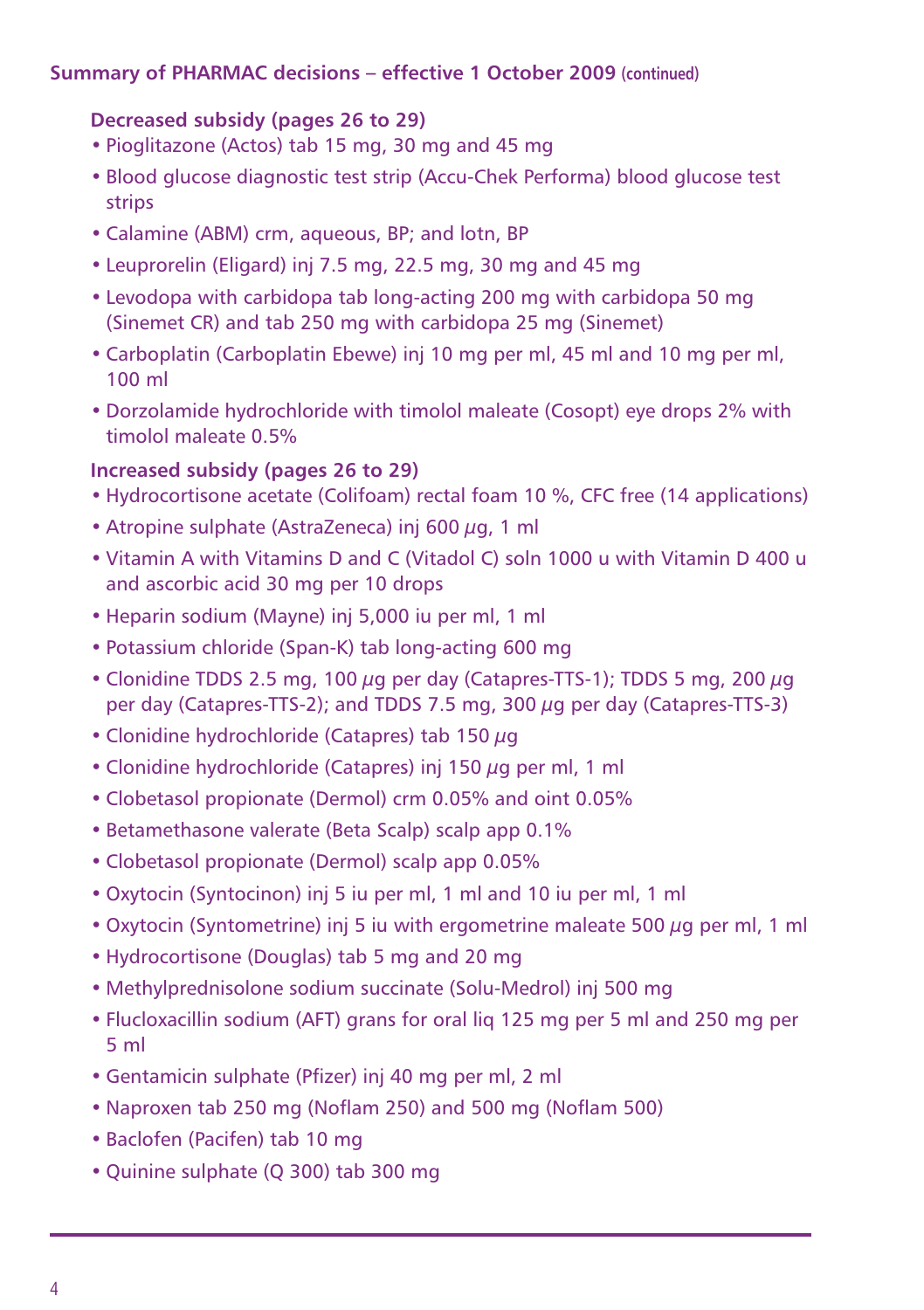### **Summary of PHARMAC decisions – effective 1 October 2009 (continued)**

- Morphine hydrochloride (RA-Morph) oral liq 1 mg per ml, 2 mg per ml, 5 mg per ml, and 10 mg per ml
- Morphine sulphate (Sevredol) tab immediate-release 10 mg and 20 mg
- Moclobemide (Apo-Moclobemide) tab 150 mg and 300 mg
- Clonidine hydrochloride (Dixarit) tab 25  $\mu$ g
- Carboplatin (Carboplatin Ebewe) inj 10 mg per ml, 5 ml and 10 mg per ml, 15 ml
- Carboplatin (Baxter) inj 1 mg for ECP
- Sodium cromoglycate (Rex) nasal spray, 4%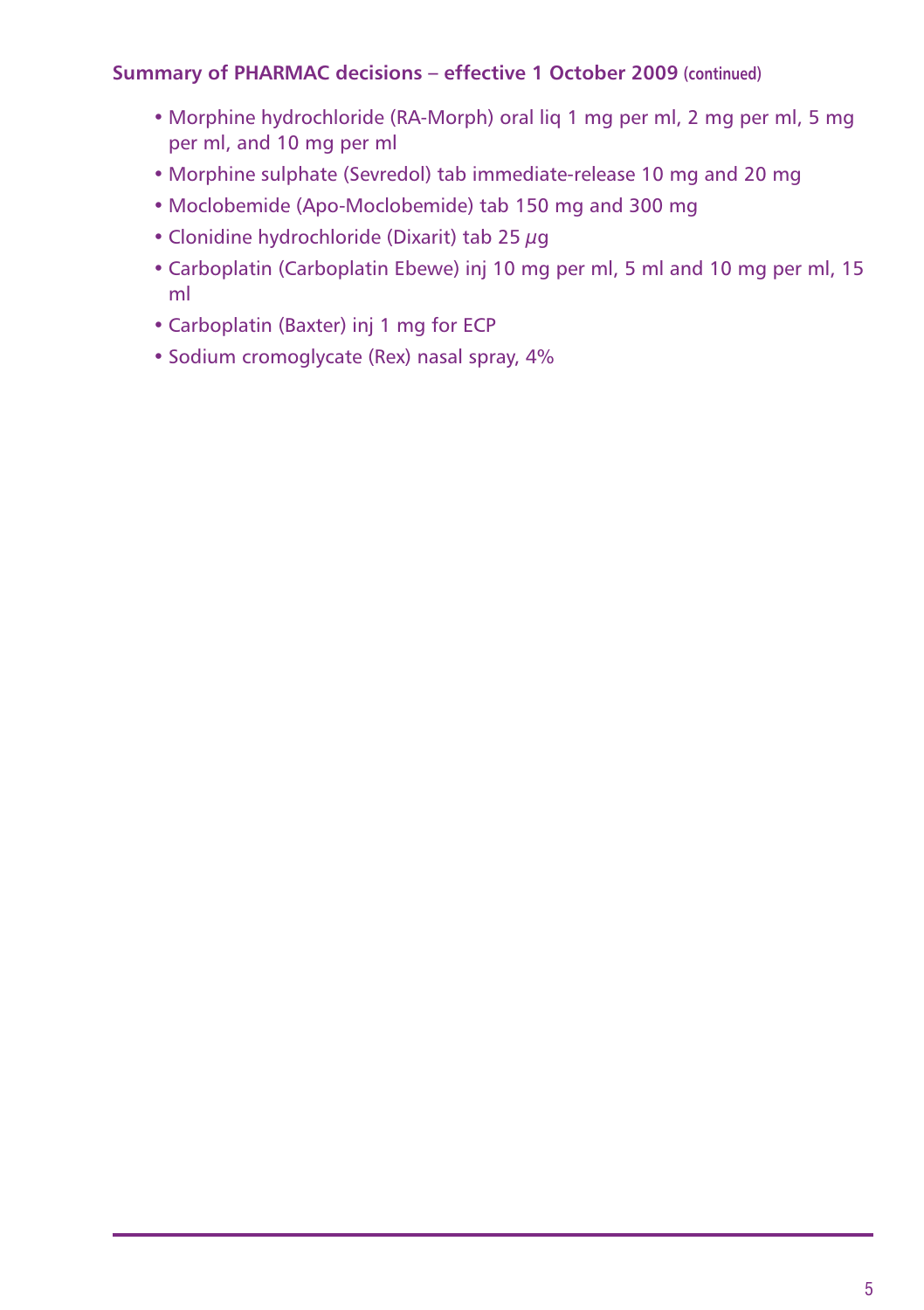# **Clarithromycin for helcobacter pylori eradication**

The Special Authority requirement for helicobacter pylori eradication therapy on clarithromycin 250 mg tablets will be removed from 1 October 2009. This is because clarithromycin 500 mg tablets will be listed with endorsement criteria for h. pylori from 1 October 2009. Please note that prescriptions are considered endorsed if clarithromycin is prescribed in conjunction with a proton pump inhibitor and either amoxicillin or metronidazole.

This means clarithromycin (Klamycin) 500 mg tablets will be subsidised by endorsement with a maximum quantity of 14 tablets per prescription for eradication



of h. pylori. The existing clarithromycin Special Authority criteria for mycobacterial infections will remain unchanged. Losec Hp7 OAC will remain fully funded for the treatment of h. pylori although the supplier (AstraZeneca) has advised that it will discontinue this pack once its current stocks are exhausted (anticipated to be in May 2010).

# **Diabetes Management Products – subsidy changes, new listing**

From 1 October 2009, the subsidy and price will be reduced for the Accu-Chek Performa brand of blood glucose diagnostic test strips. The Accu-Chek Performa brand of blood glucose diagnostics test meters will also remain fully subsidised. A confidential rebate will apply to the test strips and meters subsidised in the community.

The CareSens II and CareSens POP blood glucose diagnostic test meters will be

listed fully subsidised from 1 October 2009. These are compatible with the newly listed CareSens test strips.

Lancets in combination with the supply of the CareSens brand of blood glucose diagnostic test strips will be fully subsidised from 1 October 2009. We understand that the supplier of CareSens intends to provide patients with the choice of a free meter swap out.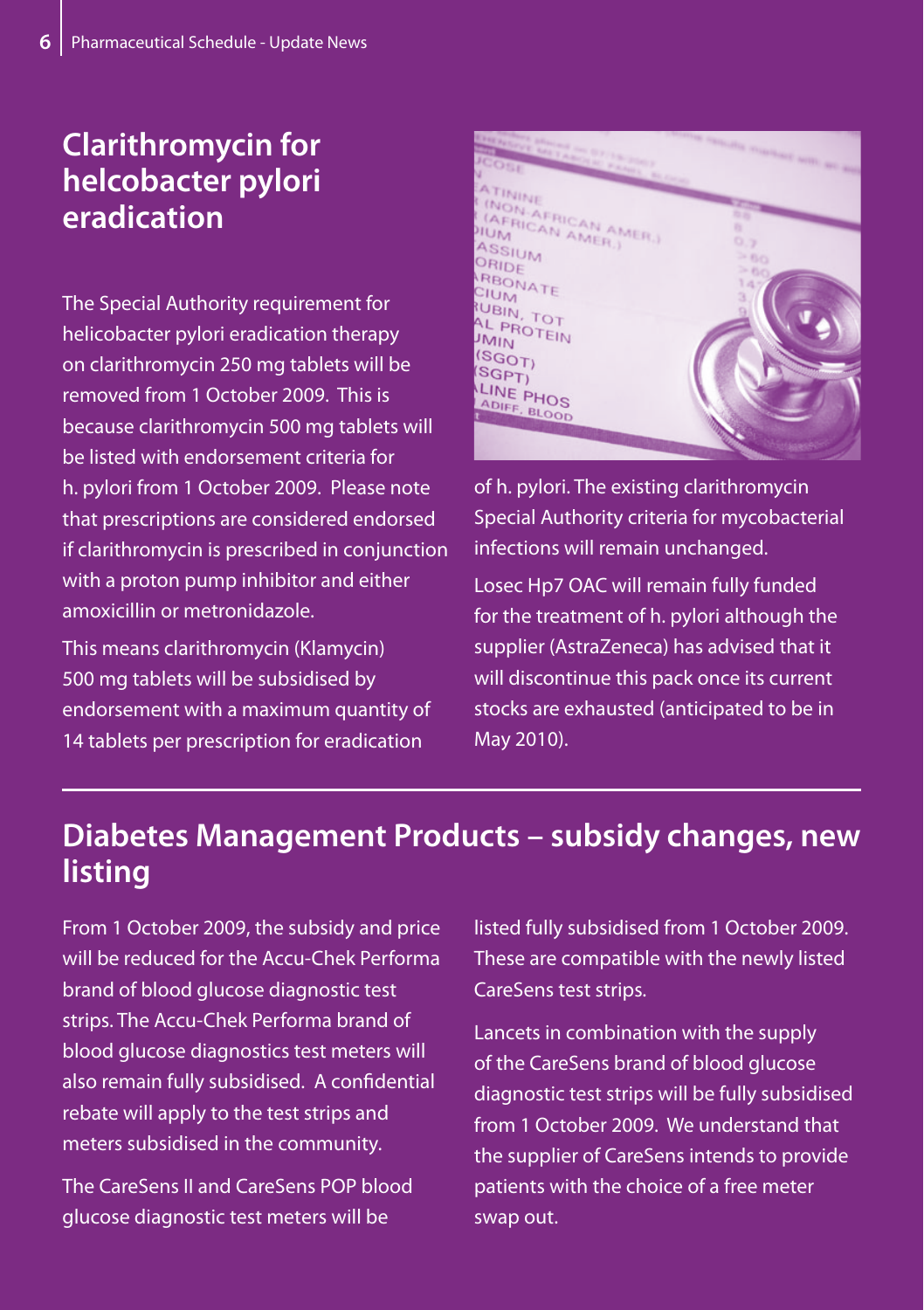# **Aprepitant – new listing**

From 1 October 2009, the antiemetic aprepitant (Emend Tri-Pack) capsules will be fully subsidised under Special Authority criteria for patients undergoing highly emetogenic chemotherapy and/or anthracycline-based chemotherapy for the treatment of malignancy. See page 17 for further information.

# **Raltegravir potassium – new listing**

The antiretroviral medication raltegravir potassium (Isentress) 400 mg tablets will be subsidised from 1 October 2009. Isentress will be subsidised under the same Special Authority criteria that apply to currently

funded antiretrovirals (Non-nucleoside Reverse Transcriptase Inhibitors, Nucleoside Reverse Transcriptase Inhibitors and Protease Inhibitors).

# **Fosamax Plus – new strength subsidised**

A new strength of Fosamax Plus tablets (alendronate sodium 70 mg with cholecalciferol 5,600 iu) will be subsidised from 1 October 2009. It is subject to the same Special Authority criteria as for the existing

strength of Fosamax Plus. The currently listed presentation of Fosamax Plus (alendronate sodium with cholecalciferol 2,800 iu) will be delisted in approximately 6 months.

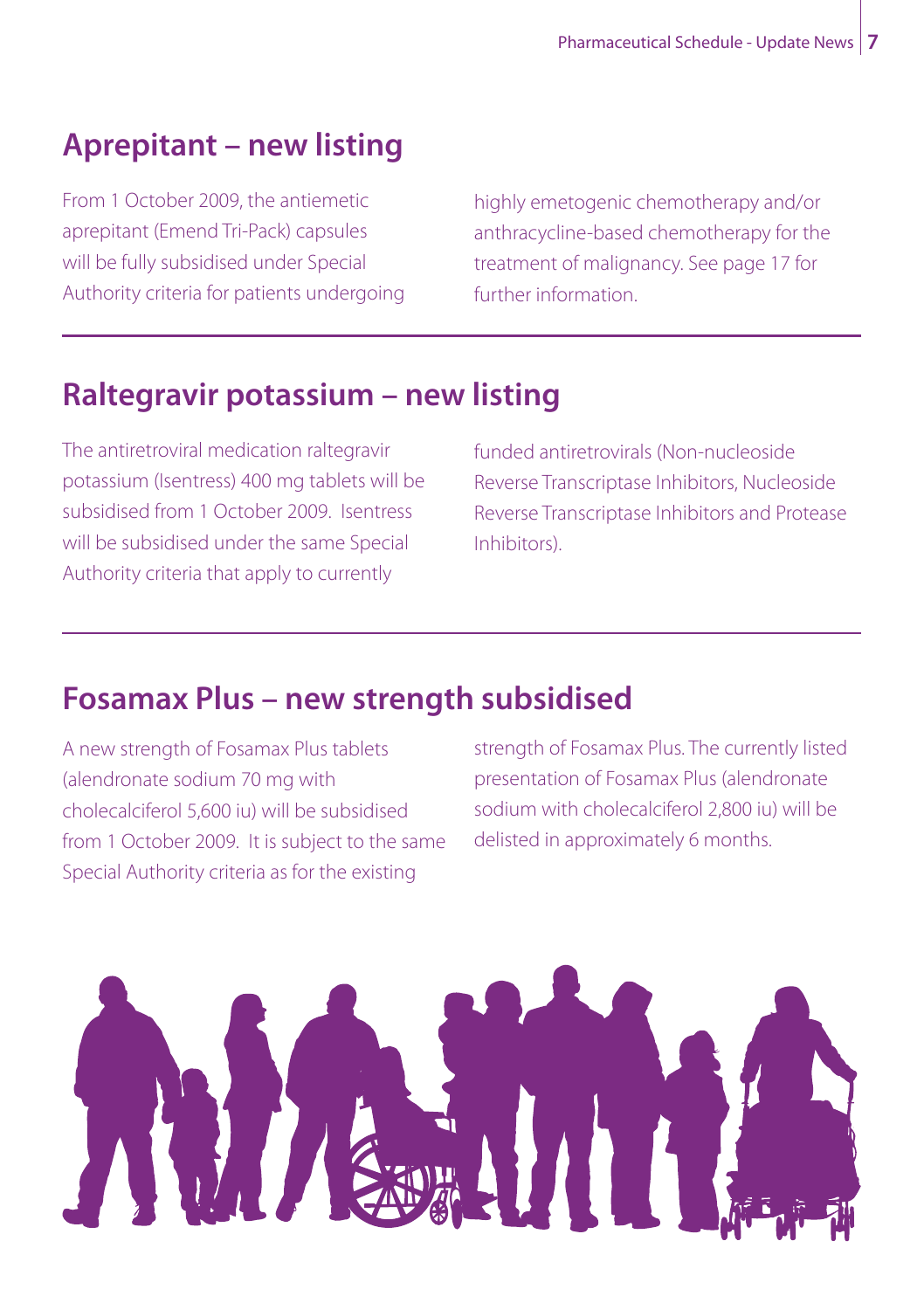# **Tender awarded for latanoprost eye drops**

From 1 October 2009 Hysite (latanoprost 50 µg per ml) 2.5 ml eye drops will be listed on the Pharmaceutical Schedule. Hysite is manufactured and supplied by Pfizer who also manufacture and supply the current brand Xalatan. Hysite will be the Sole Subsidised Supply brand of latanoprost 50 µg per ml eye drops from 1 March 2010 until 30 June 2012.



# **Spacer devices and masks**

From 1 October 2009, the Pharmaceutical Schedule rule allowing spacer devices and masks to be subsidised on Wholesale Supply Order (WSO) when written by a DHB paediatrician will be removed. This change

correctly aligns DHB budgetary expenditure for their own use of spacers and masks. DHB hospitals will be able to order via their own internal systems.

# **Vitadol C fully subsidised**

Vitadol C oral solution (vitamin A with vitamins D and C) will be fully subsidised without restriction from 1 October 2009. This is a result of a concurrent subsidy increase and price decrease.

# **Phytomenadione injection – subsidised for oral use**

Roche Products is discontinuing supply of their chewable phytomenadione 10 mg tablet formulation. As a result, phytomenadione injections will be subsidised for oral administration from 1 October 2009. This change is necessary as section 2.2.17 of the General Rules in the Pharmaceutical Schedule state that substances in a form intended for intravenous delivery, prescribed for a purpose

other than by injection, are not subsidised unless specified in Sections B to G of the Schedule.

PHARMAC notes that the medicine datasheet includes instructions on the oral use of the injection formulation. The Konakion MM brand of phytomenadione injections are registered for oral use.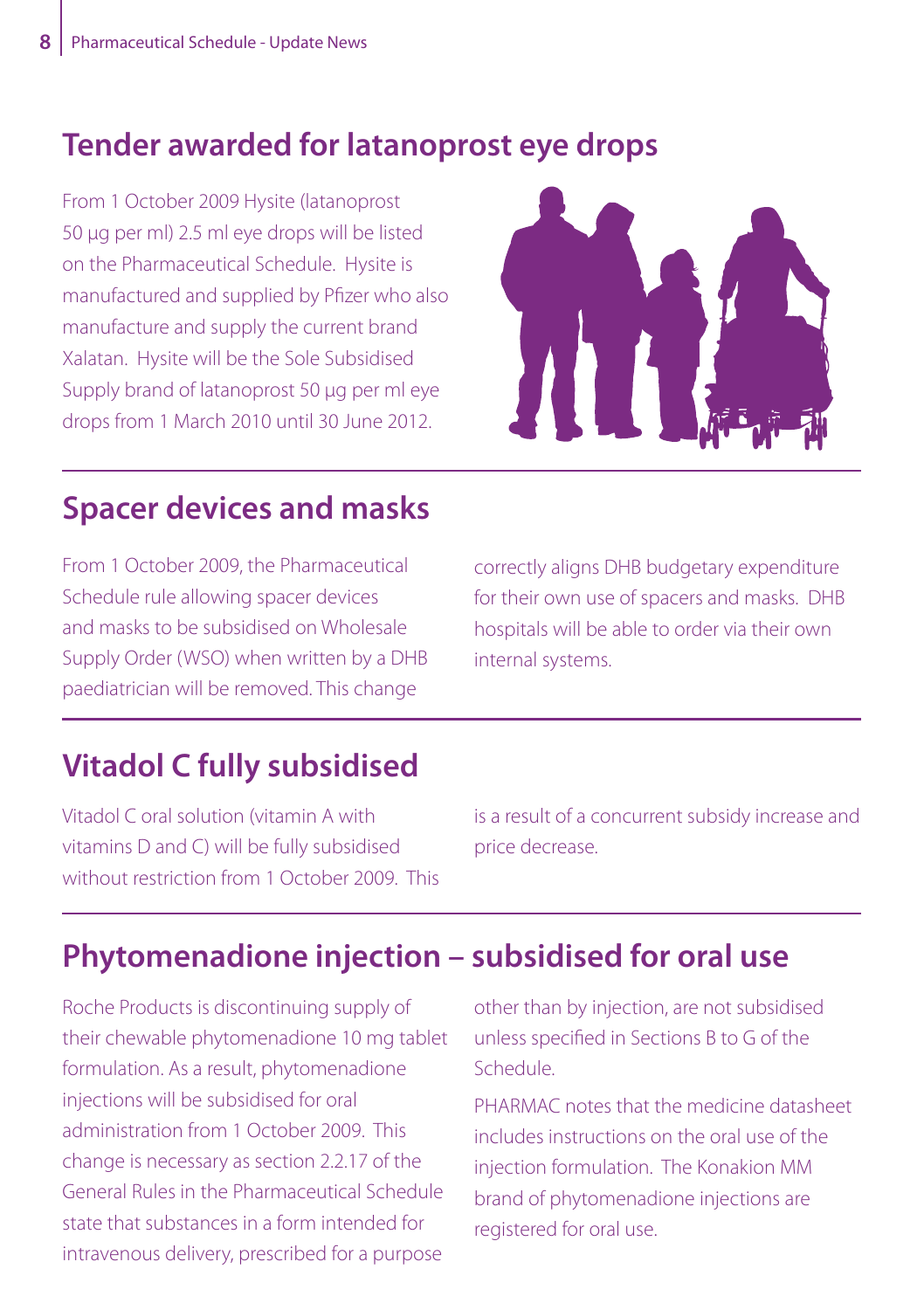# **Tender News**

Sole Subsidised Supply changes – effective 1 November 2009

| <b>Chemical Name</b> | <b>Presentation: Pack size</b>       | <b>Sole Subsidised Supply</b><br>brand (and supplier) |
|----------------------|--------------------------------------|-------------------------------------------------------|
| Atenolol             | Tab 50 mg; 500 tab                   | Pacific Atenolol (Mylan)                              |
| Atenolol             | Tab 100 mg; 500 tab                  | Pacific Atenolol (Mylan)                              |
| Hydrocortisone       | Powder; 25 g                         | ABM (ABM)                                             |
| Nevirapine           | Oral suspension 10 mg per ml; 240 ml | <b>Viramune Suspension</b><br>(Beohringer Ingelheim)  |
| <b>Nevirapine</b>    | Tab 200 mg; 60 tab                   | Viramune (Beohringer<br>Ingelheim)                    |

# **Looking Forward**

*This section is designed to alert both pharmacists and prescribers to possible future changes to the Pharmaceutical Schedule. It may also assist pharmacists, distributors and wholesalers to manage stock levels.*

### **Possible decisions for implementation 1 November 2009**

- Azathioprine (Azamun) tab 50 mg price and subsidy increase
- Blood glucose diagnostic test meter (On Call Advanced) new listing
- Blood glucose diagnostic test strips with lancets (On Call Advanced) new listing
- Codeine phosphate (Douglas) powder 25 g price and subsidy increase
- Lansoprazole (Solox) price and subsidy decrease
- Lithium carbonate (Douglas) cap 250 mg price and subsidy increase
- Mesalazine (Pentasa) tab long-acting 500 mg price and subsidy decrease
- Nitrazepam (Nitrados) tab 5 mg price and subsidy increase
- Oxazepam (Ox-Pam) tab 10 and 15 mg price and subsidy increase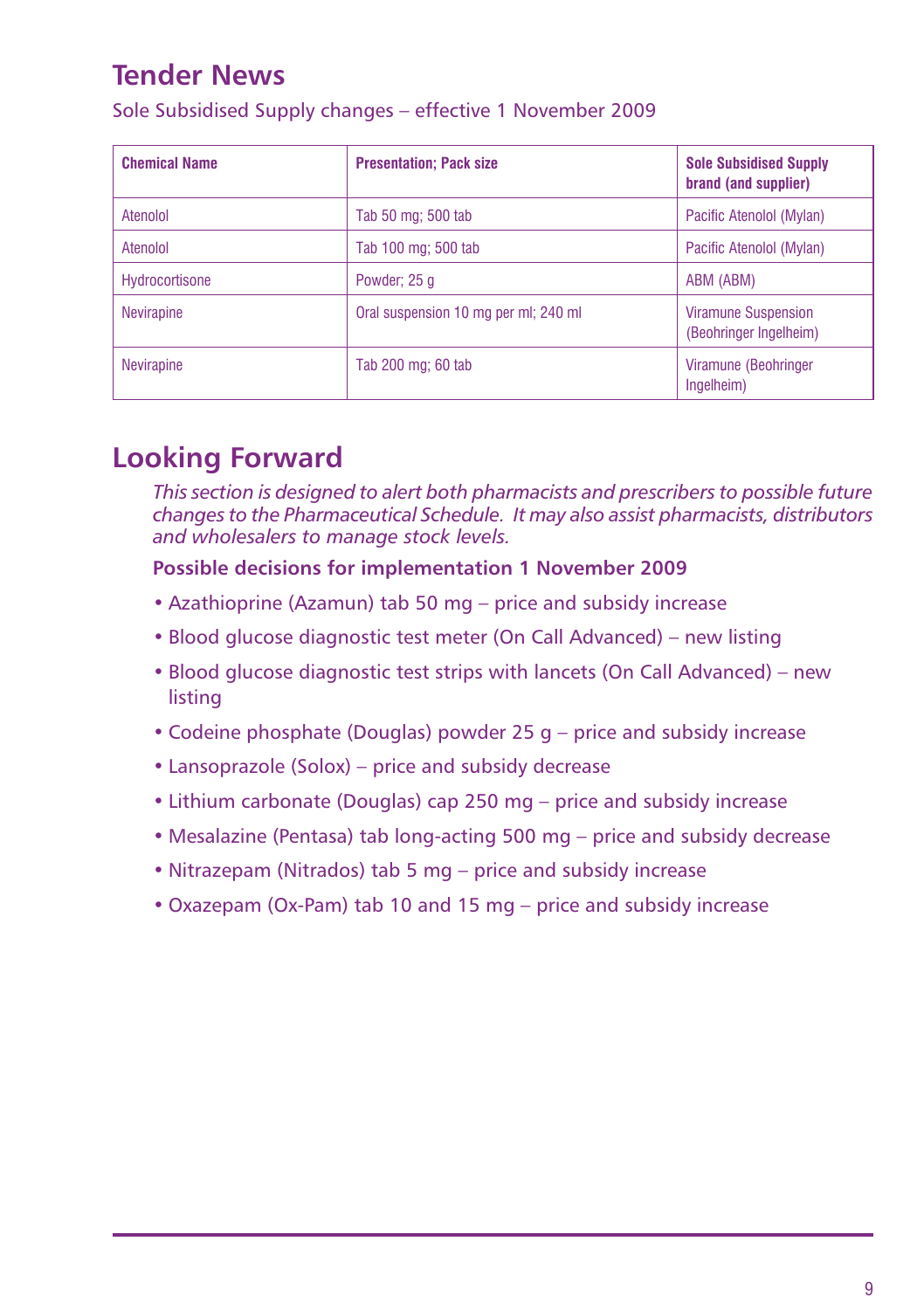| <b>Generic Name</b>                       | <b>Presentation</b>                                         | <b>Brand Name Expiry Date*</b>                    |      |
|-------------------------------------------|-------------------------------------------------------------|---------------------------------------------------|------|
| Acarbose                                  | Tab 50 mg & 100 mg                                          | Glucobay                                          | 2012 |
| Acetazolamide                             | Tab 250 mg                                                  | <b>Diamox</b>                                     | 2011 |
| <b>Allopurinol</b>                        | Tab 100 mg & 300 mg                                         | Apo-Allopurinol                                   | 2011 |
| Alprazolam                                | Tab 250 $\mu$ g, 500 $\mu$ g & 1 mg                         | Arrow-Alprazolam                                  | 2010 |
| Amantadine hydrochloride                  | Cap 100 mg                                                  | <b>Symmetrel</b>                                  | 2011 |
| Amlodipine                                | Tab 5 mg & 10 mg                                            | Apo-Amlodipine                                    | 2011 |
| <b>Amoxycillin</b>                        | Drops 125 mg per 1.25 ml                                    | <b>Ospamox Paediatric</b>                         | 2011 |
|                                           | Inj 250 mg, 500 mg & 1 g<br>Cap 250 mg & 500 mg             | <b>Drops</b><br><b>Ibiamox</b><br>Apo-Amoxi       | 2010 |
| Amoxycillin clavulanate                   | Tab amoxycillin 500 mg with<br>potassium clavulanate 125 mg | Synermox                                          | 2011 |
| Aqueous cream                             | Crm 500 g                                                   | <b>AFT</b>                                        | 2011 |
| <b>Aspirin</b>                            | Tab dispersible 300 mg<br>Tab 100 mg                        | <b>Ethics Aspirin</b><br><b>Ethics Aspirin EC</b> | 2010 |
| Atropine sulphate                         | Eye drops 1%                                                | Atropt                                            | 2011 |
| <b>Azithromycin</b>                       | <b>Tab 500 mg</b>                                           | <b>Arrow-Azithromycin</b>                         | 2012 |
| Benzylpenicillin sodium<br>(Penicillin G) | Inj 1 mega u                                                | <b>Sandoz</b>                                     | 2011 |
| <b>Bezafibrate</b>                        | Tab 200 mg                                                  | <b>Fibalip</b>                                    | 2011 |
| <b>Bicalutamide</b>                       | Tab 50 mg                                                   | <b>Bicalox</b>                                    | 2011 |
| <b>Bisacodyl</b>                          | Tab 5 mg                                                    | Lax-Tabs                                          | 2010 |
| <b>Brimonidine tartrate</b>               | Eye drops 0.2%                                              | AFT                                               | 2011 |
| <b>Bupivicaine hydrochloride</b>          | Ini 0.5%, 4 ml<br>Inj 0.5%, 8% glucose, 4 ml                | <b>Marcain Isobaric</b><br><b>Marcain Heavy</b>   | 2010 |
| Calcitonin                                | Inj 100 iu per ml, 1 ml                                     | <b>Miacalcic</b>                                  | 2011 |
| Calcium                                   | Tab eff 1 q                                                 | <b>Calsource</b>                                  | 2011 |
| Calcium folinate                          | Inj 50 mg                                                   | <b>Calcium Folinate</b><br>Ebewe                  | 2011 |
| Captopril                                 | Tab 12.5 mg, 25 mg & 50 mg                                  | Apo-Captopril                                     | 2010 |
| Cefaclor monohydrate                      | Cap 250 mg<br>Grans for oral lig 125 mg per 5 ml            | Ranbaxy-Cefaclor<br>Ranbaxy-Cefaclor              | 2010 |
| Cefazolin sodium                          | Inj 500 mg & 1 g                                            | Hospira                                           | 2011 |
| Cefuroxime sodium                         | Inj 750 mg & 1.5 g                                          | <b>Zinacef</b>                                    | 2011 |
| Cetomacrogol                              | Crm BP                                                      | <b>PSM</b>                                        | 2010 |
| Cetirizine hydrochloride                  | Tab 10 mg<br>Oral lig 1 mg per ml                           | Zetop<br><b>Cetirizine-AFT</b>                    | 2011 |
| <b>Chloramphenicol</b>                    | Eye oint 1%                                                 | <b>Chlorsig</b>                                   | 2012 |
| Chlorhexidine gluconate                   | Soln 4%                                                     | Orion                                             | 2011 |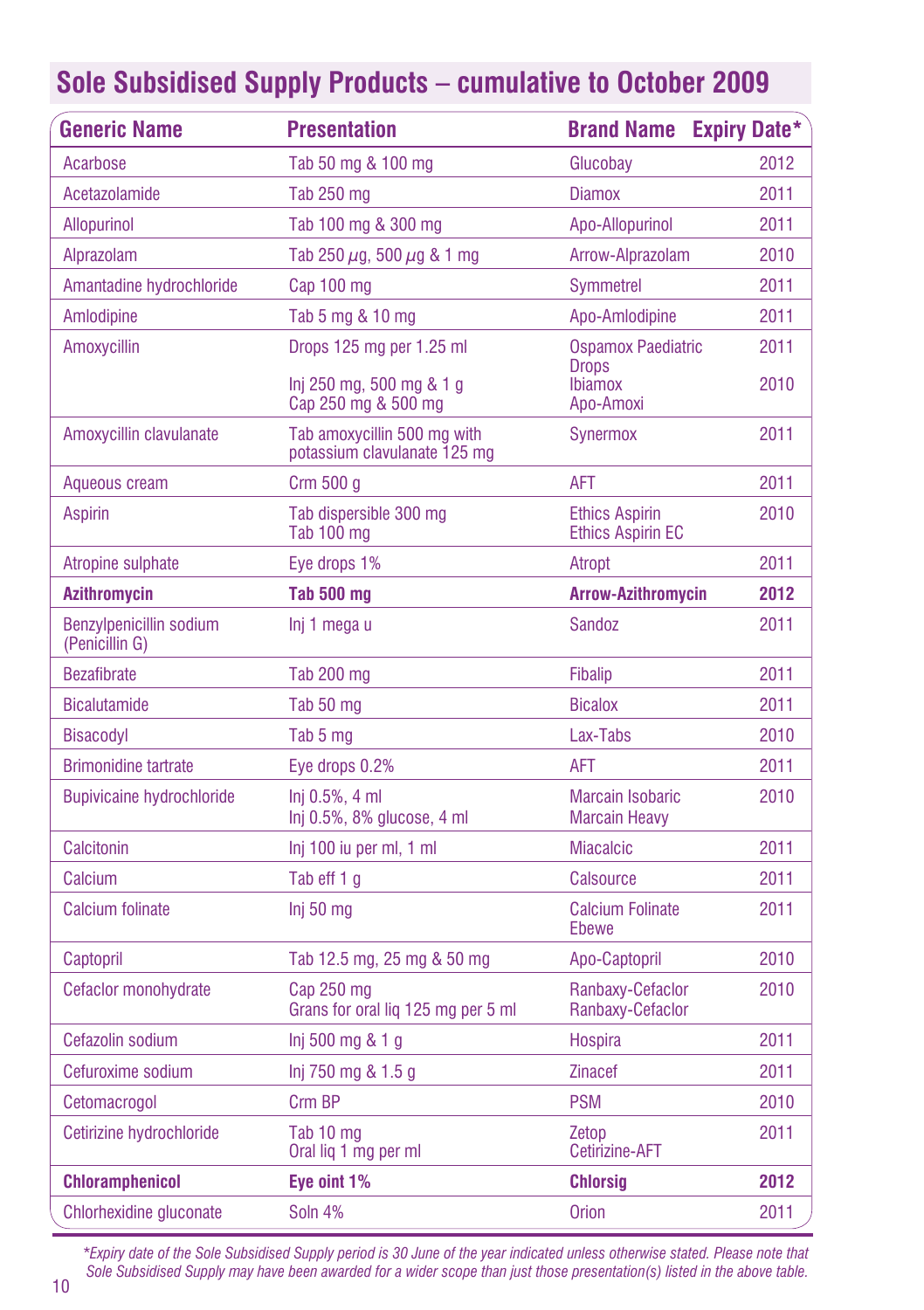| <b>Generic Name</b>                                 | <b>Presentation</b>                                                                         | <b>Brand Name</b>                                                        | <b>Expiry Date*</b> |
|-----------------------------------------------------|---------------------------------------------------------------------------------------------|--------------------------------------------------------------------------|---------------------|
| Ciclopiroxolamine                                   | Nail soln 8%                                                                                | <b>Batrafen</b>                                                          | 2012                |
| Ciprofloxacin                                       | Tab 250 mg, 500 mg & 750 mg                                                                 | <b>Rex Medical</b>                                                       | 2011                |
| Citalopram                                          | Tab 20 mg                                                                                   | Arrow-Citalopram                                                         | 2010                |
| Clarithromycin                                      | Tab 250 mg<br>Grans for oral lig 125 mg per 5 ml                                            | Klamycin<br><b>Klacid</b>                                                | 2010                |
| Clonazepam                                          | Tab 500 $\mu$ g & 2 mg                                                                      | Paxam                                                                    | 2011                |
| Clotrimazole                                        | Vaginal crm 2% with applicators(s)<br>Crm 1%<br>Vaginal crm 1% with applicator(s)           | Clomazol<br>Clomazol<br>Clomazol                                         | 2010                |
| Codeine phosphate                                   | Tab 15 mg, 30 mg & 60 mg                                                                    | <b>PSM</b>                                                               | 2010                |
| <b>Colchicine</b>                                   | Tab 500 $\mu$ g                                                                             | Colgout                                                                  | 2010                |
| Colestipol hydrochloride                            | Sach 5 g                                                                                    | Colestid                                                                 | 2010                |
| Colistin sulphomethate                              | $Inj$ 150 mg                                                                                | Colistin-Link                                                            | 2010                |
| <b>Compound electrolytes</b>                        | Powder for soln for oral use                                                                | Enerlyte                                                                 | 2010                |
| <b>Cyclizine hydrochloride</b>                      | Tab 50 mg                                                                                   | <b>Nausicalm</b>                                                         | 2012                |
| Cyclophosphamide                                    | Tab 50 mg                                                                                   | Cycloblastin                                                             | 2010                |
| <b>Cyproterone acetate</b>                          | Tab 50 mg & 100 mg                                                                          | <b>Siterone</b>                                                          | 2012                |
| Desferrioxamine mesylate                            | Inj 500 mg                                                                                  | <b>Mayne</b>                                                             | 2010                |
| <b>Desmopressin</b>                                 | Nasal spray 10 mcg per dose                                                                 | Desmopressin-PH&T                                                        | 2011                |
| Dexamphetamine sulphate                             | Tab 5 mg                                                                                    | <b>PSM</b>                                                               | 2010                |
| <b>Dextrose</b>                                     | Inj 50%, 10 ml                                                                              | <b>Biomed</b>                                                            | 2011                |
| Dextrose with electrolytes                          | Oral soln with electrolytes                                                                 | Pedialyte - Plain<br>Pedialvte-<br><b>Bubbleaum</b><br>Pedialyte - Fruit | 2010                |
| Diclofenac sodium                                   | Eye drops 1 mg per ml<br>Inj 25 mg per ml, 3 ml<br>Suppos 12.5 mg, 25 mg, 50 mg &<br>100 mg | <b>Voltaren Ophtha</b><br>Voltaren<br>Voltaren                           | 2011                |
| Diltiazem hydrochloride                             | Tab 30 mg & 60 mg<br>Cap long-acting 120 mg, 180 mg &<br>240 mg                             | <b>Dilzem</b><br>Cardizem CD                                             | 2011                |
| <b>Dipyridamole</b>                                 | Tab long-acting 150 mg                                                                      | <b>Pytazen SR</b>                                                        | 2011                |
| Doxazosin mesylate                                  | Tab 2 mg & 4 mg                                                                             | Apo-Doxazosin                                                            | 2010                |
| <b>Emulsifying ointment</b>                         | Oint BP                                                                                     | AFT                                                                      | 2011                |
| Enoxaparin sodium<br>(low molecular weight heparin) | lnj 20 mg, 40 mg, 60 mg, 80 mg, 100<br>mg, 120 mg & 150 mg                                  | Clexane                                                                  | 2012                |
| <b>Entacapone</b>                                   | <b>Tab 200 mg</b>                                                                           | Comtan                                                                   | 2012                |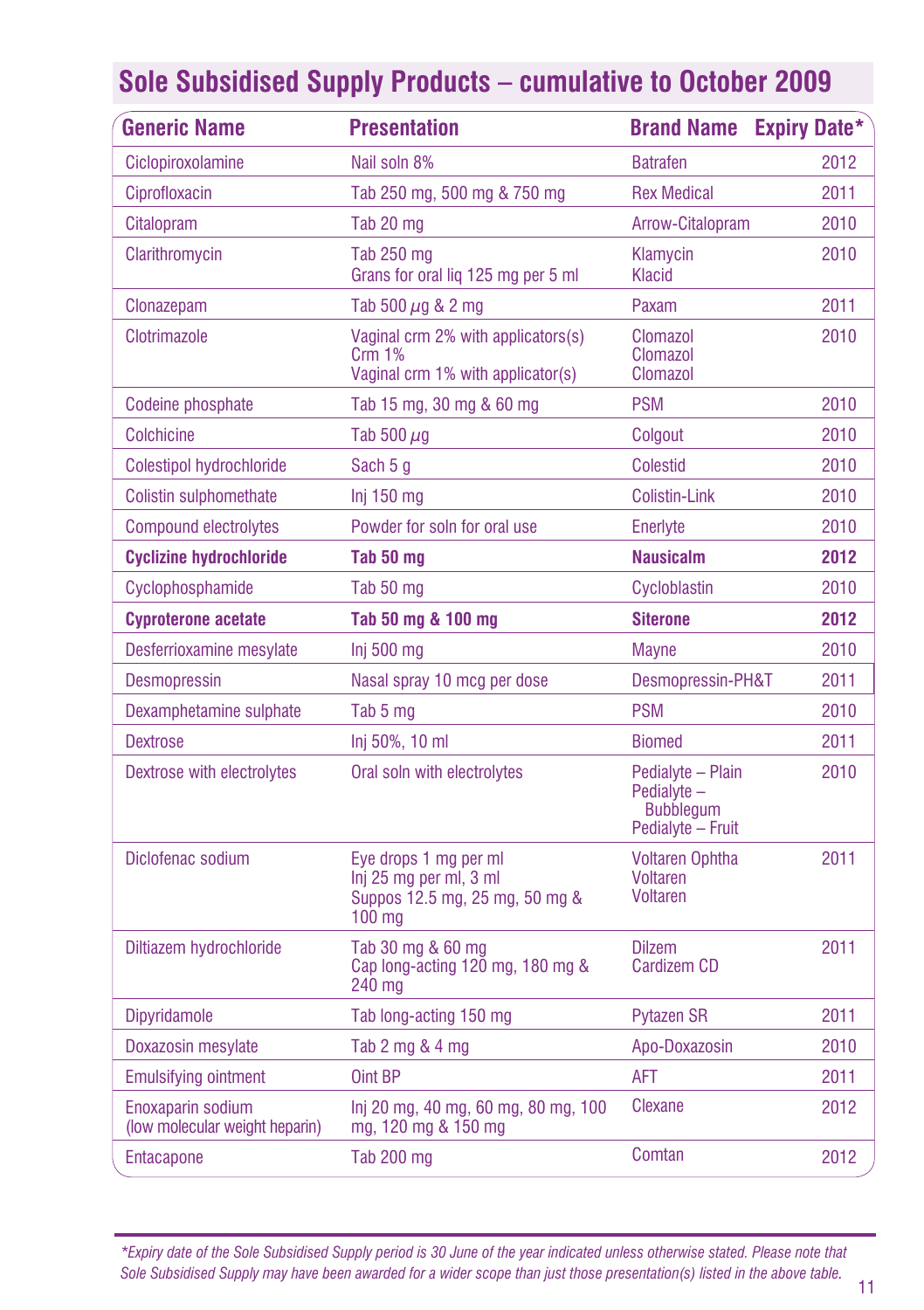| <b>Generic Name</b>                                                      | <b>Presentation</b>                                                                                                                                                                                                |                                                               | <b>Brand Name Expiry Date*</b> |  |              |
|--------------------------------------------------------------------------|--------------------------------------------------------------------------------------------------------------------------------------------------------------------------------------------------------------------|---------------------------------------------------------------|--------------------------------|--|--------------|
| Erythromycin ethyl succinate                                             | Tab 400 mg<br>E-Mycin<br>Grans for oral lig 200 mg per 5 ml<br>E-Mycin<br>Grans for oral lig 400 mg per 5 ml<br>E-Mycin                                                                                            |                                                               |                                |  | 2012<br>2011 |
| <b>Ethinyloestradiol</b>                                                 | Tab 10 $\mu$ g                                                                                                                                                                                                     | <b>NZ Medical and</b><br><b>Scientific</b>                    | 2012                           |  |              |
| Ethinyloestradiol with<br>norethisterone                                 | Tab 35 $\mu$ g with norethisterone<br>$500 \mu q$<br>Tab 35 $\mu$ g with norethisterone 1 mg<br>Tab 35 $\mu$ g with norethisterone 1 mg<br>and 7 inert tab                                                         | <b>Brevinor 21</b><br>Brevinor 1/21<br>Brevinor 1/28          | 2010                           |  |              |
| <b>Felodipine</b>                                                        | Tab long-acting 5 mg<br>Tab long-acting 10 mg                                                                                                                                                                      | Felo 5 ER<br>Felo 10 ER                                       | 2012                           |  |              |
| Ferrous sulphate                                                         | Oral lig 150 mg per 5 ml                                                                                                                                                                                           | Ferodan                                                       | 2010                           |  |              |
| Finasteride                                                              | Tab 5 mg                                                                                                                                                                                                           | <b>Fintral</b>                                                | 2011                           |  |              |
| <b>Flucloxacillin</b>                                                    | lnj 250 mg, 500 mg & 1 g                                                                                                                                                                                           | <b>Flucloxin</b>                                              | 2011                           |  |              |
| <b>Fluconazole</b>                                                       | Cap 50 mg, 150 mg & 200 mg                                                                                                                                                                                         | <b>Pacific</b>                                                | 2011                           |  |              |
| <b>Fludarabine phosphate</b>                                             | Inj 50 <sub>mq</sub><br>Tab 10 mg                                                                                                                                                                                  | <b>Fludara</b><br><b>Fludara Oral</b>                         | 2011                           |  |              |
| Fluocortolone caproate with<br>fluocortolone pivalate and<br>cinchocaine | Oint 950 $\mu$ g, with fluocortolone<br>pivalate $920 \mu$ g. and cinchocaine<br>hydrochloride 5 mg per g<br>Suppos 630 $\mu$ g, with fluocortolone<br>pivalate 610 $\mu$ g, and cinchocaine<br>hydrochloride 1 mg | <b>Ultraproct</b><br><b>Ultraproct</b>                        | 2010                           |  |              |
| Fluoxetine hydrochloride                                                 | Cap 20 mg<br>Tab disp 20 mg, scored                                                                                                                                                                                | <b>Fluox</b><br><b>Fluox</b>                                  | 2010                           |  |              |
| Furosemide                                                               | Tab 40 mg                                                                                                                                                                                                          | Diurin 40                                                     | 2012                           |  |              |
| <b>Fusidic acid</b>                                                      | <b>Crm 2%</b><br><b>Oint 2%</b>                                                                                                                                                                                    | Foban<br>Foban                                                | 2010                           |  |              |
| Gabapentin                                                               | Cap 100 mg, 300 mg & 400 mg                                                                                                                                                                                        | <b>Nupentin</b>                                               | 31/7/12                        |  |              |
| Gliclazide                                                               | Tab 80 mg                                                                                                                                                                                                          | Apo-Gliclazide                                                | 2011                           |  |              |
| Glipizide                                                                | Tab 5 mg                                                                                                                                                                                                           | <b>Minidiab</b>                                               | 2011                           |  |              |
| <b>Glyceryl trinitrate</b>                                               | Tab 600 $\mu$ g<br>Oral pump spray 400 $\mu$ g per dose<br>TDDS 5 mg & 10 mg                                                                                                                                       | Lycinate<br>Nitrolingual<br>pumpspray<br><b>Nitroderm TTS</b> | 2011                           |  |              |
| Haloperidol                                                              | Oral liq 2 mg per ml<br>Tab 500 $\mu$ g, 1.5 mg & 5 mg                                                                                                                                                             | <b>Serenace</b><br><b>Serenace</b>                            | 2010                           |  |              |
| Hydrocortisone                                                           | <b>Crm 1%</b>                                                                                                                                                                                                      | <b>PSM</b>                                                    | 2011                           |  |              |
| <b>Hydrcortisone butyrate</b>                                            | Scalp lotn 0.1%                                                                                                                                                                                                    | Locoid                                                        | 2010                           |  |              |
| Hydrocortisone with wool fat<br>and mineral oil                          | Lotn 1% with wool fat hydrous 3%<br>and mineral oil                                                                                                                                                                | DP Lotn HC                                                    | 2011                           |  |              |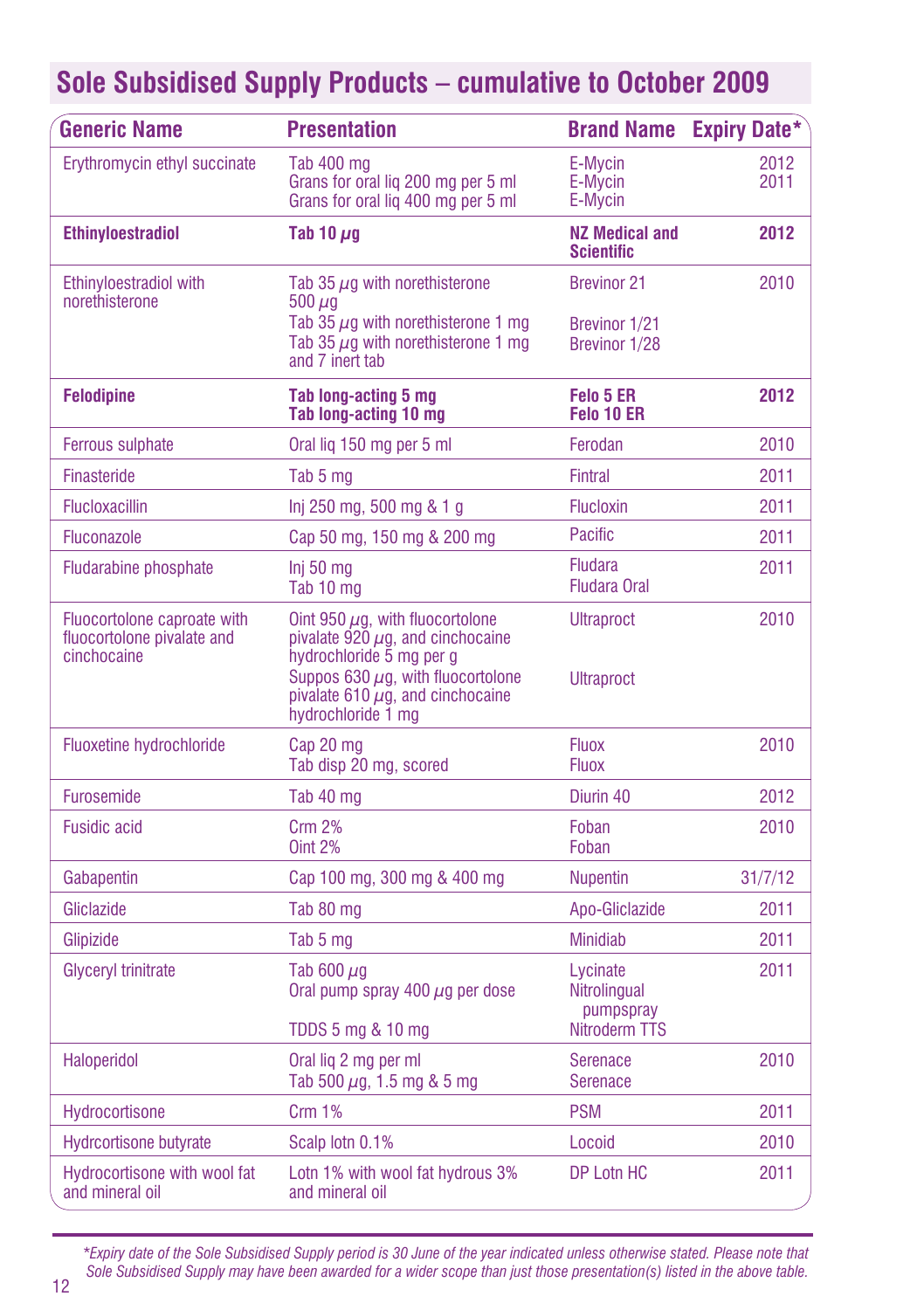| <b>Generic Name</b>            | <b>Presentation</b>                                                                                                | <b>Brand Name</b>                                                                        | <b>Expiry Date*</b> |
|--------------------------------|--------------------------------------------------------------------------------------------------------------------|------------------------------------------------------------------------------------------|---------------------|
| Hydroxychloroquine sulphate    | <b>Tab 200 mg</b>                                                                                                  | Plaquenil                                                                                | 2012                |
| <b>Hypromellose</b>            | Eye drops 0.5%                                                                                                     | <b>Methopt</b>                                                                           | 2011                |
| <b>Hysocine N-butylbromide</b> | $Inj 20$ mg, 1 ml<br>Tab 20 mg                                                                                     | <b>Buscopan</b><br>Gastrosoothe                                                          | 2011                |
| Ibuprofen                      | <b>Tab 200 mg</b><br>Oral lig 100 mg per 5 ml                                                                      | <b>Ethics Ibuprofen</b><br>Fenpaed                                                       | 2012<br>2010        |
| Ipratropium bromide            | Aqueous nasal spray, 0.03%<br>Nebuliser soln, 250 $\mu$ g per ml, 1 ml<br>Nebuliser soln, 250 $\mu$ g per ml, 2 ml | Apo-Ipravent<br>Ipratripium Steri-Neb<br>Ipratripium Steri-Neb                           | 2010                |
| Iron polymaltose               | Inj 50 mg per ml, 2 ml                                                                                             | Ferrum H                                                                                 | 2011                |
| <b>Itraconazole</b>            | Cap 100 mg                                                                                                         | Sporanox                                                                                 | 2010                |
| Ketoconazole                   | Shampoo 2%                                                                                                         | <b>Sebizole</b>                                                                          | 2011                |
| Lactulose                      | Oral lig 10 g per 15 ml                                                                                            | <b>Duphalac</b>                                                                          | 2010                |
| Levobunolol                    | Eye drops 0.25% & 0.5%                                                                                             | <b>Betagan</b>                                                                           | 2010                |
| Lignocaine hydrochloride       | Ini 0.5%, 5 ml<br>$Inj 1\%$ , 5 ml<br>Inj 1%, 20 ml                                                                | <b>Xylocaine</b><br>Xvlocaine<br>Xylocaine                                               | 2010                |
| Lignocaine with prilocaine     | Crm 2.5% with prilocaine 2.5%;<br>30 g OP<br>Crm $2.5\%$ with prilocaine $2.5\%$ ; 5 g                             | <b>EMLA</b><br><b>EMLA</b>                                                               | 2010                |
| <b>Lisinopril</b>              | Tab 5 mg, 10 mg & 20 mg                                                                                            | <b>Arrow-Lisinopril</b>                                                                  | 2012                |
| Loperamide hydrochloride       | Tab 2 mg                                                                                                           | <b>Nodia</b>                                                                             | 2010                |
| Loratadine                     | Tab 10 mg<br>Oral lig 1 mg per ml                                                                                  | <b>Loraclear Hayfever</b><br>Relief<br>Lorapaed                                          | 2010                |
| <b>Malathion</b>               | Lig 0.5%<br>Shampoo 1%                                                                                             | Derbac M<br>A-Lices                                                                      | 2010<br>2011        |
| <b>Mask for Spacer Device</b>  | <b>Device</b>                                                                                                      | <b>Foremount Child's</b><br><b>Silicone Mask</b>                                         | 30/9/11             |
| Mebendazole                    | Tab 100 mg                                                                                                         | De-Worm                                                                                  | 2011                |
| Mebeverine hydrochloride       | Tab 135 mg                                                                                                         | Colofac                                                                                  | 2011                |
| Medroxyprogesterone acetate    | Tab 2.5 mg, 5 mg, 10 mg, 100 mg<br>& 200 mg                                                                        | Provera                                                                                  | 2010                |
| <b>Mesalazine</b>              | Enema 1 q per 100 ml                                                                                               | <b>Pentasa</b>                                                                           | 2012                |
| Methadone hydrochloride        | Oral lig 2 mg per ml<br>Oral lig 5 mg per ml<br>Oral lig 10 mg per ml<br>Tab 5 mg                                  | <b>Biodone</b><br><b>Biodone Forte</b><br><b>Biodone Extra Forte</b><br><b>Methatabs</b> | 2012<br>2010        |
| <b>Methotrexate</b>            | Tab 2.5 mg & 10 mg<br>Inj 100 mg per ml, 10 ml<br>Inj 100 mg per ml, 50 ml                                         | <b>Methoblastin</b><br><b>Methotrexate Ebewe</b><br><b>Methotrexate Ebewe</b>            | 2012<br>2011        |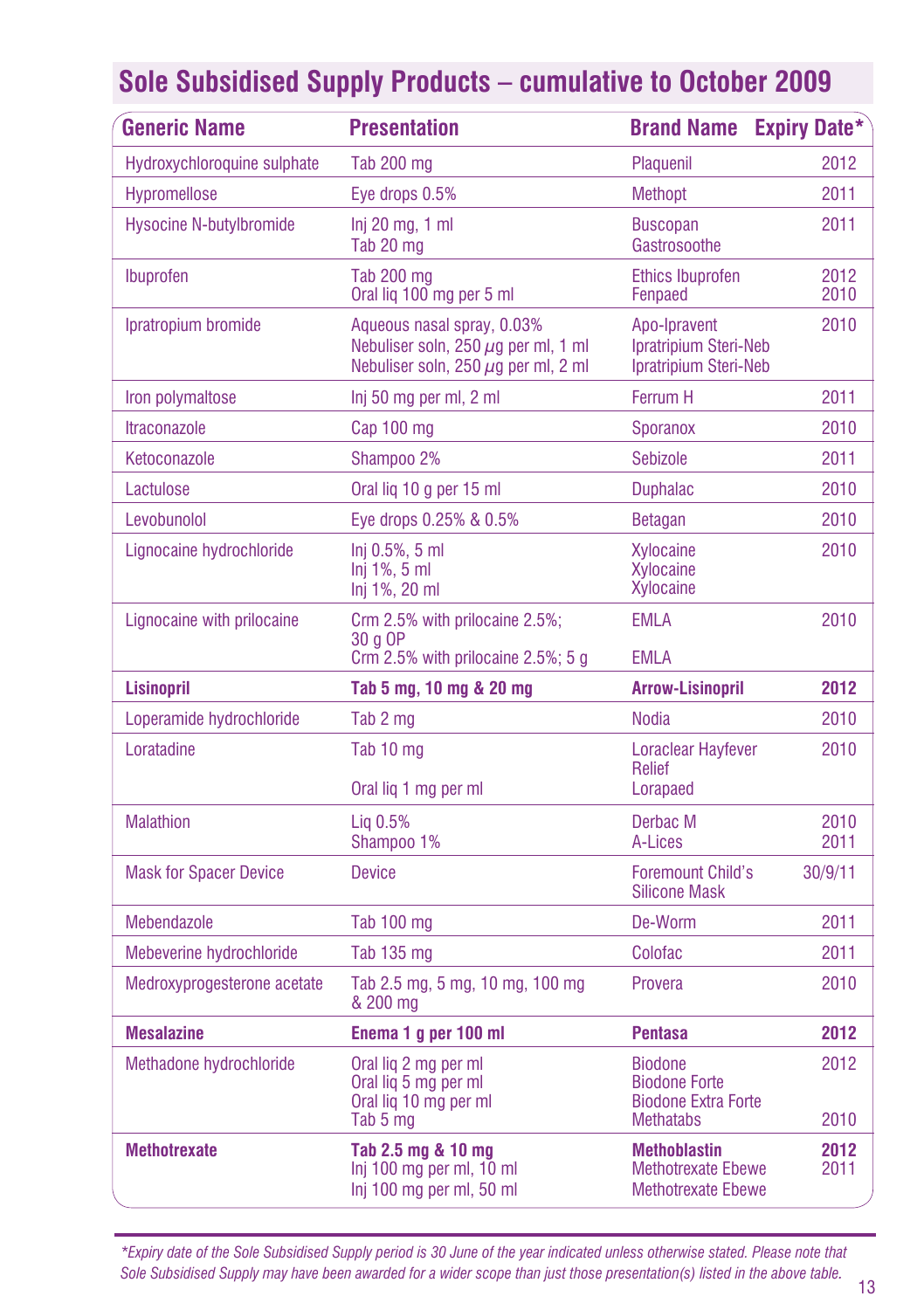| <b>Generic Name</b>                           | <b>Presentation</b>                                                                                       | <b>Brand Name</b>                                                                        | <b>Expiry Date*</b> |
|-----------------------------------------------|-----------------------------------------------------------------------------------------------------------|------------------------------------------------------------------------------------------|---------------------|
| Methyldopa                                    | Tab 125 mg, 250 mg, 500 mg                                                                                | Prodopa                                                                                  | 2011                |
| <b>Methylprednisolone</b>                     | Tab 4 mg & 100 mg                                                                                         | <b>Medrol</b>                                                                            | 2012                |
| Methylprednisolone acetate                    | Inj 40 mg per ml, 1 ml                                                                                    | Depo-Medrol                                                                              | 2011                |
| Methylprednisolone acetate<br>with lignocaine | Inj 40 mg per ml with lignocaine 1 ml                                                                     | Depo-Medrol with<br>Lidocaine                                                            | 2011                |
| Metoclopramide hydrochloride                  | Inj 5 mg per ml, 2 ml                                                                                     | Pfizer                                                                                   | 2011                |
| Miconazole nitrate                            | <b>Crm 2%</b>                                                                                             | <b>Multichem</b>                                                                         | 2011                |
| Morphine sulphate                             | Inj 10 mg per ml, 1 ml<br>Inj 30 mg per ml, 1 ml                                                          | <b>Mayne</b><br><b>Mayne</b>                                                             | 2011                |
| <b>Nadolol</b>                                | Tab 40 mg & 80 mg                                                                                         | Apo-Nadolol                                                                              | 2010                |
| Naltrexone hydrochloride                      | Tab 50 mg                                                                                                 | ReVia                                                                                    | 2010                |
| Naproxen sodium                               | Tab 275 mg                                                                                                | Sonaflam                                                                                 | 2010                |
| <b>Neostigmine</b>                            | Inj 2.5 mg per ml, 1 ml                                                                                   | AstraZeneca                                                                              | 2010                |
| <b>Nicotine</b>                               | Patch 7 mg, 14 mg and 21 mg<br>Lozenge 1 mg and 2 mg<br>Gum 2 mg & 4 mg (Fruit)<br>Gum 2 mg & 4 mg (Mint) | <b>Habitrol</b><br><b>Habitrol</b><br><b>Habitrol</b><br><b>Habitrol</b>                 | 2010                |
| <b>Norethisterone</b>                         | Tab $350 \mu q$<br>Tab 5 mg                                                                               | <b>Noriday 28</b><br><b>Primolut N</b>                                                   | 2012<br>2011        |
| Nortriptyline hydrochloride                   | Tab 10 mg & 25 mg                                                                                         | <b>Norpress</b>                                                                          | 2011                |
| <b>Nystatin</b>                               | Oral lig 100,000 u per ml, 24 ml OP<br>Cap 500,000 u<br>Tab 500,000 u                                     | <b>Nilstat</b><br><b>Nilstat</b><br><b>Nilstat</b>                                       | 2011<br>2010        |
| <b>Omeprazole</b>                             | Cap 10 mg, 20 mg & 40 mg<br>$Inj$ 40 mg                                                                   | Dr Reddy's<br><b>Omeprazole</b><br>Dr Reddy's<br><b>Omeprazole</b>                       | 2011                |
| <b>Ondansetron</b>                            | Tab 4 mg & 8 mg<br>Tab disp 4 mg & 8 mg                                                                   | Zofran<br><b>Zofran Zydis</b>                                                            | 2010                |
| Oxybutynin                                    | Tab 5 mg<br>Oral lig 5 mg per 5 ml                                                                        | Apo-Oxybutynin<br>Apo-Oxybutynin                                                         | 2010                |
| Oxycodone hydrochloride                       | Inj 10 mg per ml, 1 ml $& 2$ ml<br>Oral lig 5 mg per 5 ml                                                 | <b>OxyNorm</b><br><b>OxyNorm</b>                                                         | 2010                |
| Pamidronate disodium                          | Inj 3 mg per ml, 5 ml<br>Inj 3 mg per ml, 10 ml<br>Inj 6 mg per ml, 10 ml                                 | Pamisol<br>Pamisol<br><b>Pamisol</b>                                                     | 2011                |
| Pantoprazole                                  | Ini 40 ma<br>Tab 20 mg & 40 mg                                                                            | <b>Pantocid IV</b><br>Dr Reddy's<br>Pantoprazole                                         | 2010                |
| Paracetamol                                   | Tab 500 mg<br>Oral lig 120 mg per 5 ml<br>Oral lig 250 mg per 5 ml                                        | <b>Pharmacare</b><br><b>Paracare Junior</b><br><b>Paracare Double</b><br><b>Strength</b> | 2011                |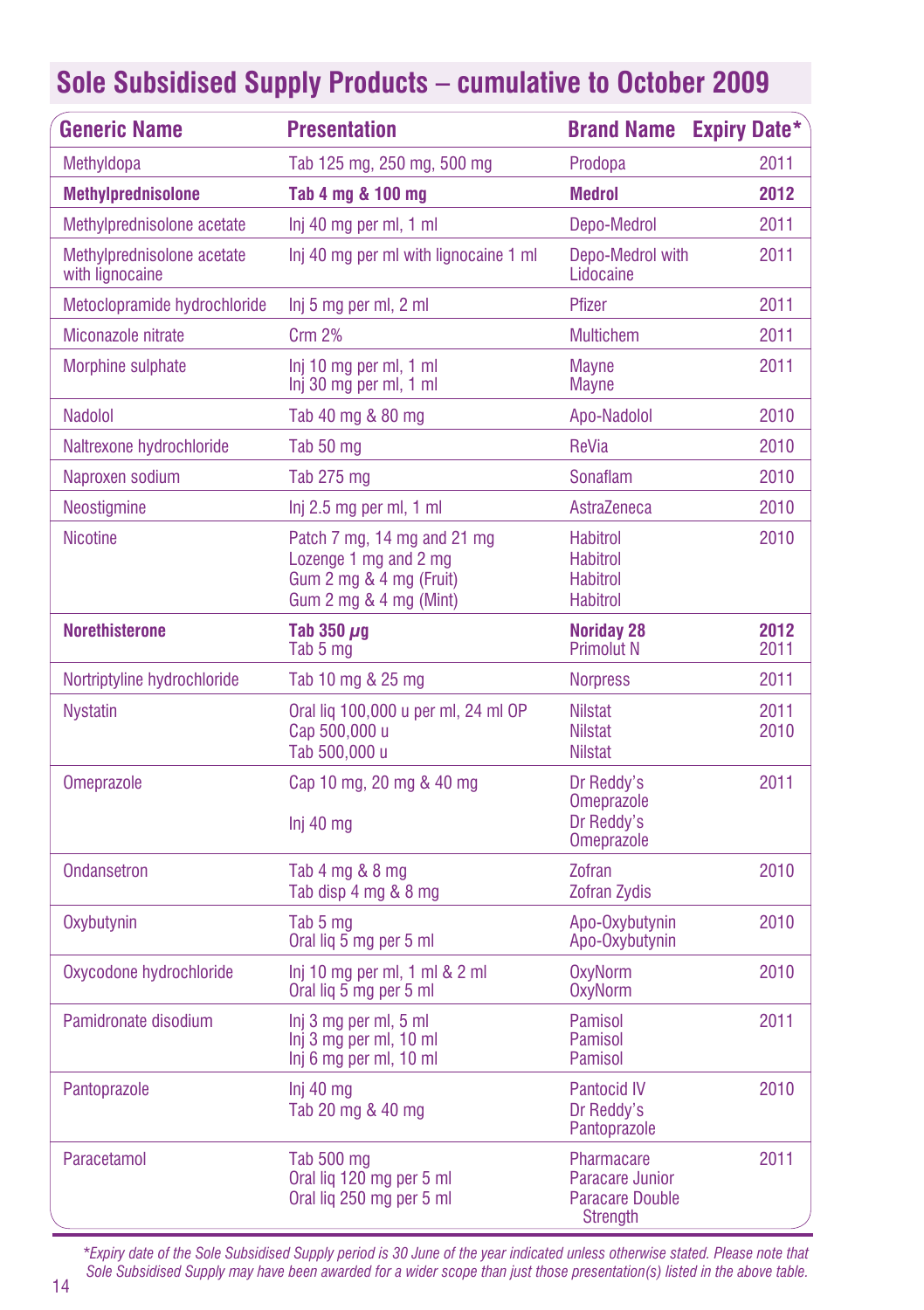| <b>Generic Name</b>                           | <b>Presentation</b>                                                                                                | <b>Brand Name Expiry Date*</b>                                                   |              |
|-----------------------------------------------|--------------------------------------------------------------------------------------------------------------------|----------------------------------------------------------------------------------|--------------|
| Paraffin liquid with soft white<br>paraffin   | Eve oint with soft white paraffin                                                                                  | Lacri-Lube                                                                       | 2010         |
| Paroxetine hydrochloride                      | Tab 20 mg                                                                                                          | Loxamine                                                                         | 2010         |
| <b>Peak Flow Meter</b>                        | Low range and Normal range                                                                                         | <b>Breath-Alert</b>                                                              | 30/9/11      |
| Pergolide                                     | Tab 0.25 mg & 1 mg                                                                                                 | Permax                                                                           | 2011         |
| Phenoxymethylpenicillin<br>(Penicillin V)     | Grans for oral lig 125 mg per 5 ml<br>Grans for oral lig 250 mg per 5 ml<br>Cap potassium salt 250 mg & 500 mg     | AFT<br>AFT<br><b>Cilicaine VK</b>                                                | 2010         |
| Phenylephrine hydrochloride                   | Eye drops 0.12%                                                                                                    | Prefrin                                                                          | 2010         |
| Poloxamer                                     | Oral drops 10%                                                                                                     | Coloxyl                                                                          | 2011         |
| Polyvinyl alcohol                             | Eye drops 1.4%<br>Eye drops 3%                                                                                     | <b>Vistil</b><br><b>Vistil Forte</b>                                             | 2011         |
| Prazosin hydrochloride                        | Tab 1 mg, 2 mg & 5 mg                                                                                              | Apo-Prazo                                                                        | 2010         |
| Prednisone                                    | Tab 1 mg, 2.5 mg, 5 mg & 20 mg                                                                                     | Apo-Prednisone                                                                   | 2011         |
| <b>Prednisone sodium phosphate</b>            | Oral lig 5 mg per ml                                                                                               | <b>Redipred</b>                                                                  | 2012         |
| Procaine penicillin                           | lnj 1.5 mega u                                                                                                     | <b>Cilicaine</b>                                                                 | 2011         |
| Promethazine                                  | Tab 10 mg & 25 mg                                                                                                  | Allersoothe                                                                      | 2011         |
| Quinapril                                     | Tab 5 mg, 10 mg & 20 mg                                                                                            | Accupril                                                                         | 2011         |
| <b>Quinapril with</b><br>hydroclorothiazide   | Tab 10 mg with hydroclorothiazide<br>12.5 <sub>ma</sub><br>Tab 20 mg with hydroclorothiazide<br>12.5 <sub>mg</sub> | Accuretic 10<br><b>Accuretic 20</b>                                              | 2011         |
| Ranitidine hydrochloride                      | Oral lig 150 mg per 10 ml                                                                                          | Peptisoothe                                                                      | 2010         |
| Rifabutin                                     | Cap 150 mg                                                                                                         | <b>Mycobutin</b>                                                                 | 2010         |
| Ropinirole hydrochloride                      | Tab 0.25 mg, 1 mg, 2 mg and 5 mg                                                                                   | Ropin                                                                            | 2010         |
| Roxithromycin                                 | Tab 150 mg & 300 mg                                                                                                | Arrow-<br>Roxithromycin                                                          | 2012         |
| <b>Salbutamol</b>                             | Nebuliser soln, 1 mg per ml, 2.5 ml<br>Nebuliser soln, 2 mg per ml, 2.5 ml<br>Oral liq 2 mg per 5 ml               | <b>Asthalin</b><br><b>Asthalin</b><br><b>Salapin</b>                             | 2012<br>2010 |
| <b>Salbutamol with ipratropium</b><br>bromide | Nebuliser soln, 2.5 mg with<br>ipratopium bromide 0.5 mg per vial,<br>$2.5$ ml                                     | <b>Duolin</b>                                                                    | 2012         |
| <b>Selegiline hydrochloride</b>               | Tab 5 mg                                                                                                           | <b>Apo-Selegiline</b>                                                            | 2012         |
| <b>Simvastatin</b>                            | Tab 10 mg<br>Tab 20 mg<br>Tab 40 mg<br>Tab 80 mg                                                                   | Arrow-Simva 10 mg<br>Arrow-Simva 20 mg<br>Arrow-Simva 40 mg<br>Arrow-Simva 80 mg | 2011         |
| Sodium citro-tartrate                         | Grans eff 4 g sachets                                                                                              | Ural                                                                             | 2010         |
| <b>Sotalol</b>                                | Tab 80 mg & 160 mg                                                                                                 | <b>Mylan</b>                                                                     | 2012         |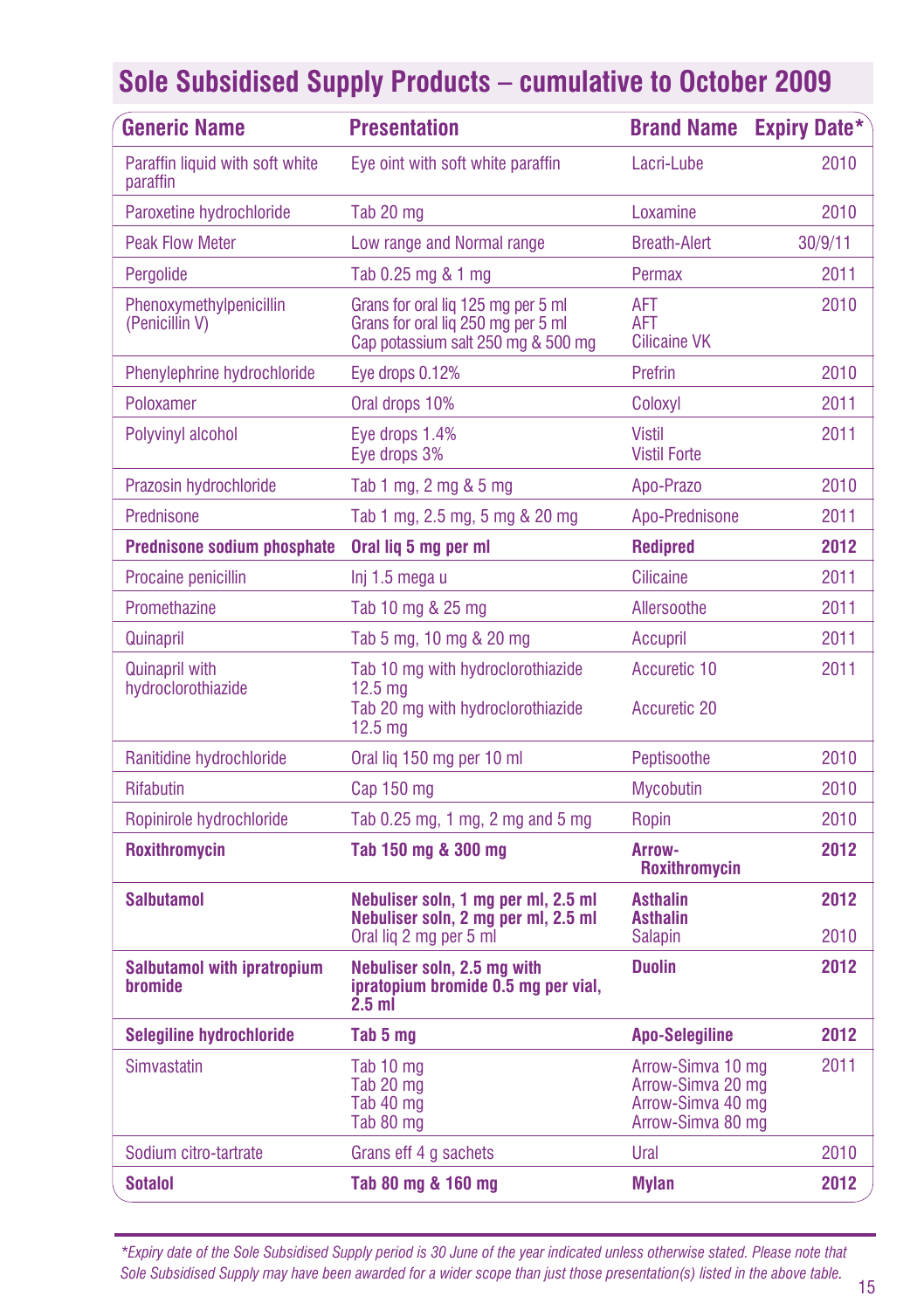|  |  |  |  | <b>Sole Subsidised Supply Products - cumulative to October 2009</b> |  |  |  |
|--|--|--|--|---------------------------------------------------------------------|--|--|--|
|--|--|--|--|---------------------------------------------------------------------|--|--|--|

| <b>Generic Name</b>                                         | <b>Presentation</b>                                                           | <b>Brand Name</b>                                   | <b>Expiry Date*</b> |
|-------------------------------------------------------------|-------------------------------------------------------------------------------|-----------------------------------------------------|---------------------|
| <b>Spacer Device</b>                                        | 230 ml                                                                        | <b>Space Chamber</b>                                | 30/9/11             |
| Syrup (pharmaceutical grade)                                | Lig                                                                           | <b>Midwest</b>                                      | 2010                |
| Tar with triethanolamine lauryl<br>sulphate and fluorescein | Soln 2.3%                                                                     | Pinetarsol                                          | 2011                |
| Temazepam                                                   | Tab 10 mg                                                                     | <b>Normison</b>                                     | 2011                |
| <b>Terazosin hydrochloride</b>                              | Tab 2 mg & 5 mg                                                               | <b>Apo-Terazosin</b>                                | 2010                |
| <b>Terbinafine</b>                                          | Tab 250 mg                                                                    | Apo-Terbinafine                                     | 2011                |
| <b>Testosterone cypionate</b>                               | Inj long-acting 100 mg per ml, 10 ml                                          | Depo-Testosterone                                   | 2011                |
| Tetracosactrin                                              | Inj 250 mcg<br>Inj 1 mg per ml, 1 ml                                          | Synacthen<br><b>Synacthen Depot</b>                 | 2011                |
| <b>Timolol maleate</b>                                      | Tab 10 mg<br>Eye drops 0.25% & 0.5%                                           | <b>Apo-Timol</b><br>Apo-Timop                       | 2012<br>2011        |
| Triamcinolone acetonide                                     | Crm 0.02%<br>Oint 0.02%<br>Inj 40 mg per ml, 1 ml<br>0.1% in Dental Paste USP | Aristocort<br>Aristocort<br>Kenacort-A40<br>Oracort | 2011<br>2011        |
| Trimethoprim                                                | Tab 300 mg                                                                    | <b>TMP</b>                                          | 2011                |
| Ursodeoxycholic acid                                        | Cap 300 mg                                                                    | Actigall                                            | 2011                |
| Vancomycin hydrochloride                                    | Inj 50 mg per ml, 10 ml                                                       | Pacific                                             | 2011                |
| Zinc and castor oil                                         | <b>Ointment BP</b>                                                            | <b>PSM</b>                                          | 2011                |
| Zinc sulphate                                               | Cap 220 mg                                                                    | <b>Zincaps</b>                                      | 2011                |
| Zopiclone                                                   | Tab 7.5 mg                                                                    | Apo-Zopiclone                                       | 2011                |

**October changes in bold**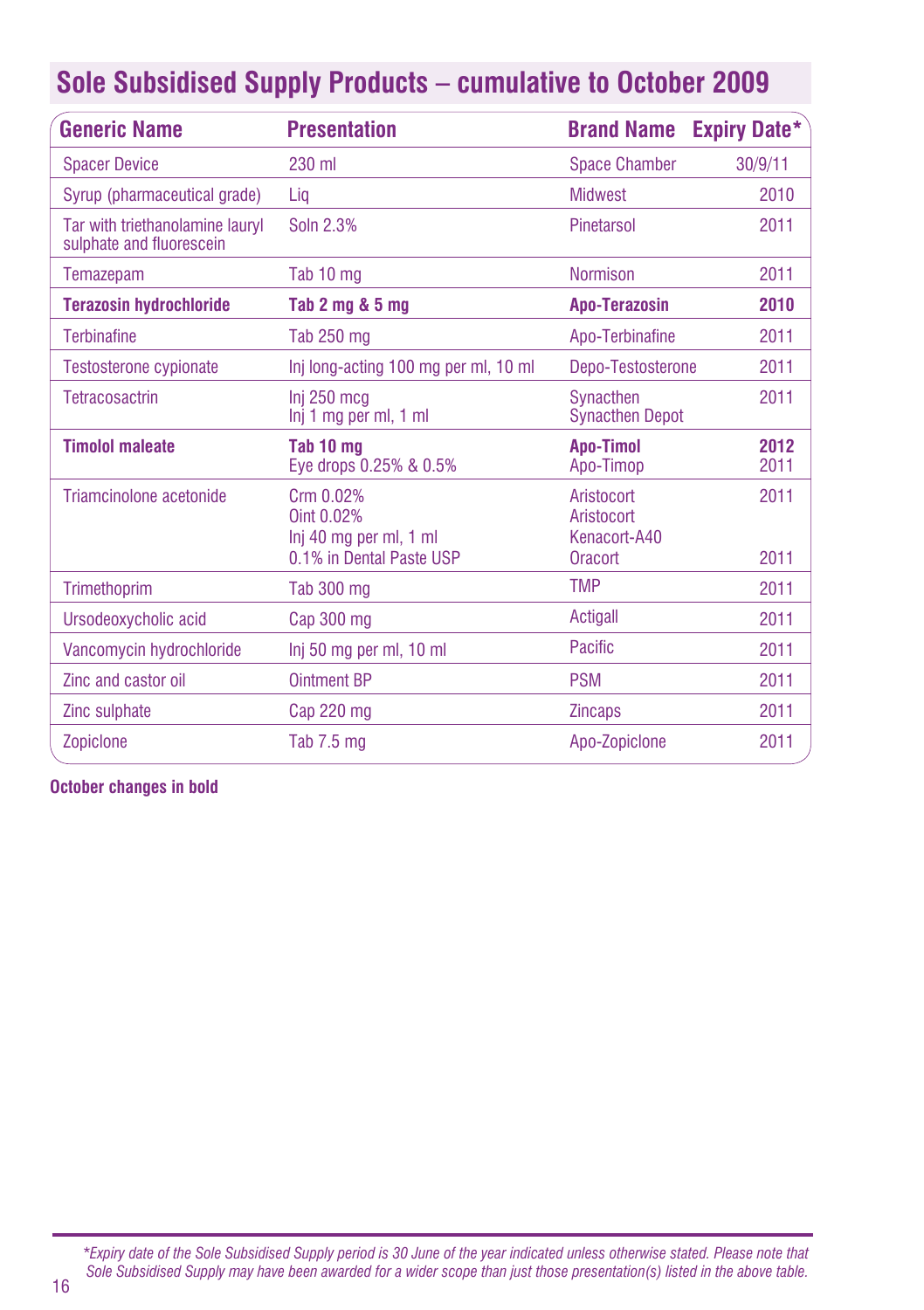| <b>Check your Schedule for full details</b><br>Schedule page ref |                                                                                                                                                                                                                                                                                                                                                                                                                                                                                                                                                            | <b>Subsidy</b><br>(Mnfr's price)<br>\$ | Per                   | <b>Brand or</b><br><b>Generic Mnfr</b><br>$\checkmark$ fully subsidised |  |  |  |
|------------------------------------------------------------------|------------------------------------------------------------------------------------------------------------------------------------------------------------------------------------------------------------------------------------------------------------------------------------------------------------------------------------------------------------------------------------------------------------------------------------------------------------------------------------------------------------------------------------------------------------|----------------------------------------|-----------------------|-------------------------------------------------------------------------|--|--|--|
| <b>New Listings</b>                                              |                                                                                                                                                                                                                                                                                                                                                                                                                                                                                                                                                            |                                        |                       |                                                                         |  |  |  |
|                                                                  | <b>Effective 1 October 2009</b>                                                                                                                                                                                                                                                                                                                                                                                                                                                                                                                            |                                        |                       |                                                                         |  |  |  |
| 27                                                               | <b>CLARITHROMYCIN</b><br>a) Maximum of 14 tablets per prescription<br>b) Subsidised only if prescribed for helicobacter pylori eradication and prescription is endorsed accordingly.<br>Note: the prescription is considered endorsed if clarithromycin is prescribed in conjunction with a proton pump<br>inhibitor and either amoxycillin or metronidazole.                                                                                                                                                                                              |                                        | 14                    | $\mathbf{v}$ Klamycin                                                   |  |  |  |
| 31                                                               | BLOOD GLUCOSE DIAGNOSTIC TEST METER - Subsidy by endorsement<br>a) Maximum of 1 meter per prescription<br>b)                                                                                                                                                                                                                                                                                                                                                                                                                                               |                                        |                       |                                                                         |  |  |  |
|                                                                  | 1) A diagnostic blood glucose test meter is subsidised for patients who begin insulin or sulphonylurea therapy<br>after 1 March 2005 or is prescribed for a pregnant woman with diabetes.<br>2) Only one meter per patient. No further prescriptions will be subsidised. The prescription must be endorsed<br>accordingly.                                                                                                                                                                                                                                 |                                        |                       |                                                                         |  |  |  |
|                                                                  |                                                                                                                                                                                                                                                                                                                                                                                                                                                                                                                                                            | 9.00                                   | 1.                    | $\mathcal V$ CareSens POP<br>$\checkmark$ CareSens II                   |  |  |  |
| 32                                                               | <b>BLOOD GLUCOSE DIAGNOSTIC TEST STRIP</b><br>The number of test strips available on a prescription is restricted to 50 unless:<br>1) Prescribed with insulin or a sulphonylurea but are on a different prescription and the prescription is endorsed<br>accordingly; or<br>2) Prescribed on the same prescription as insulin or a sulphonylurea in which case the prescription is deemed to<br>be endorsed: or<br>3) Prescribed for a pregnant woman with diabetes and endorsed accordingly.                                                              |                                        | 1 OP                  | $\vee$ CareSens                                                         |  |  |  |
| 42                                                               | <b>HEPARIN SODIUM</b>                                                                                                                                                                                                                                                                                                                                                                                                                                                                                                                                      | 46.30                                  | 10 <sup>°</sup><br>50 | $\boldsymbol{\mathsf{V}}$ Pfizer<br>$\checkmark$ Pfizer                 |  |  |  |
|                                                                  |                                                                                                                                                                                                                                                                                                                                                                                                                                                                                                                                                            |                                        | 50                    | $\boldsymbol{\mathsf{V}}$ Pfizer                                        |  |  |  |
| 42                                                               | <b>HEPARINISED SALINE</b>                                                                                                                                                                                                                                                                                                                                                                                                                                                                                                                                  |                                        | 50                    | $\checkmark$ Pfizer                                                     |  |  |  |
| 93                                                               | RALTEGRAVIR POTASSIUM - Special Authority see SA0779 - Hospital pharmacy [HP1]                                                                                                                                                                                                                                                                                                                                                                                                                                                                             |                                        | 60                    | $\mathbf{v}$ sentress                                                   |  |  |  |
| 106                                                              | ALENDRONATE SODIUM WITH CHOLECALCIFEROL - Special Authority see SA0990 - Retail pharmacy                                                                                                                                                                                                                                                                                                                                                                                                                                                                   |                                        | 4                     | $\checkmark$ Fosamax Plus                                               |  |  |  |
| 117                                                              | APREPITANT - Special Authority see SA0987 - Retail pharmacy<br>>> SA0987 Special Authority for Subsidy<br>Initial application from any relevant practitioner. Approvals valid for 12 months where the patient is undergoing<br>highly emetogenic chemotherapy and/or anthracycline-based chemotherapy for the treatment of malignancy.<br>Renewal from any relevant practitioner. Approvals valid for 12 months where the patient is undergoing highly<br>emetogenic chemotherapy and/or anthracycline-based chemotherapy for the treatment of malignancy. |                                        | 3 OP                  | $\checkmark$ Emend Tri-Pack                                             |  |  |  |
| 123                                                              | <b>RISPERIDONE</b>                                                                                                                                                                                                                                                                                                                                                                                                                                                                                                                                         |                                        | 30 ml                 | $\mathbf{\nabla}$ Risperon                                              |  |  |  |

Three months supply may be dispensed at one time if endorsed "certified exemption" by the prescriber. ▲ ❋ Three months or six months, as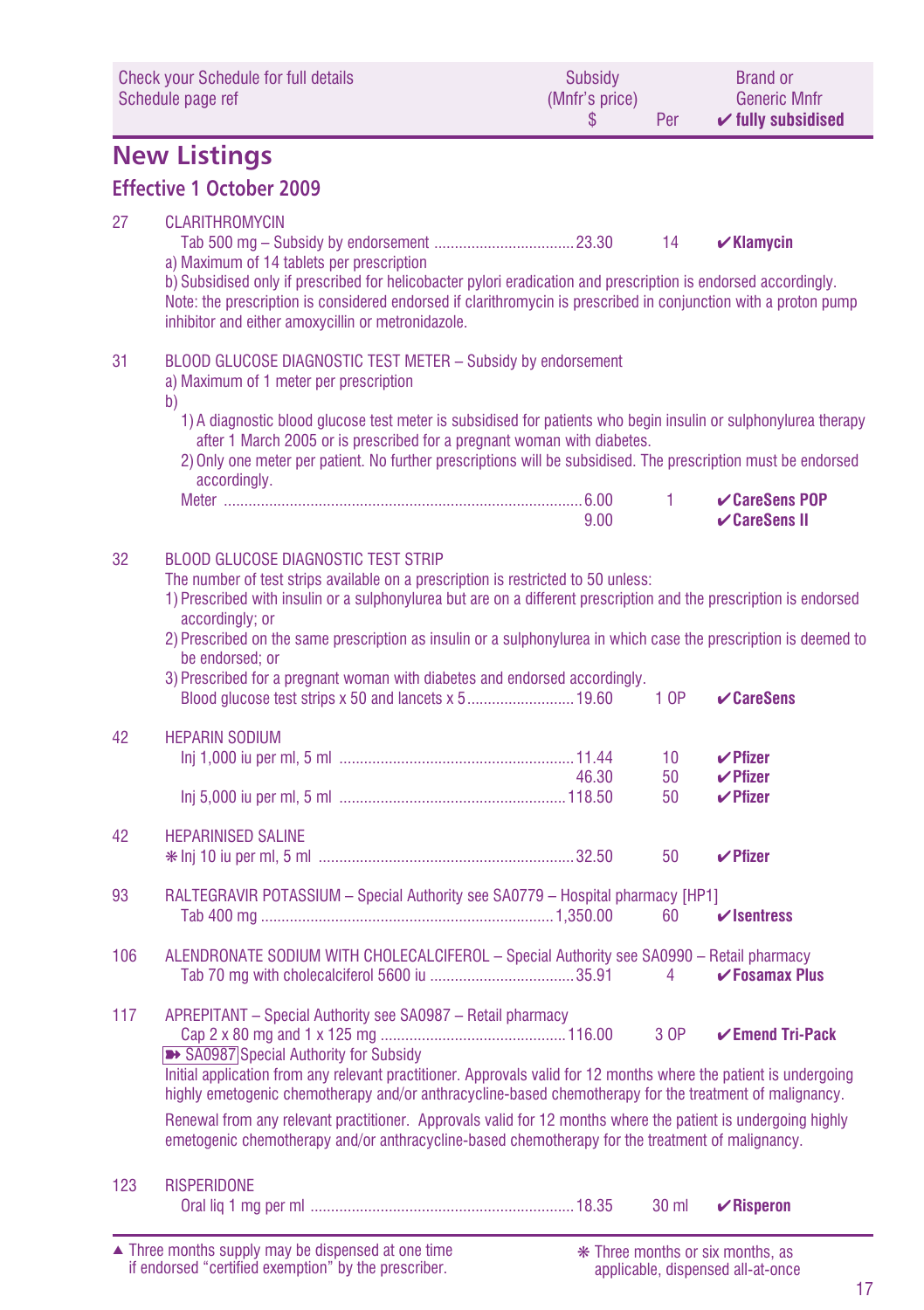|     | <b>Check your Schedule for full details</b><br>Schedule page ref                                                              | Subsidy<br>(Mnfr's price)<br>\$ | Per                      | <b>Brand or</b><br><b>Generic Mnfr</b><br>$\checkmark$ fully subsidised |
|-----|-------------------------------------------------------------------------------------------------------------------------------|---------------------------------|--------------------------|-------------------------------------------------------------------------|
|     | New listings - effective 1 October 2009 (continued)                                                                           |                                 |                          |                                                                         |
| 159 | LATANOPROST - Retail pharmacy-Specialist<br>See prescribing guideline                                                         |                                 |                          |                                                                         |
|     |                                                                                                                               |                                 | 2.5 ml OP <b>√Hysite</b> |                                                                         |
| 186 | AMINOACID FORMULA WITHOUT PHENYLALANINE - Special Authority see SA0733 - Hospital pharmacy [HP3]<br>See prescribing quideline |                                 |                          |                                                                         |
|     |                                                                                                                               |                                 | 400 g OP                 | <b>∠PKU Anamix Infant</b><br>62.5 ml OP <b>V PKU Lophlex LQ</b>         |
|     |                                                                                                                               | 31.20                           |                          | 125 ml OP <b>√ PKU Lophlex LQ</b>                                       |
|     |                                                                                                                               |                                 |                          | 62.5 ml OP  √ PKU Lophlex LQ                                            |
|     |                                                                                                                               | 31.20                           |                          | 125 ml OP <b>V PKU Lophlex LQ</b><br>62.5 ml OP <b>√ PKU Lophlex LQ</b> |
|     |                                                                                                                               | 31.20                           |                          | 125 ml OP <b>√ PKU Lophlex LQ</b>                                       |
| 187 | ELEMENTAL FORMULA - Special Authority see SA0603 - Hospital pharmacy [HP3]                                                    |                                 |                          |                                                                         |
|     |                                                                                                                               |                                 | 450 a OP                 |                                                                         |
|     |                                                                                                                               | (15.21)                         |                          | Pepti Junior Gold                                                       |
|     | <b>Effective 1 September 2009</b>                                                                                             |                                 |                          |                                                                         |
| 32  | <b>INSULIN PEN NEEDLES - Maximum of 100 dev per prescription</b>                                                              |                                 |                          |                                                                         |
|     |                                                                                                                               |                                 | 100<br>100               | $\vee$ SC Profi-Fine<br>$\vee$ SC Profi-Fine                            |
|     |                                                                                                                               |                                 | 100                      | $\vee$ SC Profi-Fine                                                    |
| 32  | INSULIN SYRINGES, DISPOSABLE WITH ATTACHED NEEDLE - Maximum of 100 dev per prescription                                       |                                 |                          |                                                                         |
|     |                                                                                                                               |                                 | 100                      | $\nu$ DM Ject                                                           |
|     |                                                                                                                               |                                 | 100                      | $\nu$ DM Ject                                                           |
|     |                                                                                                                               |                                 | 100                      | $\nu$ DM Ject                                                           |
|     |                                                                                                                               |                                 | 100                      | $\nu$ DM Ject                                                           |
|     |                                                                                                                               |                                 | 100<br>100               | $\nu$ DM Ject<br>$\nu$ DM Ject                                          |
|     |                                                                                                                               |                                 |                          |                                                                         |
| 40  | CLOPIDOGREL - Special Authority see SA0867 - Retail pharmacy                                                                  |                                 | 28                       | ✔ Arrow-Clopidogrel                                                     |
| 58  | ISOTRETINOIN - Special Authority see SA0955 - Retail pharmacy                                                                 |                                 |                          |                                                                         |
|     |                                                                                                                               |                                 | 180<br>180               | $\vee$ Oratane<br>$\boldsymbol{\nu}$ Oratane                            |
|     |                                                                                                                               |                                 |                          |                                                                         |
| 76  | <b>TESTOSTERONE UNDECANOATE - Retail pharmacy-Specialist</b>                                                                  |                                 | 60                       | $\boldsymbol{\checkmark}$ Andriol Testocaps                             |
| 119 | <b>BROMOCRIPTINE MESYLATE</b>                                                                                                 |                                 |                          |                                                                         |
|     |                                                                                                                               |                                 | 100                      | ✔ Apo-Bromocriptine<br>S29                                              |
| 123 | ZUCLOPENTHIXOL HYDROCHLORIDE                                                                                                  |                                 |                          |                                                                         |
|     |                                                                                                                               |                                 | 100                      | $\mathcal V$ Clopixol                                                   |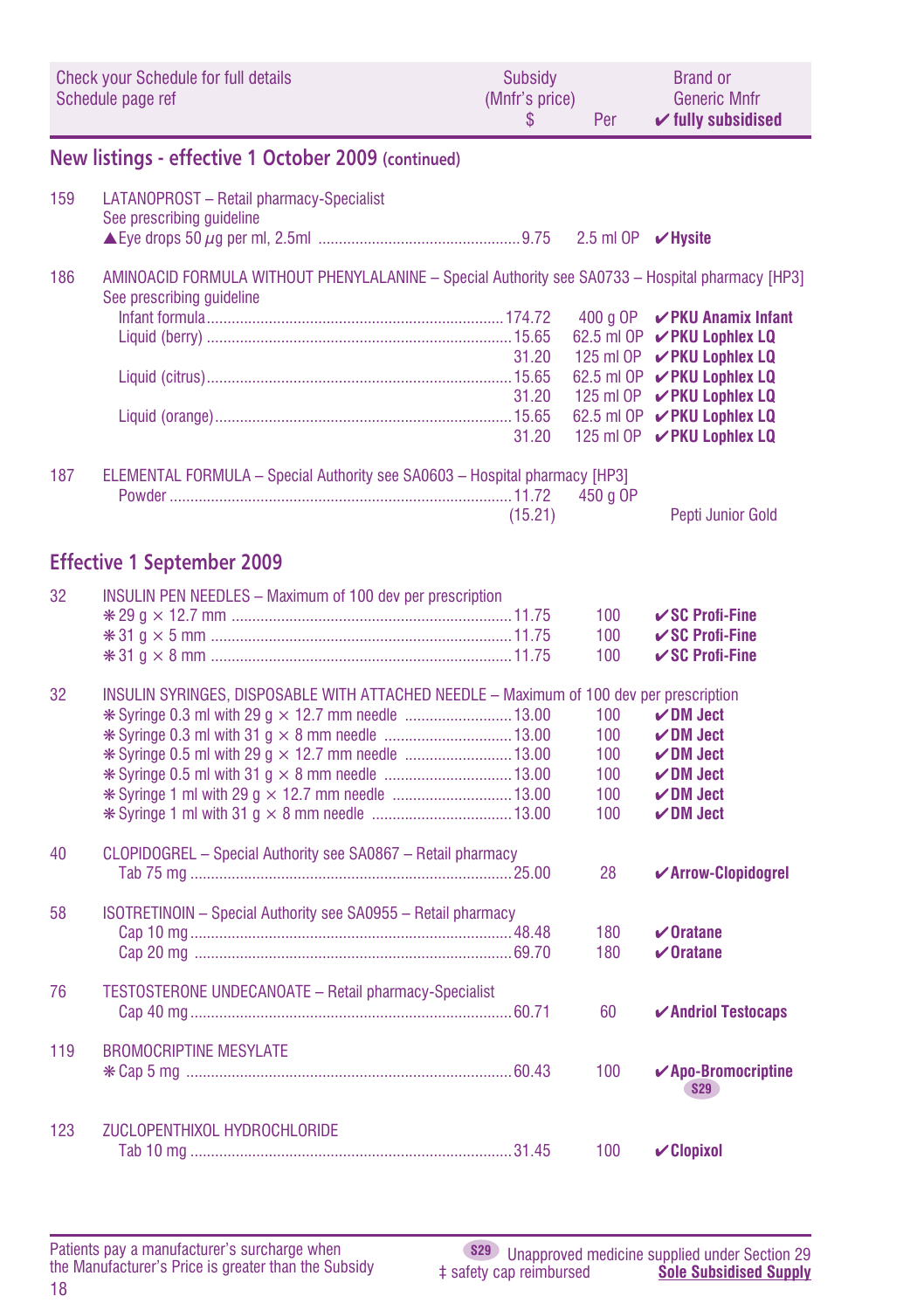| Check your Schedule for full details | Subsidy        | <b>Brand or</b>               |
|--------------------------------------|----------------|-------------------------------|
| Schedule page ref                    | (Mnfr's price) | <b>Generic Mnfr</b>           |
|                                      | Per            | $\checkmark$ fully subsidised |

### **Changes to Restrictions**

### **Effective 1 October 2009**

#### 40 PHYTOMENADIONE

|                                                                                                                              | -5 | $\mathcal{V}$ Konakion MM |
|------------------------------------------------------------------------------------------------------------------------------|----|---------------------------|
| May be administered orally<br>$\ln i$ 10 mg per ml, 1 ml – Up to 5 inj available on a PSO 9.21<br>May be administered orally | -5 | $\mathcal{V}$ Konakion MM |

#### 84 CLARITHROMYCIN – Maximum of 500 mg per prescription; can be waived by Special Authority see **SA0988** 0657

|                                                                 | 14 | $\boldsymbol{\nu}$ Klamycin |
|-----------------------------------------------------------------|----|-----------------------------|
|                                                                 |    | 70 ml $\mathcal{V}$ Klacid  |
| <b>EXAMPLE SAO988 0657</b> Special Authority for Waiver of Rule |    |                             |

Initial application — (Helicobacter pylori infections) only from a general practitioner or relevant specialist. Approvals valid for 6 months for applications meeting the following criteria:

#### Both:

1 Eradication of Helicobacter pylori in patient with proven infection; and

2 Peptic ulcer disease proven by endoscopy.

Note: Maximum of two prescriptions (two courses) per patient.

Initial application — (Mycobacterial infections) only from a respiratory specialist, infectious disease specialist or paediatrician.

Approvals valid for 2 years for applications meeting the following criteria: Any of the following:

1 Mycobacterium Avium Intracellulare Complex infections in patient with AIDS; or

- 2 Atypical and drug-resistant mycobacterial infection; or
- 3 All of the following:

3.1 Prophylaxis against disseminated Mycobacterium Avium Intracellulare Complex infection; and 3.2 HIV infection; and

 $3.3 \text{ CD4 count} \leq 50 \text{ cells/mm}^3$ .

Renewal —(Mycobacterial infections) only from a respiratory specialist, infectious disease specialist or paediatrician. Approvals valid for 2 years where the treatment remains appropriate and the patient is benefiting from treatment.

#### 105 ALENDRONATE FOR OSTEOPOROSIS

**EXAMPED AND IN SA0990 0948** Special Authority for Subsidy

Initial application — (Underlying cause – Osteoporosis) from any relevant practitioner. Approvals valid without further renewal unless notified for applications meeting the following criteria: Any of the following:

- 1 History of one significant osteoporotic fracture demonstrated radiologically and documented bone mass density (BMD)  $\geq$  2.5 standard deviations below the mean normal value in young adults (i.e. T-Score  $\leq$  -2.5); or
- 2 History of one significant osteoporotic fracture demonstrated radiologically, and either the patient is elderly, or densitometry scanning cannot be performed because of major logistical, technical or pathophysiological reasons. It is unlikely that this provision would apply to many patients under 75 years of age; or
- 3 History of two significant osteoporotic fractures demonstrated radiologically; or
- 4 Documented T-Score ≤ -3.0; or
- **5 A 10-year risk of hip fracture ≥ 3%, calculated using a published risk assessment algorithm (e.g. FRAX or Dubbo) which incorporates BMD measurements.**

Initial application — (Underlying cause – glucocorticosteroid therapy) from any relevant practitioner. Approvals valid for 1 year for applications meeting the following criteria: Both: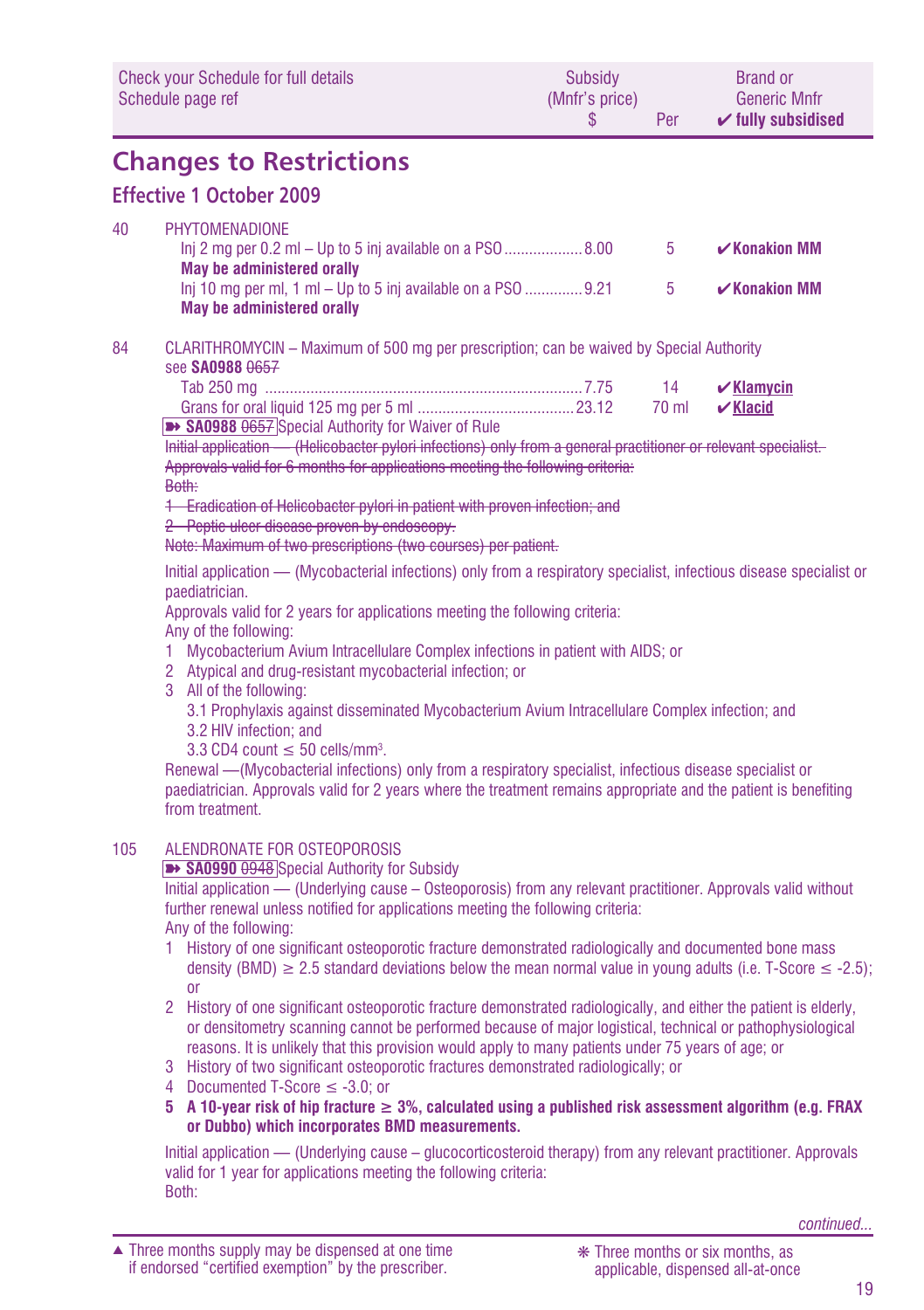| Check your Schedule for full details | Subsidy        | <b>Brand or</b>               |
|--------------------------------------|----------------|-------------------------------|
| Schedule page ref                    | (Mnfr's price) | <b>Generic Mnfr</b>           |
|                                      | Per            | $\mathcal V$ fully subsidised |

### **Changes to Restrictions - effective 1 October 2009 (continued)**

#### *continued...*

- 1 The patient is receiving systemic glucocorticosteriod therapy (≥ 5 mg per day prednisone equivalents) and has already received or is expected to receive therapy for at least three months; and
- 2 Either:
	- 2.1 The patient has documented BMD  $\geq$  1.5 standard deviations below the mean normal value in young adults (i.e. T-Score  $\leq$  -1.5); or
	- 2.2 The patient has a history of one significant osteoporotic fracture demonstrated radiologically.

Renewal — (Underlying cause was, and remains, glucocorticosteroid therapy) from any relevant practitioner. Approvals valid for 1 year where the patient is continuing systemic glucocorticosteriod therapy ( $\geq 5$  mg per day prednisone equivalents).

Renewal — (Underlying cause was glucocorticosteroid therapy but patient now meets the 'Underlying cause osteoporosis' criteria) from any relevant practitioner. Approvals valid without further renewal unless notified for applications meeting the following criteria:

Any of the following:

- 1 History of one significant osteoporotic fracture demonstrated radiologically and documented bone mass density (BMD)  $\geq$  2.5 standard deviations below the mean normal value in young adults (i.e. T-Score  $\leq$  -2.5); or
- 2 History of one significant osteoporotic fracture demonstrated radiologically, and either the patient is elderly, or densitometry scanning cannot be performed because of major logistical, technical or pathophysiological reasons. It is unlikely that this provision would apply to many patients under 75 years of age; or
- 3 History of two significant osteoporotic fractures demonstrated radiologically; or
- 4 Documented T-Score ≤ -3.0; or
- **5 A 10-year risk of hip fracture ≥ 3%, calculated using a published risk assessment algorithm (e.g. FRAX or Dubbo) which incorporates BMD measurements.**

#### Notes:

- a) Evidence used by National Institute for Health and Clinical Excellence (NICE) guidance indicates that patients aged 75 years and over who have a history of significant osteoporotic fracture demonstrated radiologically are very likely to have a T-Score  $\leq$  -2.5, and therefore do not require BMD measurement for treatment with bisphosphonates.
- b) Osteoporotic fractures are the incident events for severe (established) osteoporosis, and can be defined using the WHO definitions of osteoporosis and fragility fracture. The WHO defines severe (established) osteoporosis as a T-score below -2.5 with one or more associated fragility fractures. Fragility fractures are fractures that occur as a result of mechanical forces that would not ordinarily cause fracture (minimal trauma). The WHO has quantified this as forces equivalent to a fall from a standing height or less.
- c) In line with the Australian guidelines for funding alendronate, a vertebral fracture is defined as a 20% or greater reduction in height of the anterior or mid portion of a vertebral body relative to the posterior height of that body, or a 20% or greater reduction in any of these heights compared to the vertebral body above or below the affected vertebral body.

#### 119 LEVODOPA WITH CARBIDOPA

❋ Tab long-acting 200 mg with carbidopa 50 mg – Retail pharmacy-Specialist................................................................47.50 100 ✔**Sinemet CR**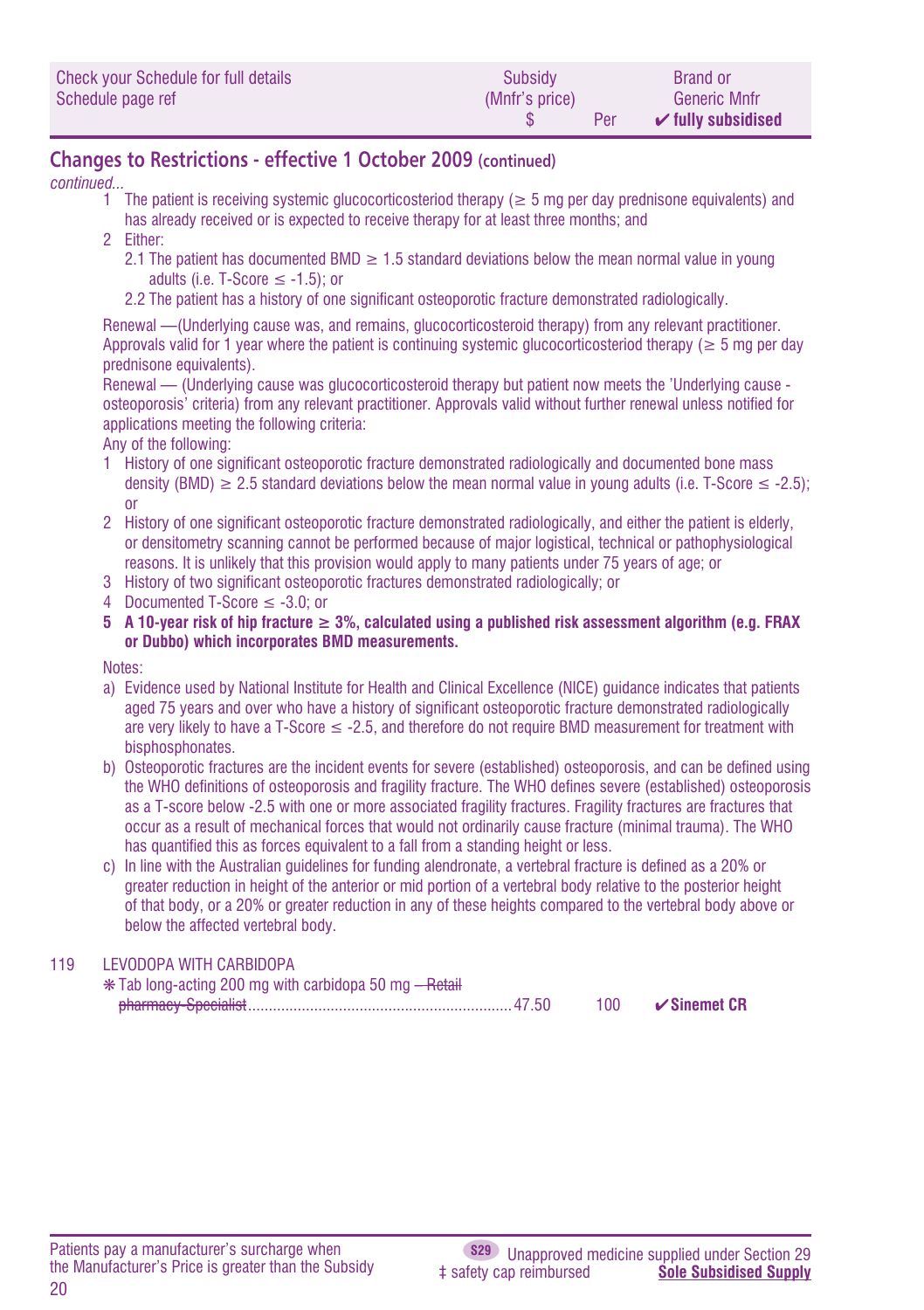| Check your Schedule for full details | <b>Subsidy</b> | <b>Brand or</b>               |
|--------------------------------------|----------------|-------------------------------|
| Schedule page ref                    | (Mnfr's price) | <b>Generic Mnfr</b>           |
|                                      | Per            | $\checkmark$ fully subsidised |

### **Changes to Restrictions - effective 1 October 2009 (continued)**

#### 156 MASK FOR SPACER DEVICE

- a) Maximum of 20 dev per WSO
- b) Only on a WSO
- c)
	- 1) Spacer devices and masks also available to paediatricians employed by a DHB on a wholesale supply order signed by the paediatrician. Limited to one pack of 20 per order. Orders via a hospital pharmacy.
	- **1**2) Only available for children aged six years and under.
	- **2**3) For Space Chamber and Foremount Child's Silicone Mask wholesale supply order must indicate clearly if either the spacer device, the mask, or both are required.

| 34) Distributed by Airflow Products. Forward orders to: |                                         |
|---------------------------------------------------------|-----------------------------------------|
| <b>Airflow Products</b>                                 | Telephone: 04 499 1240 or 0800 AIR FLOW |
| PO Box 1485, Wellington                                 | Facsimile: 04 499 1245 or 0800 323 270  |
| Size 2                                                  |                                         |

#### 156 SPACER DEVICE

- a) Maximum of 20 dev per WSO
- b) Only on a WSO

c)

- 1) Spacer devices and masks also available to paediatricians employed by a DHB on a wholesale supply order signed by the paediatrician. Limited to one pack of 20 per order. Orders via a hospital pharmacy.
- **1**2) For Space Chamber and Foremount Child's Silicone Mask wholesale supply order must indicate clearly if either the spacer device, the mask, or both are required.

Space Chamber distributed by Airflow Products. Forward orders to:

Airflow Products - PO Box 1485, Wellington

Telephone: 04 499 1240 or 0800 AIR FLOW, Facsimile: 04 499 1245 or 0800 323 270

Volumatic Distributed by GlaxoSmithKline. Forward orders to:

|  | Telephone: 0800 877 789 Facsimile: 0800 877 785 |  |
|--|-------------------------------------------------|--|
|  |                                                 |  |

| 230 ml (autoclavable) – Subsidy by endorsement11.60 1                                                            |      | $\checkmark$ Space Chamber          |
|------------------------------------------------------------------------------------------------------------------|------|-------------------------------------|
| Available where the prescriber requires a spacer device that is capable of sterilisation in an autoclave and the |      |                                     |
| WSO is endorsed accordingly.                                                                                     |      |                                     |
|                                                                                                                  | $-1$ | $\checkmark$ Space Chamber          |
|                                                                                                                  |      | $\boldsymbol{\mathsf{v}}$ Volumatic |

### **Effective 1 September 2009**

31 KETONE BLOOD BETA-KETONE ELECTRODES **– Subsidy by endorsement** Patient has type 1 diabetes and has had one or more episodes of ketoacidosis (excluding first presentation). Maximum quantity of 2 packs per annum. No further prescriptions will be subsidised. **The prescription must be endorsed accordingly.** Test strip – Not on a BSO ..........................................................8.50 10 strip OP ✔**Optium Blood Ketone Test Strips**

#### 52 METOPROLOL SUCCINATE

Additional subsidy by endorsement for Betaloc CR is available for patients who:

1) were being prescribed metoprolol succinate prior to 1 October 2007; or

2) have experienced a myocardial infarction; or

3) have experienced heart failure and are either intolerant of carvedilol or it is contra-indicated.

Pharmacists may annotate prescriptions for patients who were being prescribed metoprolol succinate prior to 1-October 2007 in which case the prescription is deemed to be endorsed. The pharmacist must be able to show a clear documented dispensing history for the patient. The prescription must be endorsed accordingly.

**∠ Foremount Child's Silicone Mask**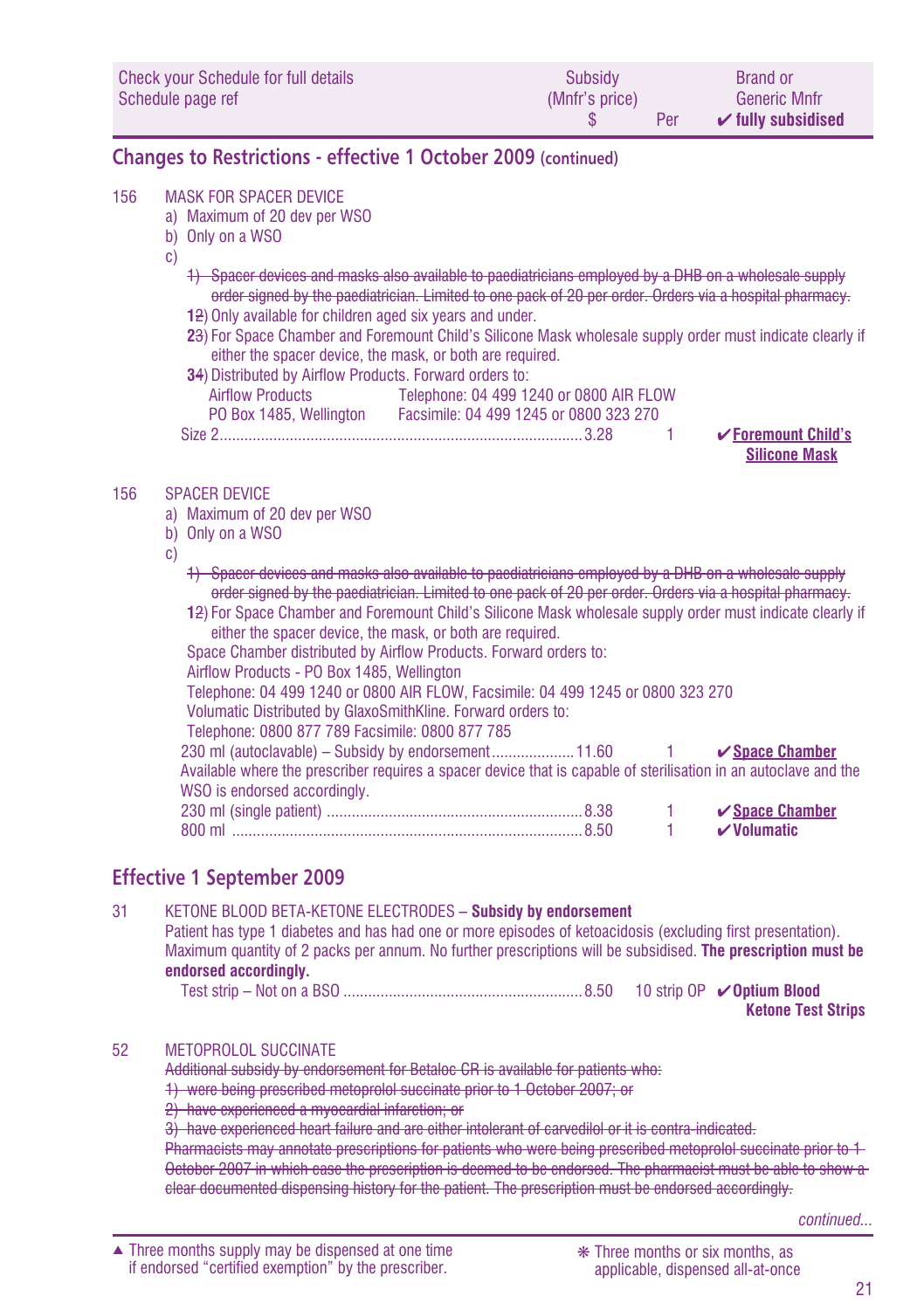|           | Check your Schedule for full details<br>Schedule page ref                                                                                                                                                                             | Subsidy<br>(Mnfr's price)<br>S | Per            | <b>Brand or</b><br><b>Generic Mnfr</b><br>$\checkmark$ fully subsidised  |
|-----------|---------------------------------------------------------------------------------------------------------------------------------------------------------------------------------------------------------------------------------------|--------------------------------|----------------|--------------------------------------------------------------------------|
|           | <b>Changes to Restrictions - effective 1 September 2009 (continued)</b>                                                                                                                                                               |                                |                |                                                                          |
| continued |                                                                                                                                                                                                                                       |                                |                |                                                                          |
|           | * Tab long-acting 23.75 mg - Higher subsidy of up to \$6.20 per                                                                                                                                                                       |                                |                |                                                                          |
|           |                                                                                                                                                                                                                                       |                                | 30             | $\vee$ Betaloc CR                                                        |
|           | * Tab long-acting 47.5 mg - Higher subsidy of up to \$7.80 per                                                                                                                                                                        |                                |                |                                                                          |
|           |                                                                                                                                                                                                                                       |                                | 30             | $\vee$ Betaloc CR                                                        |
|           | * Tab long-acting 95 mg - Higher subsidy of up to \$13.20 per                                                                                                                                                                         |                                |                |                                                                          |
|           |                                                                                                                                                                                                                                       |                                | 30             | $\vee$ Betaloc CR                                                        |
|           | * Tab long-acting 190 mg – Higher subsidy of up to \$21.00 per                                                                                                                                                                        |                                | 30             | $\vee$ Betaloc CR                                                        |
|           |                                                                                                                                                                                                                                       |                                |                |                                                                          |
| 57        | NICOTINE <del>- Only on a Quitcard</del><br>a) Maximum of 28 patch per dispensing<br>b) Maximum of 56 patch per prescription<br>c) For the avoidance of doubt Nicotine will not be funded Close Control in amounts less than 4 weeks. |                                |                |                                                                          |
|           |                                                                                                                                                                                                                                       |                                | 7 OP           | $\boldsymbol{\mathsf{v}}$ Habitrol                                       |
|           |                                                                                                                                                                                                                                       |                                | 7 OP           | $\boldsymbol{\mathsf{v}}$ Habitrol                                       |
|           |                                                                                                                                                                                                                                       |                                | 7 OP           | $\boldsymbol{\checkmark}$ Habitrol                                       |
| 57        | NICOTINE - Only on a Quitcard<br>a) Maximum of 216 loz per dispensing<br>b) Maximum of 432 loz per prescription<br>c) For the avoidance of doubt Nicotine will not be funded Close Control in amounts less than 4 weeks.              |                                | 36 OP<br>36 OP | $\boldsymbol{\mathsf{v}}$ Habitrol<br>$\boldsymbol{\mathsf{v}}$ Habitrol |
| 57        | NICOTINE - Only on a Quitcard<br>a) Maximum of 384 piece per dispensing<br>b) Maximum of 768 piece per prescription<br>c) For the avoidance of doubt Nicotine will not be funded Close Control in amounts less than 4 weeks.          |                                | 96 OP          | $\boldsymbol{\mathsf{v}}$ Habitrol                                       |
|           |                                                                                                                                                                                                                                       | 23.41                          |                | $\boldsymbol{\checkmark}$ Nicotinell                                     |
|           |                                                                                                                                                                                                                                       | 23.41                          | 96 OP          | $\boldsymbol{\mathsf{v}}$ Habitrol                                       |
|           |                                                                                                                                                                                                                                       |                                | 96 OP          | $\boldsymbol{\checkmark}$ Nicotinell<br>$\mathbf{v}$ Habitrol            |
|           |                                                                                                                                                                                                                                       | 23.41                          |                | $\boldsymbol{\checkmark}$ Nicotinell                                     |
|           |                                                                                                                                                                                                                                       |                                | 96 OP          | $\boldsymbol{\mathsf{v}}$ Habitrol                                       |
|           |                                                                                                                                                                                                                                       | 23.41                          |                | $\boldsymbol{\checkmark}$ Nicotinell                                     |
| 81        | GOSERELIN ACETATE - Special Authority see SA0839 - Hospital pharmacy [HP3]                                                                                                                                                            |                                |                |                                                                          |
|           |                                                                                                                                                                                                                                       |                                | 1              | $\boldsymbol{\checkmark}$ Zoladex                                        |
|           |                                                                                                                                                                                                                                       |                                | 1              | $\boldsymbol{\checkmark}$ Zoladex                                        |
|           | <b>B&gt; SA0839</b> Special Authority for Subsidy                                                                                                                                                                                     |                                |                |                                                                          |
|           | Initial application - (Breast cancer) from any medical practitioner. Approvals valid for 1 year where the patient is<br>a premenopausal woman with breast cancer.                                                                     |                                |                |                                                                          |
|           | Initial application - (Prostate cancer) only from an oncologist, urologist or endocrinologist. Approvals valid for 1                                                                                                                  |                                |                |                                                                          |
|           | year for applications meeting the following criteria:                                                                                                                                                                                 |                                |                |                                                                          |
|           | Either:                                                                                                                                                                                                                               |                                |                |                                                                          |
|           | 1 Advanced prostatic cancer; or                                                                                                                                                                                                       |                                |                |                                                                          |
|           | 2 Neoadjuvant or adjuvant treatment of locally advanced prostatic cancer.                                                                                                                                                             |                                |                |                                                                          |
|           | <u>Note: Not to be prescribed with an anti-androgen except for a period of three weeks, if necessary, when GnRH-</u>                                                                                                                  |                                |                |                                                                          |
|           | analogue therapy is intiated.                                                                                                                                                                                                         |                                |                |                                                                          |
|           | Initial application - (Endometriosis) only from a gynaecologist. Approvals valid for 3 months for applications-                                                                                                                       |                                |                |                                                                          |
|           | meeting the following criteria:                                                                                                                                                                                                       |                                |                |                                                                          |
|           | <del>Both:</del>                                                                                                                                                                                                                      |                                |                | continued                                                                |
|           | Patients pay a manufacturer's surcharge when                                                                                                                                                                                          |                                |                | (\$29) Unannroyed medicine sunnlied under Section 29                     |

22 the Manufacturer's Price is greater than the Subsidy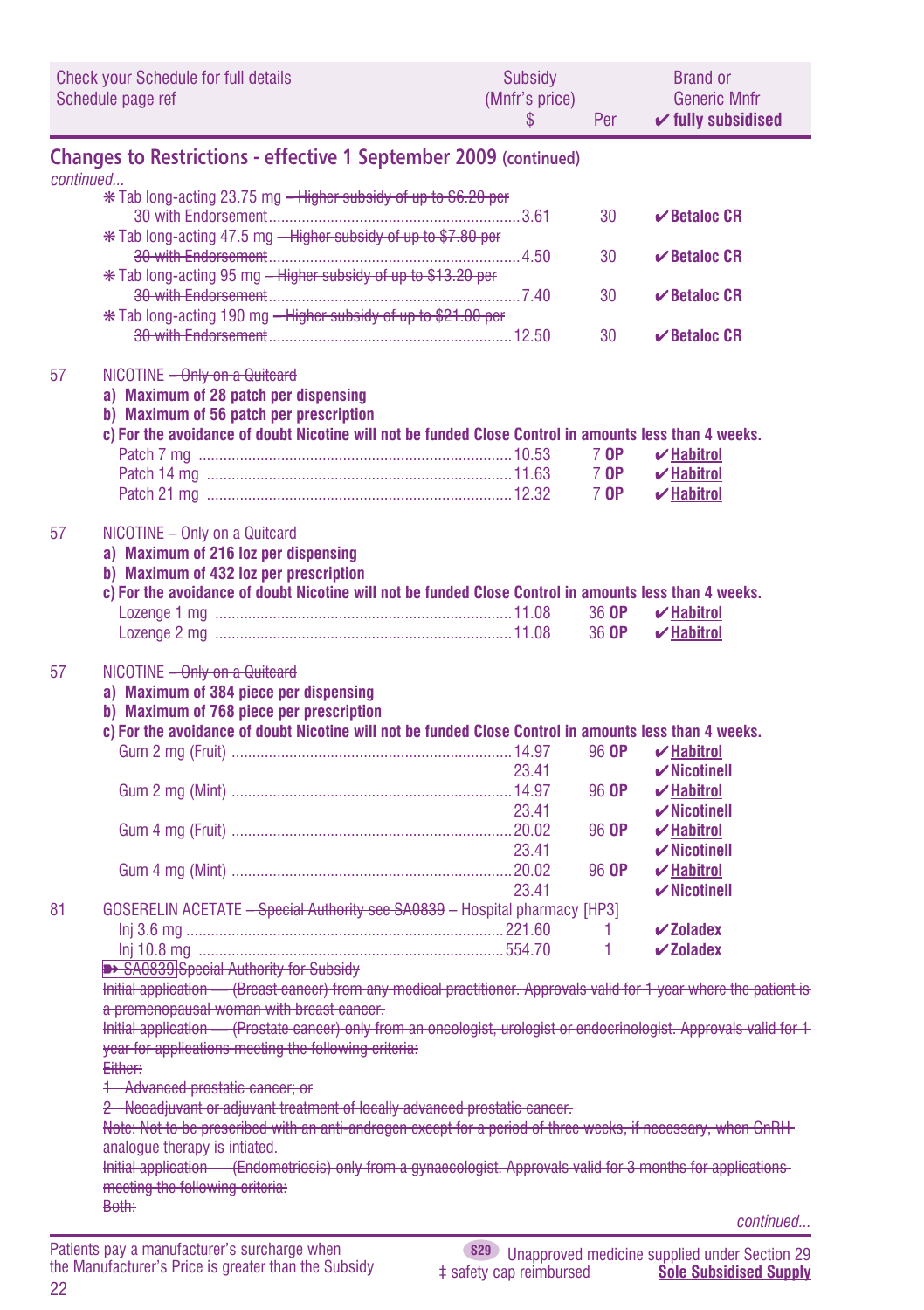| Check your Schedule for full details | Subsidy        | <b>Brand or</b>               |
|--------------------------------------|----------------|-------------------------------|
| Schedule page ref                    | (Mnfr's price) | <b>Generic Mnfr</b>           |
|                                      | Per            | $\checkmark$ fully subsidised |

### **Changes to Restrictions - effective 1 September 2009 (continued)**

*continued...*

- <sup>2</sup> Endometriosis; and
- 2 Either:
	- 2.1 6 months treatment with medroxyprogesterone acetate, danazol or dimetriose has proven ineffective; or
	- 2.2 The patient has failed to tolerate the treatment with medroxyprogesterone acetate, danazol or dimetriose for 6 months.

Note: The maximum treatment period for a GnRH analogue is:

- 3 months to assess whether surgery is appropriate
- 3 months for infertile patients after surgery
- 6 months for patients with symptoms of endometriosis After the first 3 months patients should be assessed to determine whether there has been a satisfactory response to the first 3 months treatment.

Initial application — (Precocious puberty) only from a paediatrician or endocrinologist. Approvals valid for 1 year where the patient is affected by gonadotropin dependent precocious puberty.

Renewal — (Breast or prostate cancer) from any medical practitioner. Approvals valid for 1 year where the treatment remains appropriate and the patient is benefiting from treatment.

Note: If a patient had an approval for any GnRH analogue prior to 1 July 2006 the applicant is required to submita fresh initial application, not a renewal application.

Renewal — (Endometriosis) from any medical practitioner. Approvals valid for 3 months for applications meeting the following criteria:

Either:

1 Both:

1.1 There has been a satisfactory response to the first 3 months treatment; and

1.2 Surgery is inappropriate; or

2 The first three months of therapy did not follow surgery for infertility.

Note: If a patient had an approval for any GnRH analogue prior to 1 July 2006 the applicant is required to submita fresh initial application, not a renewal application.

Renewal — (Precocious puberty) only from a paediatrician or endocrinologist. Approvals valid for 1 year where the treatment remains appropriate and the patient is benefiting from treatment.

Note: If a patient had an approval for any GnRH analogue prior to 1 July 2006 the applicant is required to submita fresh initial application, not a renewal application.

#### 83 AZITHROMYCIN – Subsidy by endorsement

- a) Maximum of 2 tab per prescription; can be waived by Special Authority see SA0964
- b) Up to 4 tab available on a PSO
- c) Subsidised only if prescribed for patients with uncomplicated urethritis or cervicitis proven or presumed to be due to chlamydia trachomatis and their sexual contacts and prescription or PSO is endorsed accordingly**; can be waived by Special Authority see SA0964.**

Tab 500 mg .............................................................................5.95 2 OP ✔**Arrow-Azithromycin**

89 ENTECAVIR – Special Authority see SA0977 – Retail pharmacy

Tab 0.5 mg ...........................................................................400.00 30 ✔**Baraclude**

■ SA0977 Special Authority for Subsidy

Initial application only from a gastroenterologist or infectious disease specialist. Approvals valid without further renewal unless notified for applications meeting the following criteria: All of the following:

- 1 Patient has confirmed Hepatitis B infection (HBsAg positive for more than 6 months); and
- 2 Patient is Hepatitis B nucleoside analogue treatment-naive; and
- 3 Entecavir dose 0.5 mg/day; and

4 Either:

- 4.1 ALT greater than upper limit of normal; or
- 4.2 Bridging fibrosis or cirrhosis (Metavir stage 3 or greater) on liver histology; and
- 5 Either: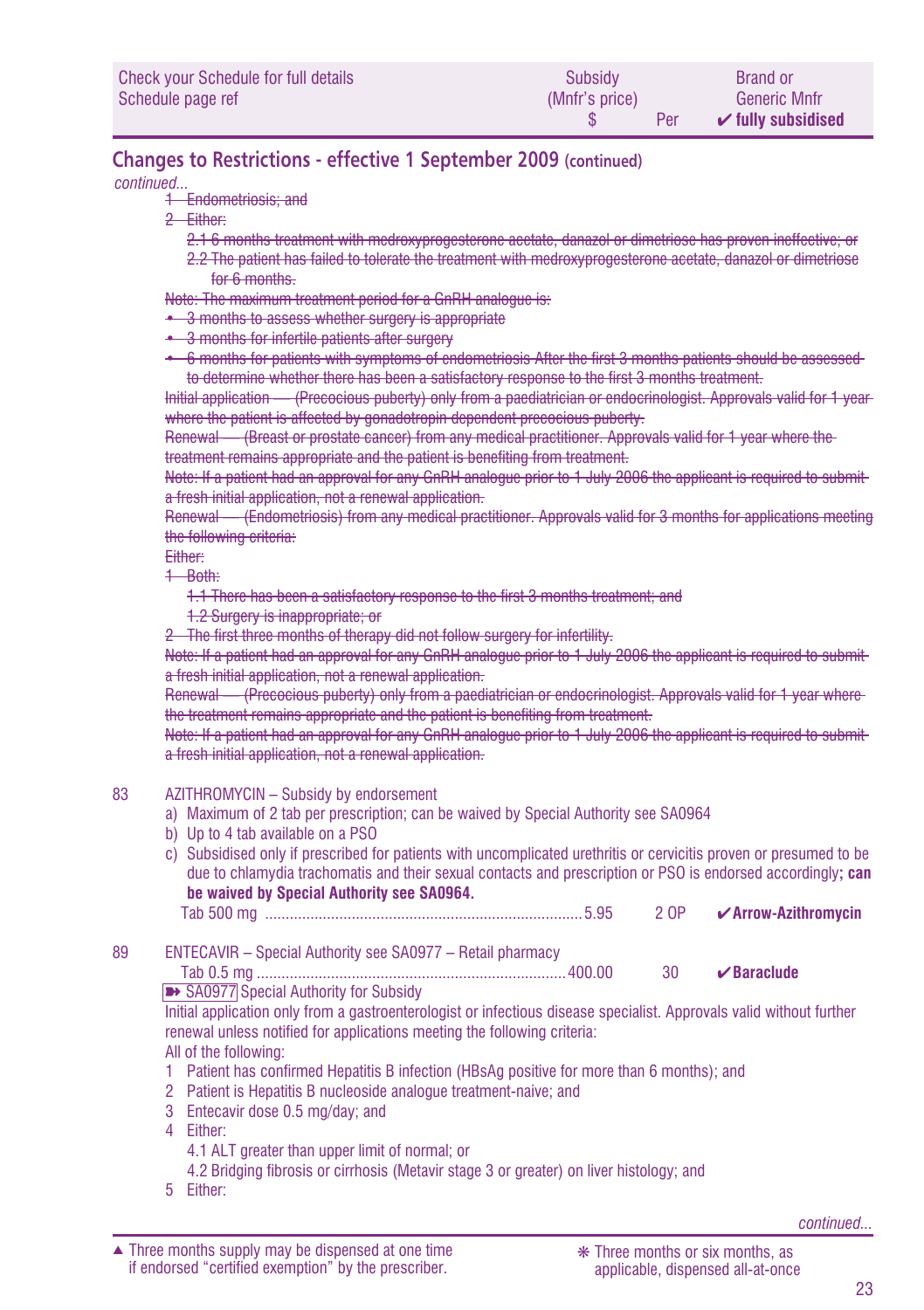| Check your Schedule for full details | Subsidy        | <b>Brand or</b>               |
|--------------------------------------|----------------|-------------------------------|
| Schedule page ref                    | (Mnfr's price) | <b>Generic Mnfr</b>           |
|                                      | Per            | $\checkmark$ fully subsidised |

### **Changes to Restrictions - effective 1 September 2009 (continued)**

*continued...*

5.1 HBeAg positive; or 5.2 patient has ≥ 2,000 IU HBV DNA units per ml and fibrosis (Metavir stage 2 or greater) on liver histology; and 6 No continuing alcohol abuse or intravenous drug use; and 7 Not co-infected with HCV, HIV or HDV; and 8 Neither ALT nor AST greater than 10 times upper limit of normal; and 9 No history of hypersensitivity to entecavir; and 10 **No** previous documented lamivudine resistance (either clinical or genotypic). Notes: • Entecavir should be continued for 6 months following documentation of complete HBeAg seroconversion (defined as loss of HBeAg plus appearance of anti-HBe plus loss of serum HBV DNA) for patients who were HBeAg positive prior to commencing this agent. This period of consolidation therapy should be extended to 12 months in patients with advanced fibrosis (Metavir Stage F3 or F4). • Entecavir should be taken on an empty stomach to improve absorption. 112 TRANYLCYPROMINE SULPHATE Tab 10 mg .............................................................................22.94 50 ✔**Parnate S29 S29** Note – removal of Section 29 annotation 143 ANASTROZOLE-DP - Subsidy by endorsement Subsidised only for patients with hormone receptor positive advanced breast cancer and the prescription is endorsed accordingly. Tab 1 mg ...............................................................................29.50 30 ✔**DP-Anastrozole** 147 CYCLOSPORIN A - Special Authority see SA0470 - Hospital pharmacy [HP3] Cap 25 mg .............................................................................85.00 50 ✔**Neoral** Cap 50 mg ...........................................................................169.34 50 ✔**Neoral** Cap 100 mg .........................................................................338.69 50 ✔**Neoral** Oral liq 100 mg per ml ..........................................................377.38 50 ml OP ✔**Neoral EXAMBLE SADATO** Special Authority for Subsidy Initial application — (Organ transplant) only from a relevant specialist. Approvals valid without further renewal unless notified where the patient is an organ transplant recipient. Initial application — (Bone marrow transplant or Graft v host disease) only from a relevant specialist. Approvals valid for 2 years for applications meeting the following criteria: Either: 1 Bone marrow transplant; or 2 Graft v host disease. Initial application — (Psoriasis) only from a dermatologist. Approvals valid for 2 years for applications meeting the following criteria: Both: 1 Psoriasis; and 2 Applicant must state which systemic and topical therapies have failed. Initial application — (Severe atopic dermatitis) only from a dermatologist. Approvals valid for 6 months for applications meeting the following criteria: Both: 1 Severe atopic dermatitis; and 2 Not responsive to topical therapy, oral antihistamines and other commonly used orthodox therapies. Initial application — (Nephrotic Syndrome) only from a relevant specialist. Approvals valid for 2 years for applications meeting the following criteria: Both: 1 Nephrotic Syndrome; and

*continued...*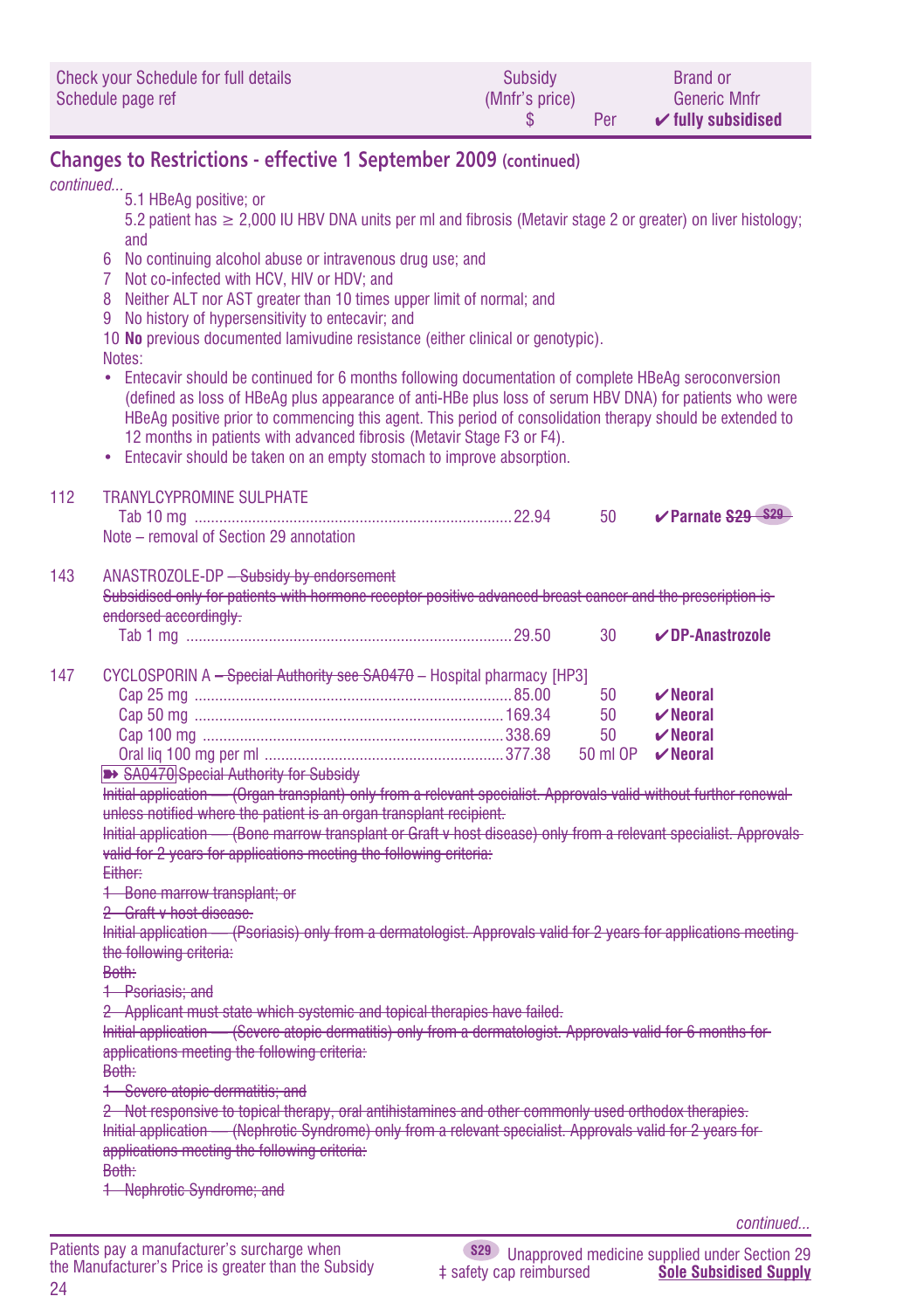| Check your Schedule for full details | Subsidy        | <b>Brand or</b>               |
|--------------------------------------|----------------|-------------------------------|
| Schedule page ref                    | (Mnfr's price) | Generic Mnfr                  |
|                                      | Per            | $\checkmark$ fully subsidised |

### **Changes to Restrictions - effective 1 September 2009 (continued)**

*continued...*

2 Corticosteroid dependent patients who have failed on cytotoxic therapy.

Initial application — (Endogenous uveitis) only from a relevant specialist. Approvals valid for 2 years where the patient suffers from endogenous uveitis.

Initial application — (Severe rheumatoid arthritis) only from a rheumatologist. Approvals valid for 2 years for applications meeting the following criteria:

All of the following:

- 1 Severe rheumatoid arthritis; and
- 2 The patient must be either unresponsive to or unable to tolerate, both sulphasalazine and methotrexate; and
- 3 Patients must have 2 serum creatinine test results within the normal range within the three months prior to initiation of therapy.

Renewal — (Severe atopic dermatitis) only from a dermatologist. Approvals valid for 6 months where the treatment remains appropriate and the patient is benefiting from treatment.

Renewal — (Indications other than severe atopic dermatitis) only from a dermatologist, rheumatologist or relevant specialist. Approvals valid for 2 years where the treatment remains appropriate and the patient is benefiting from treatment.

Guidelines for use of cyclosporin A in rheumatoid arthritis

Monitoring:

All patients require frequent monitoring for creatinine levels and blood pressure:

- fortnightly, in the first three months of therapy and then monthly, if results are stable;
- if dose is increased or there is a rise in serum creatinine or blood pressure, then more frequent monitoring is required.

Contraindications:

Cyclosporin A is contraindicated in patients with the following conditions:

- current or past malignancy;
- uncontrolled hypertension;
- renal dysfunction (abnormal serum creatinine for age and sex);
- immunodeficiency and neutropenia;
- abnormally low white blood cell count or platelet count; or
- liver function tests more than twice the upper limit of normal.

Caution in use:

- age above 65 years;
- controlled hypertension;
- use of anti-epileptic medications;
- use of ketoconazole, fluconazole, trimethoprim, erythromycin, verapamil, and diltiazem;
- concurrent or previous use of alkylating agents such as cyclophosphamide;
- use of any experimental drug within the past three months;
- premalignant conditions such as leukoplakia, monoclonal paraproteinaemia, myelodysplastic syndrome and dysplastic naevi;
- active infection may necessitate temporary discontinuation;
- pregnancy and lactation.

Therapy should be discontinued if there has been no improvement after 6 months with the patient on the maximum tolerated dose. For further information please consult the data sheet.

#### 166 PILOCARPINE ORAL LIQUID

Pilocarpine **4% 6%** eye drops qs Preservative qs Water to 500 ml (Preservative should be used if quantity supplied is for more than 5 days.)

Three months supply may be dispensed at one time ▲ ❋ Three months or six months, as if endorsed "certified exemption" by the prescriber.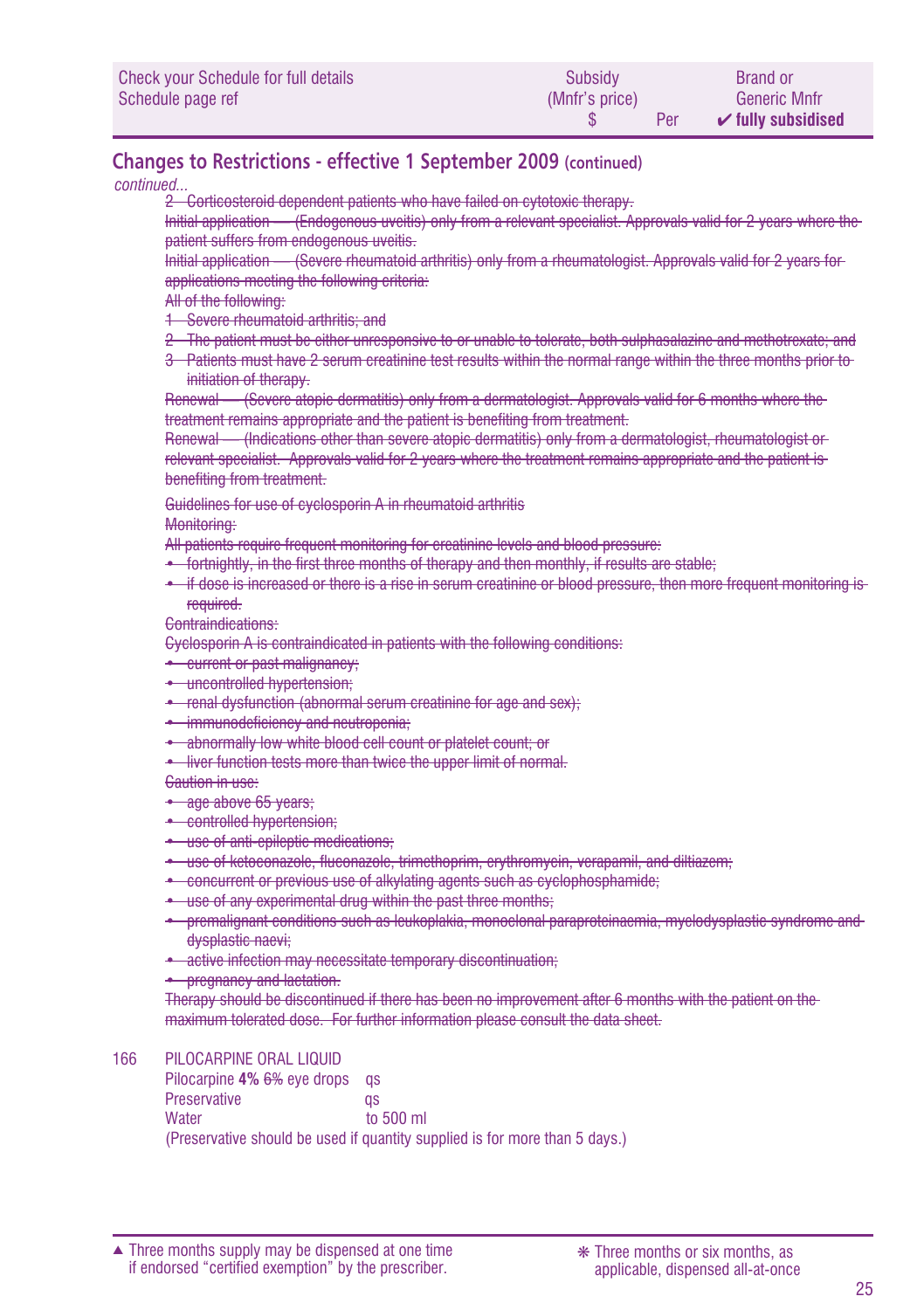| Check your Schedule for full details | Subsidy        | <b>Brand or</b>               |
|--------------------------------------|----------------|-------------------------------|
| Schedule page ref                    | (Mnfr's price) | <b>Generic Mnfr</b>           |
|                                      | Per            | $\checkmark$ fully subsidised |

### **Changes to Subsidy and Manufacturer's Price**

### **Effective 1 October 2009**

| 26  | <b>HYDROCORTISONE ACETATE (1 subsidy)</b>                                                      |         |    |                    |
|-----|------------------------------------------------------------------------------------------------|---------|----|--------------------|
| -27 | ATROPINE SULPHATE (1 subsidy)<br>* Inj 600 $\mu$ g, 1 ml – Up to 5 inj available on a PS052.00 |         | 50 | $\vee$ AstraZeneca |
| 30  | PIOGLITAZONE – Special Authority see $SA0959$ – Retail pharmacy ( $\downarrow$ subsidy)        |         |    |                    |
|     |                                                                                                |         | 28 |                    |
|     |                                                                                                | (45.78) |    | Actos              |
|     |                                                                                                |         | 28 |                    |
|     |                                                                                                | (70.43) |    | Actos              |
|     |                                                                                                |         | 28 |                    |
|     |                                                                                                | (89.39) |    | Actos              |
|     |                                                                                                |         |    |                    |

#### 32 BLOOD GLUCOSE DIAGNOSTIC TEST STRIP (4 subsidy)

The number of test strips available on a prescription is restricted to 50 unless:

- 1) Prescribed with insulin or a sulphonylurea but are on a different prescription and the prescription is endorsed accordingly; or
- 2) Prescribed on the same prescription as insulin or a sulphonylurea in which case the prescription is deemed to be endorsed; or
- 3) Prescribed for a pregnant woman with diabetes and endorsed accordingly. Blood glucose test strips ........................................................21.65 50 test OP ✔**Accu-Chek Performa**

### 36 VITAMIN A WITH VITAMINS D AND C ( $\frac{1}{1}$  subsidy and  $\frac{1}{1}$  price) Soln 1000 u with Vitamin D 400 u and ascorbic acid 30 mg per 10 drops .........................................................................4.50 10 ml OP ✔**Vitadol C**  $42$  HEDARIN CODIUM  $(4 \text{ subside})$

| 44 | <b>TILL AND OVERVIOUS (1 SUBSICIAL</b>                                                                                                                                                                                                | 5                | $\boldsymbol{\checkmark}$ Mayne                                                                           |
|----|---------------------------------------------------------------------------------------------------------------------------------------------------------------------------------------------------------------------------------------|------------------|-----------------------------------------------------------------------------------------------------------|
| 44 | POTASSIUM CHLORIDE (1 subsidy)                                                                                                                                                                                                        | 200              | $\vee$ Span-K                                                                                             |
| 54 | CLONIDINE (1 subsidy)<br>$*$ TDDS 2.5 mg, 100 $\mu$ g per day – Only on a prescription23.30<br>$*$ TDDS 5 mg, 200 $\mu$ g per day – Only on a prescription32.80<br>$*$ TDDS 7.5 mg, 300 $\mu$ g per day – Only on a prescription41.20 | 4<br>4<br>4      | $\mathcal{\mathcal{C}}$ Catapres-TTS-1<br>$\mathcal{\mathcal{C}}$ Catapres-TTS-2<br>$\vee$ Catapres-TTS-3 |
| 54 | CLONIDINE HYDROCHLORIDE (1 subsidy)                                                                                                                                                                                                   | 100<br>5         | $\mathcal V$ Catapres<br>$\mathbf{\triangleright}$ Catapres                                               |
| 60 | CALAMINE (+ subsidy)<br>a) Only on a prescription<br>b) Not in combination                                                                                                                                                            | 100 <sub>a</sub> |                                                                                                           |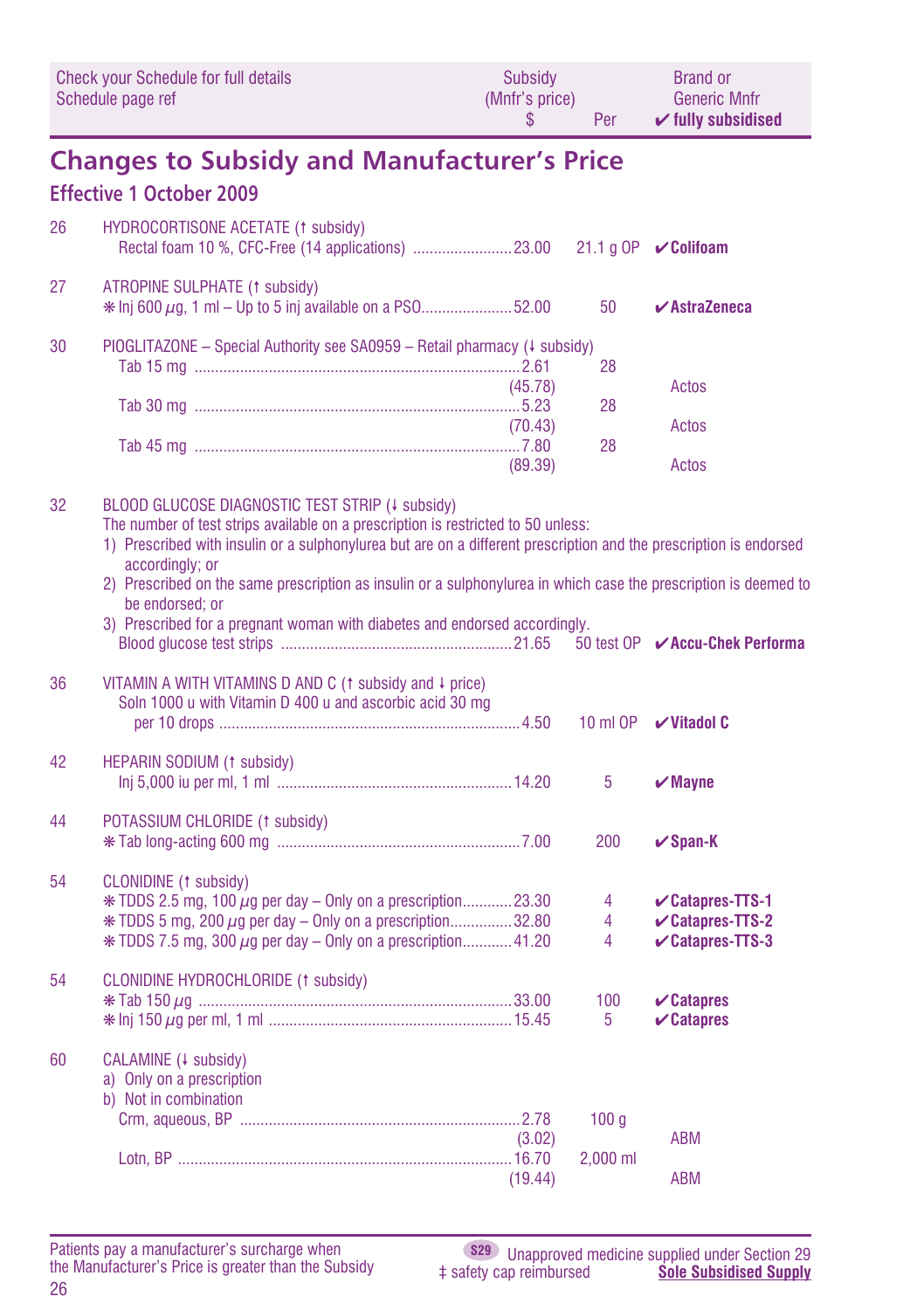|    | <b>Check your Schedule for full details</b><br>Schedule page ref                                                                                                                                                                                                                         | Subsidy<br>(Mnfr's price)<br>\$ | <b>Per</b>         | Brand or<br><b>Generic Mnfr</b><br>$\checkmark$ fully subsidised |  |  |
|----|------------------------------------------------------------------------------------------------------------------------------------------------------------------------------------------------------------------------------------------------------------------------------------------|---------------------------------|--------------------|------------------------------------------------------------------|--|--|
|    | Changes to Subsidy and Manufacturer's Price – effective 1 October 2009 (continued)                                                                                                                                                                                                       |                                 |                    |                                                                  |  |  |
| 61 | CLOBETASOL PROPIONATE (1 subsidy)                                                                                                                                                                                                                                                        |                                 | 30 g OP<br>30 g OP | $\vee$ Dermol<br>$\vee$ Dermol                                   |  |  |
| 64 | WOOL FAT WITH MINERAL OIL – Only on a prescription († price)                                                                                                                                                                                                                             | (20.53)                         | $1.000$ ml         | Alpha-Keri Lotion                                                |  |  |
| 66 | BETAMETHASONE VALERATE (1 subsidy)                                                                                                                                                                                                                                                       |                                 |                    | 100 ml OP <b>✓ Beta Scalp</b>                                    |  |  |
| 66 | CLOBETASOL PROPIONATE (1 subsidy)                                                                                                                                                                                                                                                        |                                 | 30 ml OP           | $\nu$ Dermol                                                     |  |  |
|    | $\mathbf{a}$ , $\mathbf{a}$ , and $\mathbf{a}$ , and $\mathbf{a}$ , and $\mathbf{a}$ , and $\mathbf{a}$ , and $\mathbf{a}$ , and $\mathbf{a}$ , and $\mathbf{a}$ , and $\mathbf{a}$ , and $\mathbf{a}$ , and $\mathbf{a}$ , and $\mathbf{a}$ , and $\mathbf{a}$ , and $\mathbf{a}$ , and |                                 |                    |                                                                  |  |  |

| 73 | OXYTOCIN – Up to 5 inj available on a PSO († subsidy)             |             |                           |
|----|-------------------------------------------------------------------|-------------|---------------------------|
|    |                                                                   | - 5         | $\checkmark$ Syntocinon   |
|    |                                                                   | $5^{\circ}$ | $\checkmark$ Syntocinon   |
|    | Ini 5 iu with ergometrine maleate 500 $\mu$ g per ml, 1 ml  10.12 | - 5         | $\checkmark$ Syntometrine |
|    |                                                                   |             |                           |

| 75  | HYDROCORTISONE (1 subsidy)                                                   | $100 \, \times$ Douglas<br>100 $\boldsymbol{\checkmark}$ Douglas |  |
|-----|------------------------------------------------------------------------------|------------------------------------------------------------------|--|
| -75 | METHYLPREDNISOLONE SODIUM SUCCINATE - Retail pharmacy-Specialist († subsidy) |                                                                  |  |

|    |                                                  | 1 <b>∠</b> Solu-Medrol |
|----|--------------------------------------------------|------------------------|
| ററ | LEUDOODELIN Lloenitel phermaeu (UD91 / Leuboidu) |                        |

| LEUPRORELIN – HOSPILAI PHAIHIACY (HPS) (+ SUDSIGY) |  | $\vee$ Eligard            |
|----------------------------------------------------|--|---------------------------|
|                                                    |  | $\mathbf{\nabla}$ Eligard |
|                                                    |  | $\mathbf{\nabla}$ Eligard |
|                                                    |  | $V$ Eligard               |

#### 85 FLUCLOXACILLIN SODIUM (1 subsidy) Grans for oral lig 125 mg per 5 ml  $-$  Up to 200 ml available on a PSO...............................................................................3.12 100 ml ✔**AFT** Grans for oral liq 250 mg per 5 ml – Up to 200 ml available on a PSO...............................................................................3.55 100 ml ✔**AFT**

| 87  | <b>GENTAMICIN SULPHATE (1 subsidy)</b><br>Inj 40 mg per ml, 2 ml – Hospital pharmacy [HP3] – Subsidy                                             |           |                         |
|-----|--------------------------------------------------------------------------------------------------------------------------------------------------|-----------|-------------------------|
|     |                                                                                                                                                  | <b>10</b> | $\vee$ Pfizer           |
|     | Only if prescribed for a dialysis or cystic fibrosis patient or for prophylaxis of endocarditis and the prescription is<br>endorsed accordingly. |           |                         |
| 100 | NAPROXEN (1 subsidy)                                                                                                                             |           |                         |
|     |                                                                                                                                                  | 500       | $\checkmark$ Noflam 250 |
|     |                                                                                                                                                  | 250       | $\checkmark$ Noflam 500 |

107 BACLOFEN (1 subsidy) ❋ Tab 10 mg ...............................................................................4.75 100 ✔**Pacifen**

Three months supply may be dispensed at one time if endorsed "certified exemption" by the prescriber. ▲ ❋ Three months or six months, as

applicable, dispensed all-at-once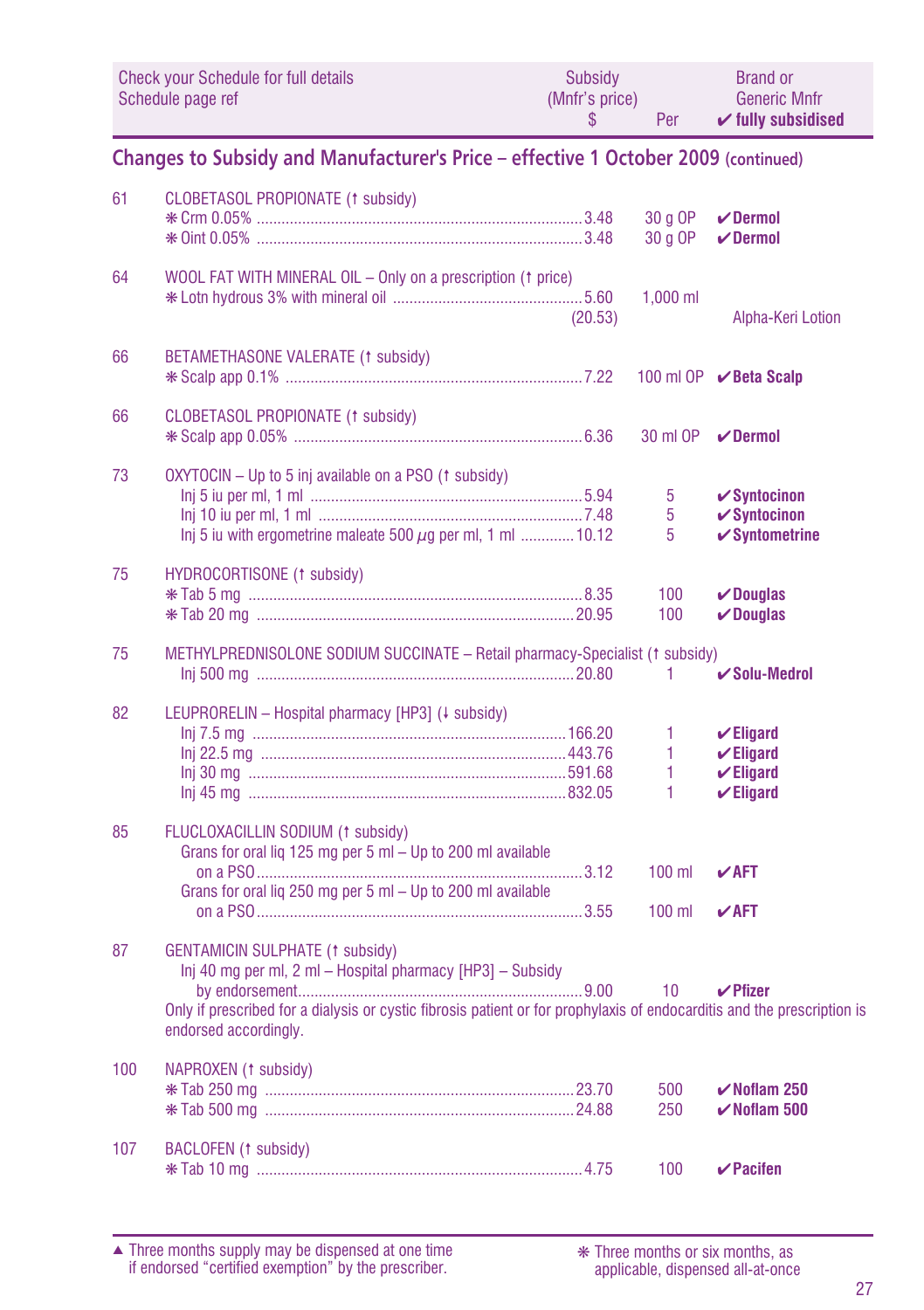| Check your Schedule for full details | Subsidy        | <b>Brand or</b>               |
|--------------------------------------|----------------|-------------------------------|
| Schedule page ref                    | (Mnfr's price) | <b>Generic Mnfr</b>           |
|                                      | Per            | $\checkmark$ fully subsidised |

### **Changes to Subsidy and Manufacturer's Price – effective 1 October 2009 (continued)**

| 107 | QUININE SULPHATE (1 subsidy)<br>‡ Safety cap for extemporaneously compounded oral liquid preparations.                                                                                                                                                                                                                     | 500                                  | $\times$ 0 300                                                                                                                                |
|-----|----------------------------------------------------------------------------------------------------------------------------------------------------------------------------------------------------------------------------------------------------------------------------------------------------------------------------|--------------------------------------|-----------------------------------------------------------------------------------------------------------------------------------------------|
| 110 | MORPHINE HYDROCHLORIDE (1 subsidy)<br>a) Only on a controlled drug form<br>b) No patient co-payment payable                                                                                                                                                                                                                | 200 ml<br>200 ml<br>200 ml<br>200 ml | $\mathcal{V}$ RA-Morph<br>$\mathcal{V}$ RA-Morph<br>$\mathcal{V}$ RA-Morph<br>$\nu$ RA-Morph                                                  |
| 110 | <b>MORPHINE SULPHATE (1 subsidy)</b><br>a) Only on a controlled drug form<br>b) No patient co-payment payable                                                                                                                                                                                                              | 10<br>10                             | $\mathbf{\nabla}$ Sevredol<br>$\mathbf{\nabla}$ Sevredol                                                                                      |
| 112 | MOCLOBEMIDE (1 subsidy)<br>Note: There is a significant cost differential between moclobemide and fluoxetine (moclobemide being about<br>three times more expensive). For depressive syndromes it is therefore more cost-effective to start treatment with<br>fluoxetine first before considering prescribing moclobemide. | 500<br>100                           | $\blacktriangleright$ Apo-Moclobemide<br>$\boldsymbol{\checkmark}$ Apo-Moclobemide                                                            |
| 117 | CLONIDINE HYDROCHLORIDE (1 subsidy)                                                                                                                                                                                                                                                                                        | 100                                  | $\nu$ Dixarit                                                                                                                                 |
| 119 | LEVODOPA WITH CARBIDOPA (+ subsidy)<br>* Tab long-acting 200 mg with carbidopa 50 mg  47.50                                                                                                                                                                                                                                | 100<br>100                           | $\checkmark$ Sinemet CR<br>$\checkmark$ Sinemet                                                                                               |
| 134 | CARBOPLATIN - PCT only - Specialist                                                                                                                                                                                                                                                                                        | 1<br>1<br>1<br>1<br>1 <sub>mg</sub>  | <b>√Carboplatin Ebewe</b><br><b>√Carboplatin Ebewe</b><br><b>√Carboplatin Ebewe</b><br><b>√Carboplatin Ebewe</b><br>$\boldsymbol{\nu}$ Baxter |
| 155 | SODIUM CROMOGLYCATE (1 subsidy)                                                                                                                                                                                                                                                                                            | 22 ml OP                             | $\vee$ Rex                                                                                                                                    |
| 159 | DORZOLAMIDE HYDROCHLORIDE WITH TIMOLOL MALEATE (+ subsidy)<br><b>*Eye drops 2% with timolol maleate 0.5%  15.50</b>                                                                                                                                                                                                        | 5 ml OP                              | $\mathcal{C}$ Cosopt                                                                                                                          |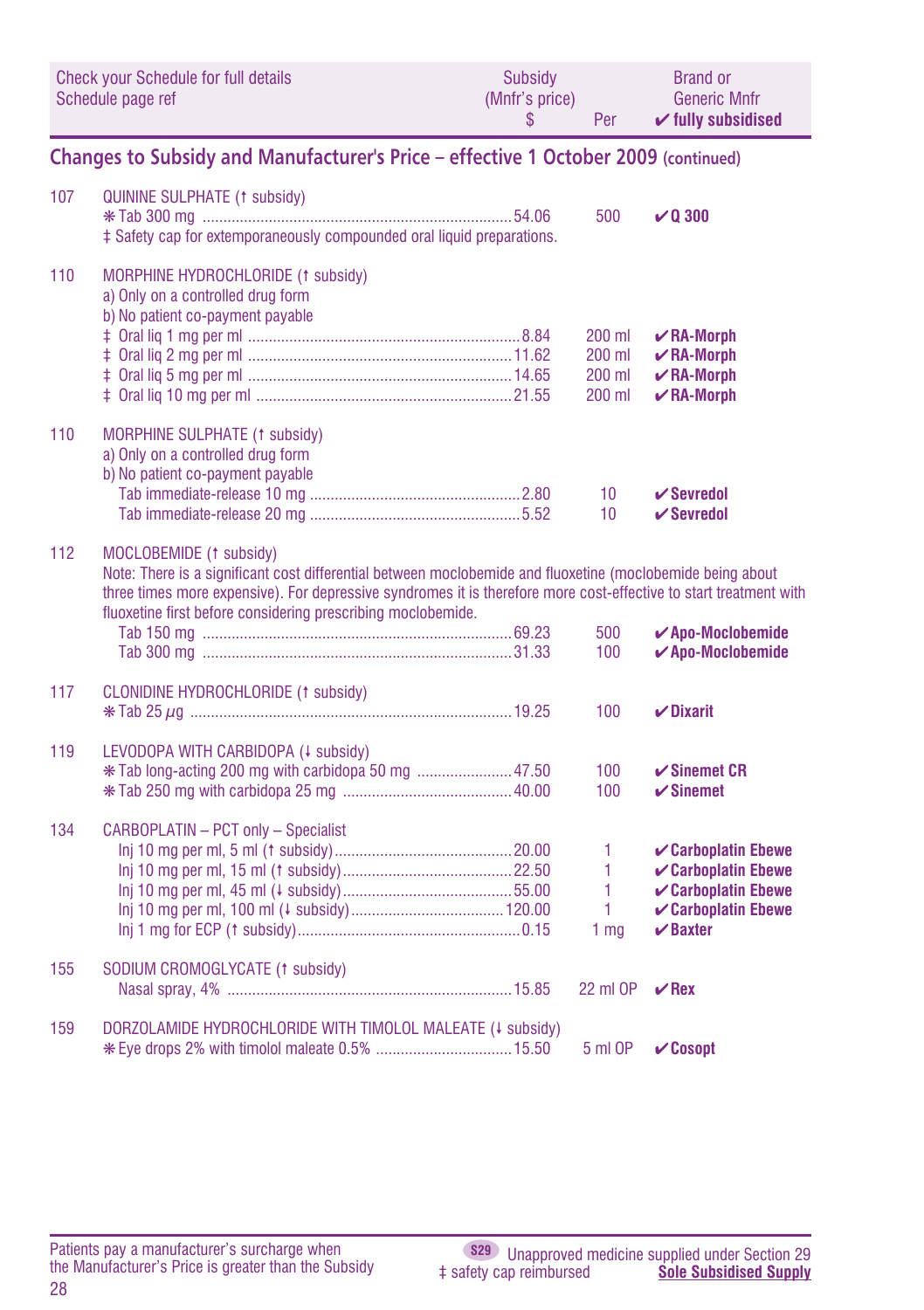| <b>Check your Schedule for full details</b><br>Schedule page ref<br>\$ |                                                                                         | <b>Subsidv</b><br>(Mnfr's price) | Per                        | <b>Brand or</b><br><b>Generic Mnfr</b><br>$\checkmark$ fully subsidised          |
|------------------------------------------------------------------------|-----------------------------------------------------------------------------------------|----------------------------------|----------------------------|----------------------------------------------------------------------------------|
|                                                                        | Changes to Subsidy and Manufacturer's Price - effective 1 September 2009                |                                  |                            |                                                                                  |
| 32                                                                     | INSULIN PEN NEEDLES - Maximum of 100 dev per prescription (4 subsidy)                   |                                  | 100                        | $\vee$ B-D Micro-Fine                                                            |
| 40                                                                     | CLOPIDOGREL - Special Authority see SA0867 - Retail pharmacy (# subsidy)                | (73.38)                          | 28                         | $\sqrt{Apo-Clopidograf}$<br><b>Plavix</b>                                        |
| 52                                                                     | METOPROLOL SUCCINATE (4 subsidy)                                                        |                                  | 30<br>30<br>30<br>30       | $\vee$ Betaloc CR<br>$\vee$ Betaloc CR<br>$\vee$ Betaloc CR<br>$\vee$ Betaloc CR |
| 64                                                                     | POVIDONE IODINE (1 subsidy)<br>Skin preparation, povidone iodine 10% with               |                                  | 500 ml                     | <b>∕Betadine Skin Prep</b>                                                       |
| 82                                                                     | DANAZOL - Retail pharmacy-Specialist (1 subsidy)                                        | 68.33                            | 30<br>100<br>30            | $V$ D-Zol<br><b>√Azol</b><br>$\nu$ D-Zol                                         |
| 117                                                                    | BETAHISTINE DIHYDROCHLORIDE (1 subsidy)                                                 |                                  | 84                         | $V$ Vergo 16                                                                     |
| 141                                                                    | VINORELBINE - PCT only - Specialist - Special Authority see SA0901 (4 subsidy)          |                                  | 1 <sub>mq</sub>            | $\boldsymbol{\nu}$ Baxter                                                        |
| 143                                                                    | FLUTAMIDE - Hospital pharmacy [HP3]-Specialist († subsidy)                              |                                  | 100                        | $\checkmark$ Flutamin                                                            |
| 155                                                                    | <b>BUDESONIDE</b> († price)                                                             | (4.00)<br>(4.81)                 | 200 dose OP<br>200 dose OP | <b>Butacort Aqueous</b><br><b>Butacort Aqueous</b>                               |
| 158                                                                    | FLUOROMETHOLONE (+ subsidy)                                                             | (4.30)                           | 5 ml OP                    | <b>Flucon</b>                                                                    |
| 175                                                                    | ORAL FEED 1KCAL/ML - Special Authority see SA0589 - Hospital pharmacy [HP3] († subsidy) |                                  | 200 ml OP <b>∕Fortimel</b> |                                                                                  |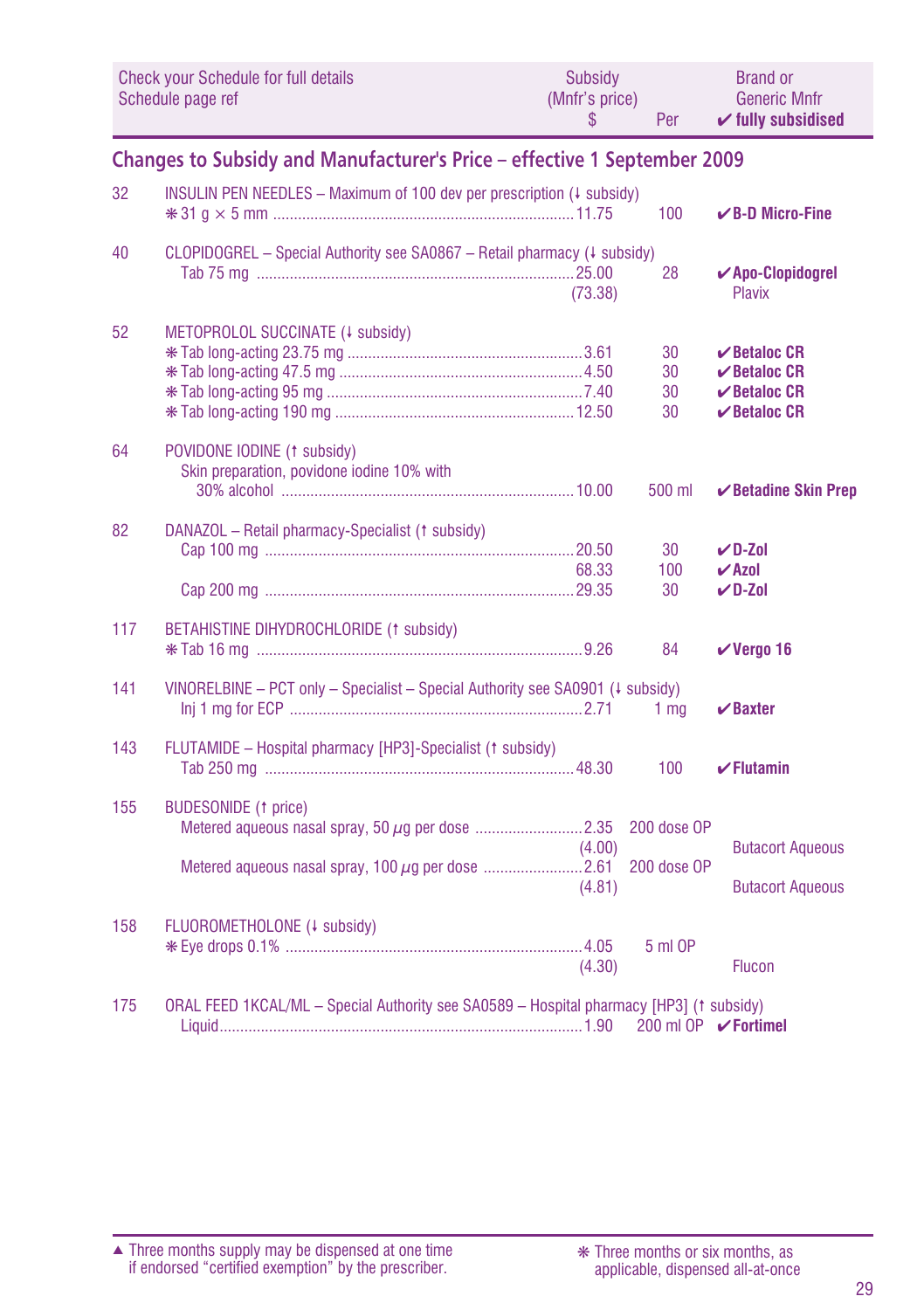| Check your Schedule for full details<br>Schedule page ref       | Subsidy<br>(Mnfr's price)<br>\$. | Per | <b>Brand or</b><br><b>Generic Mnfr</b><br>$\checkmark$ fully subsidised |
|-----------------------------------------------------------------|----------------------------------|-----|-------------------------------------------------------------------------|
| <b>Changes to Brand Name</b><br><b>Effective 1 October 2009</b> |                                  |     |                                                                         |
| 137<br>AMSACRINE - PCT only - Specialist                        |                                  | 6   | $\sqrt{\mathsf{A}}$ msidine Amsidyl<br><b>S29</b>                       |

# **Changes to Sole Subsidised Supply**

### **Effective 1 October 2009**

For the list of new Sole Subsidised Supply products effective 1 October 2009 refer to the bold entries in the cumulative Sole Subsidised Supply table pages 10-16.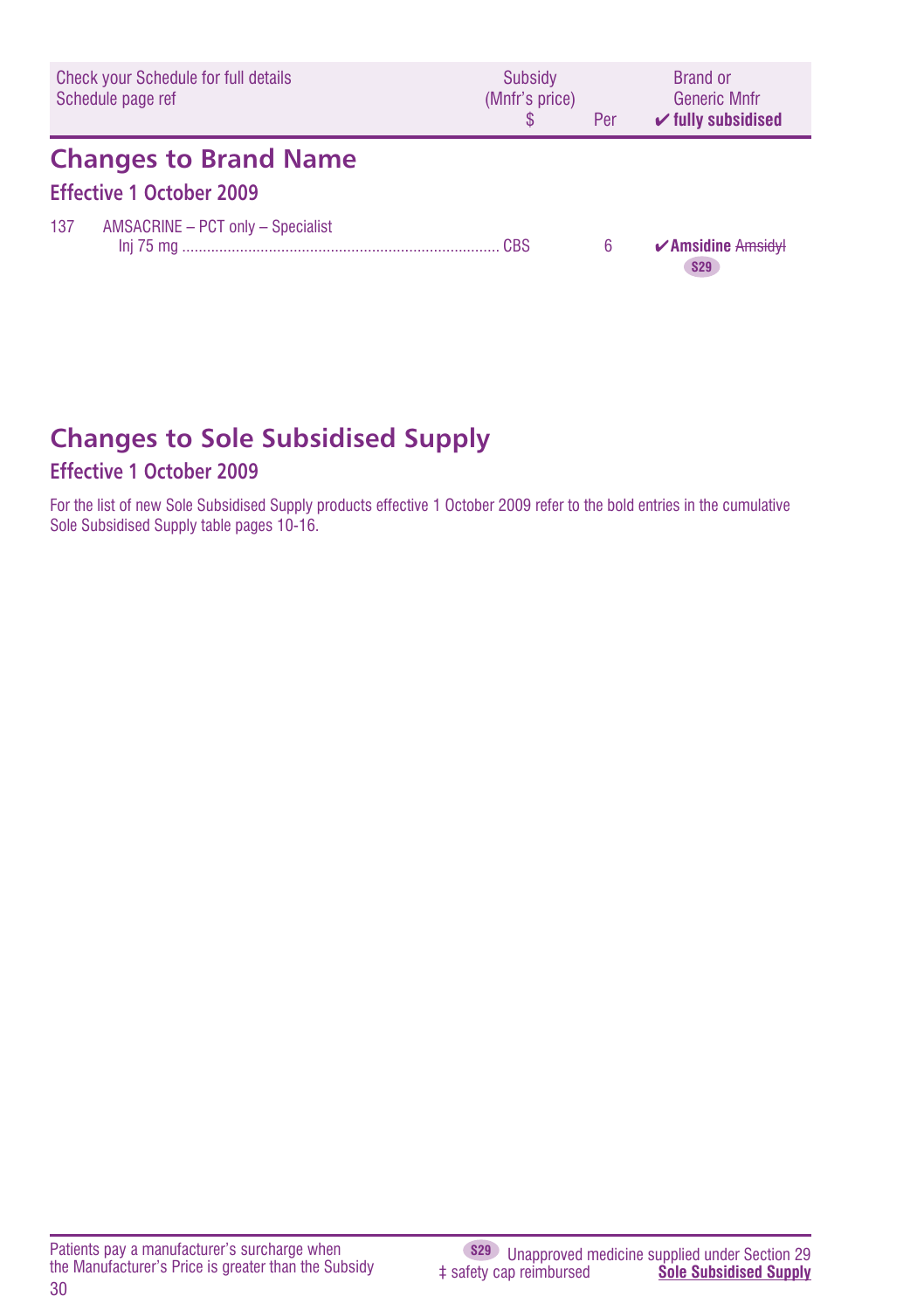|     | Check your Schedule for full details<br>Schedule page ref                                                                                                                                                                                                                                                                                                                                                                     | Subsidy<br>(Mnfr's price)<br>\$ | Per             | <b>Brand or</b><br><b>Generic Mnfr</b><br>$\checkmark$ fully subsidised |
|-----|-------------------------------------------------------------------------------------------------------------------------------------------------------------------------------------------------------------------------------------------------------------------------------------------------------------------------------------------------------------------------------------------------------------------------------|---------------------------------|-----------------|-------------------------------------------------------------------------|
|     | <b>Delisted Items</b><br><b>Effective 1 October 2009</b>                                                                                                                                                                                                                                                                                                                                                                      |                                 |                 |                                                                         |
| 48  | <b>TERAZOSIN HYDROCHLORIDE</b>                                                                                                                                                                                                                                                                                                                                                                                                |                                 | 28<br>28        | $\nu$ Hytrin<br>$\nu$ Hytrin                                            |
| 53  | <b>CILAZAPRIL</b>                                                                                                                                                                                                                                                                                                                                                                                                             |                                 | 30<br>30        | $\nu$ Inhibace<br>$\nu$ Inhibace                                        |
| 100 | <b>INDOMETHACIN</b>                                                                                                                                                                                                                                                                                                                                                                                                           |                                 | 100             | $\blacktriangleright$ Rheumacin                                         |
| 119 | APOMORPHINE HYDROCHLORIDE                                                                                                                                                                                                                                                                                                                                                                                                     |                                 | 5<br>5          | $\blacktriangleright$ APO-go \$29<br>$\blacktriangleright$ Mayne        |
| 145 | AZATHIOPRINE - Retail pharmacy - Specialist                                                                                                                                                                                                                                                                                                                                                                                   |                                 | 100             | $\sqrt{\ }$ Thioprine                                                   |
| 170 | CARBOHYDRATE SUPPLEMENT - Special Authority - Hospital pharmacy [HP3]                                                                                                                                                                                                                                                                                                                                                         | (7.85)                          | 350 a OP        | <b>Polycose</b>                                                         |
| 176 | <b>PAEDIATRIC ORAL FEED 1KCAL/ML - Special Authority - Hospital pharmacy [HP3]</b>                                                                                                                                                                                                                                                                                                                                            |                                 |                 | 237 ml OP <i>V</i> Pediasure<br>237 ml OP <i>V</i> Pediasure            |
|     | <b>Effective 1 September 2009</b>                                                                                                                                                                                                                                                                                                                                                                                             |                                 |                 |                                                                         |
| 32  | <b>BLOOD GLUCOSE DIAGNOSTIC TEST STRIP</b><br>The number of test strips available on a prescription is restricted to 50 unless:<br>1) Prescribed with insulin or a sulphonylurea but are on a different prescription and the prescription is endorsed<br>accordingly: or<br>2) Prescribed on the same prescription as insulin or a sulphonylurea in which case the prescription is deemed to<br>be endorsed:<br><sub>0r</sub> |                                 |                 |                                                                         |
|     | 3) Prescribed for a pregnant woman with diabetes and endorsed accordingly.                                                                                                                                                                                                                                                                                                                                                    |                                 |                 | test                                                                    |
|     |                                                                                                                                                                                                                                                                                                                                                                                                                               | 11.00                           |                 | 25 test OP <b></b> <i>v</i> Optium 10 second<br>test                    |
| 34  | <b>GLYCEROL</b>                                                                                                                                                                                                                                                                                                                                                                                                               |                                 | 12 <sup>°</sup> | $\blacktriangleright$ Fleet Glycerin<br><b>Suppositories</b>            |
| 52  | <b>LABETALOL</b>                                                                                                                                                                                                                                                                                                                                                                                                              | (22.15)                         | 5               | Trandate \$29                                                           |

Three months supply may be dispensed at one time if endorsed "certified exemption" by the prescriber. ▲ ❋ Three months or six months, as

applicable, dispensed all-at-once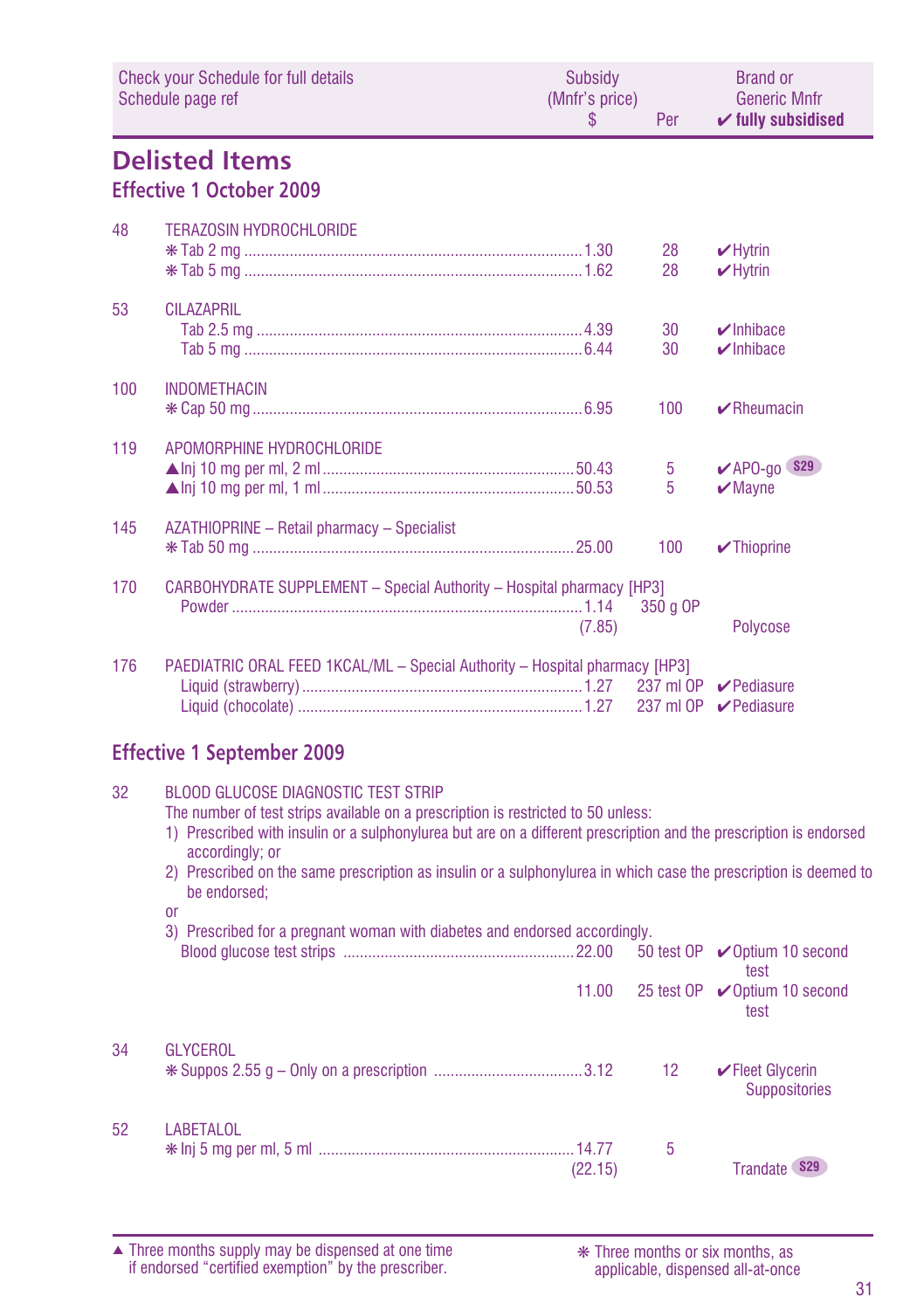|     | <b>Check your Schedule for full details</b><br>Schedule page ref                                                                                                                                                                                                                                                                                                                                                | Subsidy<br>(Mnfr's price)<br>S | Per               | <b>Brand or</b><br><b>Generic Mnfr</b><br>$\checkmark$ fully subsidised |
|-----|-----------------------------------------------------------------------------------------------------------------------------------------------------------------------------------------------------------------------------------------------------------------------------------------------------------------------------------------------------------------------------------------------------------------|--------------------------------|-------------------|-------------------------------------------------------------------------|
|     | Delisted Items - effective 1 September 2009 (continued)                                                                                                                                                                                                                                                                                                                                                         |                                |                   |                                                                         |
| 62  | TRIAMCINOLONE ACETONIDE WITH GRAMICIDIN, NEOMYCIN AND NYSTATIN<br>Oint 1 mg with nystatin 100,000 u, neomycin sulphate 2.5 mg<br>and gramicidin 250 $\mu$ g per g - Only on a prescription3.00                                                                                                                                                                                                                  |                                | $15q$ OP          | $\mathbf{\nabla}$ Kenacomb                                              |
| 70  | ETHINYLOESTRADIOL WITH GESTODENE<br>a) Higher subsidy of \$14.49 per 84 with Special Authority see SA0500 above<br>b) Up to 84 tab available on a PSO                                                                                                                                                                                                                                                           | (14.49)                        | 84                | Minulet 28                                                              |
| 71  | ETHINYLOESTRADIOL WITH LEVONORGESTREL<br>$*$ Tab ethinyloestradiol 30 $\mu$ q with levonorgestrel 50 $\mu$ q (6) and<br>tab ethinyloestradiol 40 $\mu$ q with levonorgestrel 75 $\mu$ q (5),<br>and tab ethinyloestradiol 30 $\mu$ g with levonorgestrel 125 $\mu$ g<br>a) Higher subsidy of up to \$14.49 per 84 with Special Authority see SA0500 on the preceding page<br>b) Up to 84 tab available on a PSO | (14.49)                        | 84                | <b>Triphasil 28</b>                                                     |
| 76  | <b>TRIAMCINOLONE ACETONIDE</b>                                                                                                                                                                                                                                                                                                                                                                                  |                                | 1                 | $\mathbf{\nabla}$ Kenacort-A                                            |
| 85  | <b>DICLOXACILLIN</b>                                                                                                                                                                                                                                                                                                                                                                                            | (4.35)<br>(8.65)               | 24<br>24          | <b>Diclocil</b><br><b>Diclocil</b>                                      |
| 120 | ROPINIROLE HYDROCHLORIDE                                                                                                                                                                                                                                                                                                                                                                                        | (31.50)<br>(35.70)<br>(122.11) | 210<br>105<br>147 | Requip<br><b>Requip Starter Pack</b><br><b>Requip Follow-on</b><br>Pack |
|     |                                                                                                                                                                                                                                                                                                                                                                                                                 | (67.20)<br>(101.21)            | 84<br>84<br>84    | Requip<br>Requip                                                        |
| 174 | DIABETIC ENTERAL FEED 1KCAL/ML - Special Authority see SA0594 - Hospital pharmacy [HP3]                                                                                                                                                                                                                                                                                                                         | (150.00)                       |                   | Requip<br><b>TF RTH</b>                                                 |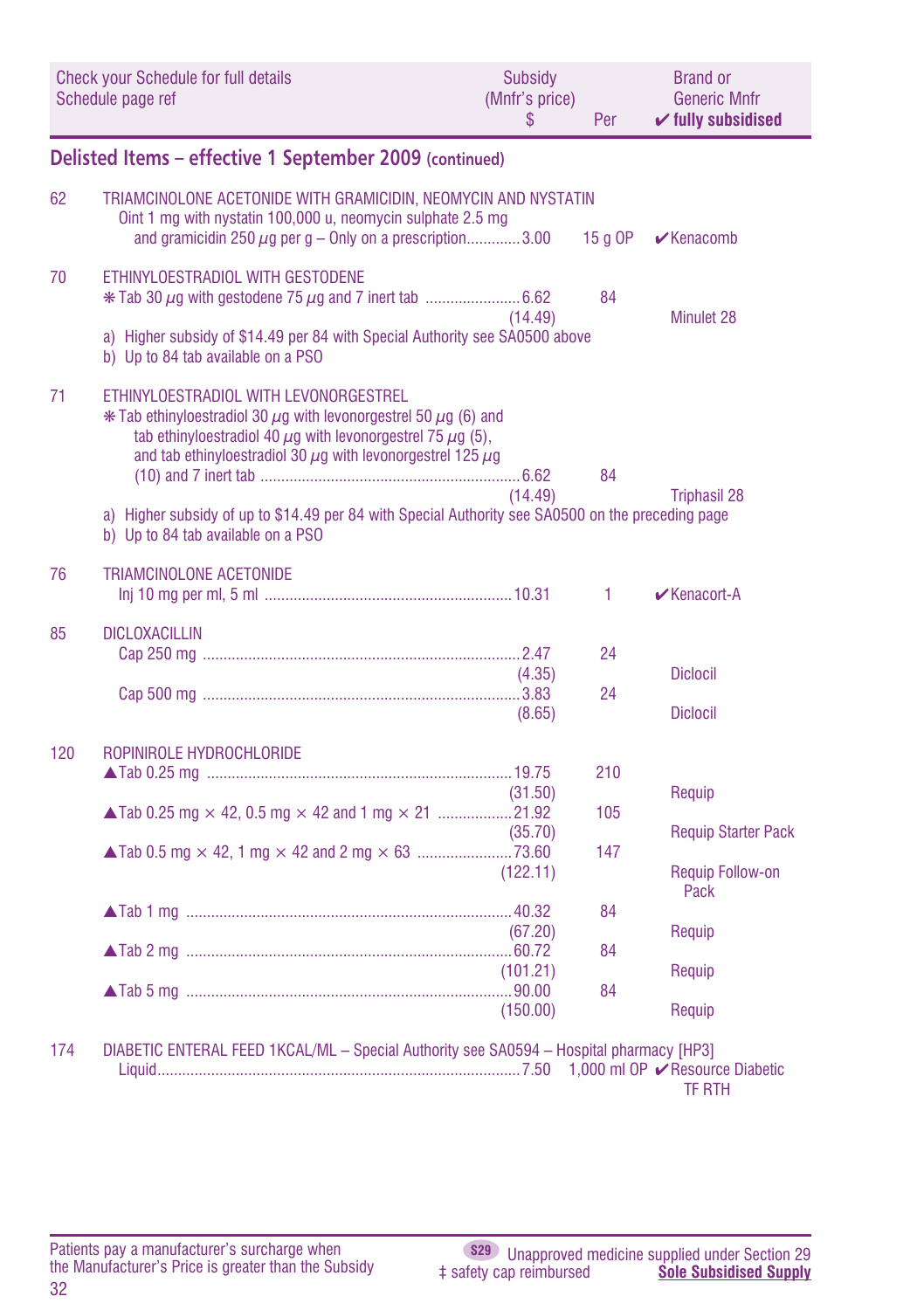|     | Check your Schedule for full details<br>Schedule page ref                                                                             | Subsidy<br>(Mnfr's price)<br>\$ | Per              | <b>Brand or</b><br><b>Generic Mnfr</b><br>$\checkmark$ fully subsidised                      |
|-----|---------------------------------------------------------------------------------------------------------------------------------------|---------------------------------|------------------|----------------------------------------------------------------------------------------------|
|     | <b>Items to be Delisted</b>                                                                                                           |                                 |                  |                                                                                              |
|     | <b>Effective 1 December 2009</b>                                                                                                      |                                 |                  |                                                                                              |
| 158 | <b>FLUOROMETHOLONE</b>                                                                                                                | (4.30)                          | 5 ml OP          | <b>Flucon</b>                                                                                |
|     | <b>Effective 1 January 2010</b>                                                                                                       |                                 |                  |                                                                                              |
| 60  | <b>CALAMINE</b><br>a) Only on a prescription<br>b) Not in combination                                                                 | (3.02)                          | 100 <sub>g</sub> | <b>ABM</b>                                                                                   |
|     |                                                                                                                                       | (19.44)                         | $2,000$ ml       | <b>ABM</b>                                                                                   |
|     | <b>Effective 1 March 2010</b>                                                                                                         |                                 |                  |                                                                                              |
| 97  | PEGYLATED INTERFERON ALPHA-2B WITH RIBAVIRIN - Special Authority see SA0953 -<br>Hospital pharmacy [HP3]<br>See prescribing guideline |                                 |                  |                                                                                              |
|     | Inj 50 $\mu$ g $\times$ 4 with ribavirin cap 200 mg $\times$ 112 1,080.40                                                             |                                 | 1 OP             | $\vee$ Pegatron<br><b>Combination</b><br><b>Therapy</b>                                      |
|     |                                                                                                                                       |                                 | 1 OP             | $\vee$ Pegatron<br><b>Combination</b><br><b>Therapy</b>                                      |
|     | Inj 80 $\mu$ g $\times$ 4 with ribavirin cap 200 mg $\times$ 140 1,583.60                                                             |                                 | 1 OP             | $\vee$ Pegatron<br><b>Combination</b><br><b>Therapy</b>                                      |
|     | Inj 80 $\mu$ g $\times$ 4 with ribavirin cap 200 mg $\times$ 168 1,687.20                                                             |                                 | 1 OP             | $\vee$ Pegatron<br><b>Combination</b><br><b>Therapy</b>                                      |
|     | Inj 80 $\mu$ g × 4 with ribavirin cap 200 mg × 84  1,376.40                                                                           |                                 | 1 OP             | $\vee$ Pegatron<br><b>Combination</b><br><b>Therapy</b>                                      |
|     | Inj 100 $\mu$ g × 4 with ribavirin cap 200 mg × 112 1,746.40                                                                          |                                 | 1 OP             | $\vee$ Pegatron<br><b>Combination</b><br><b>Therapy</b>                                      |
|     | Inj 100 $\mu$ g × 4 with ribavirin cap 200 mg × 84  1,642.80                                                                          |                                 | 1 OP             | $\vee$ Pegatron<br><b>Combination</b>                                                        |
|     | Inj 120 $\mu$ g × 4 with ribavirin cap 200 mg × 140 2,116.40                                                                          |                                 | 1 OP             | <b>Therapy</b><br>$\mathbf{v}$ Pegatron<br><b>Combination</b>                                |
|     | Inj 120 $\mu$ g $\times$ 4 with ribavirin cap 200 mg $\times$ 84 1,909.20                                                             |                                 | 1 OP             | <b>Therapy</b><br>$\vee$ Pegatron<br><b>Combination</b>                                      |
|     | Inj 150 $\mu$ g $\times$ 4 with ribavirin cap 200 mg $\times$ 140 2,516.00                                                            |                                 | 1 OP             | <b>Therapy</b><br>$\mathbf{v}$ Pegatron<br><b>Combination</b><br><b>Therapy</b><br>continued |

Three months supply may be dispensed at one time if endorsed "certified exemption" by the prescriber. ▲ ❋ Three months or six months, as

applicable, dispensed all-at-once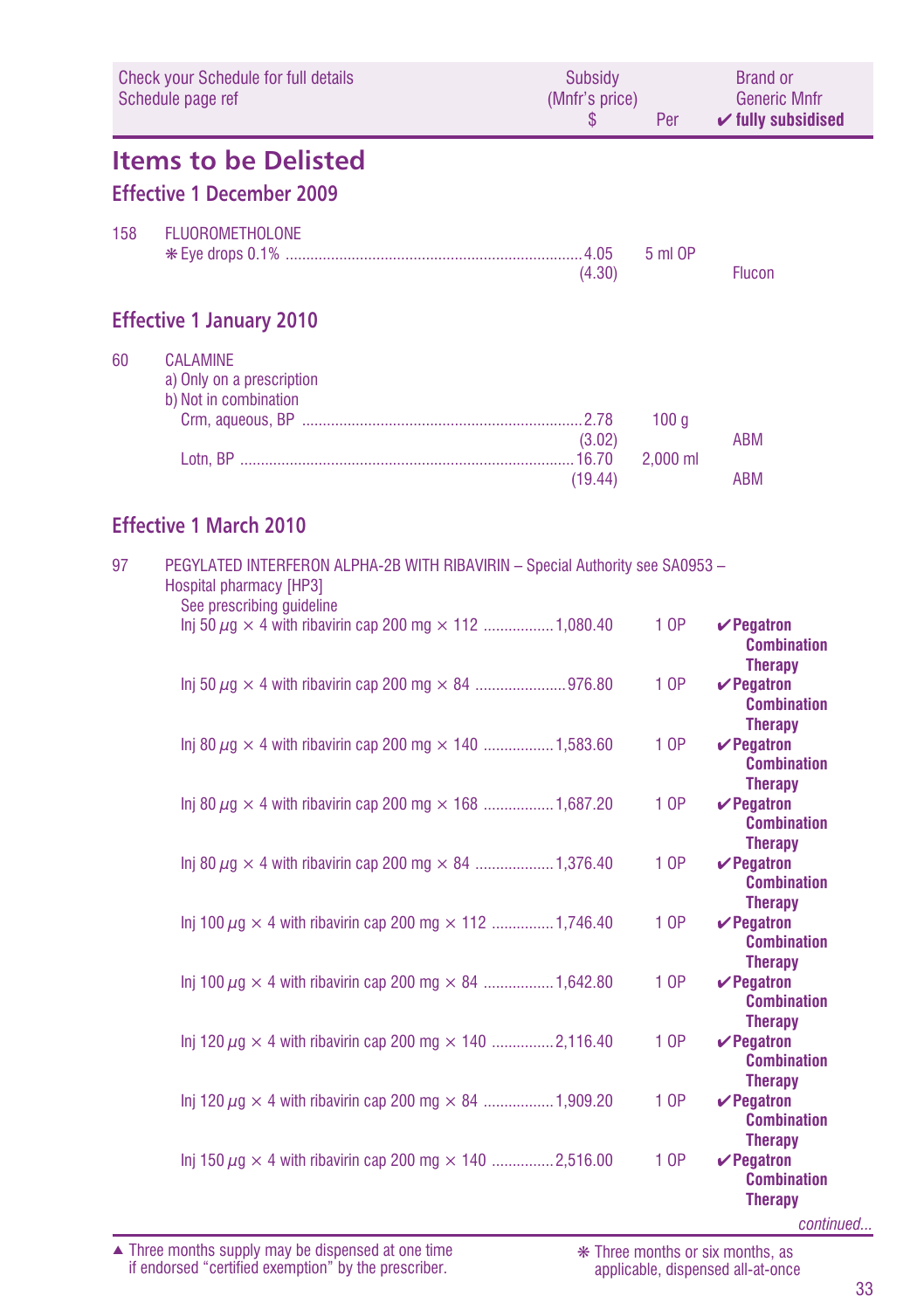|           | <b>Check your Schedule for full details</b><br>Schedule page ref                                    | Subsidy<br>(Mnfr's price)<br>\$ | Per      | Brand or<br><b>Generic Mnfr</b><br>$\checkmark$ fully subsidised          |
|-----------|-----------------------------------------------------------------------------------------------------|---------------------------------|----------|---------------------------------------------------------------------------|
| continued | Items to be Delisted - effective 1 March 2010 (continued)                                           |                                 |          |                                                                           |
|           | Inj 150 $\mu$ g × 4 with ribavirin cap 200 mg × 168 2,619.60                                        |                                 | 1 OP     | $\vee$ Pegatron<br><b>Combination</b>                                     |
|           | Inj 150 $\mu$ g × 4 with ribavirin cap 200 mg × 84 2,308.80                                         |                                 | 1 OP     | <b>Therapy</b><br>$\vee$ Pegatron<br><b>Combination</b><br><b>Therapy</b> |
| 112       | <b>TRIMIPRAMINE MALEATE</b>                                                                         |                                 | 100      | $\checkmark$ Tripress                                                     |
| 115       | <b>LAMOTRIGINE</b>                                                                                  |                                 | 56       | $\boldsymbol{\mathcal{V}}$ Mogine                                         |
| 119       | <b>BROMOCRIPTINE MESYLATE</b>                                                                       |                                 | 100      | $\checkmark$ Alpha-Bromocriptine                                          |
| 125       | <b>DIAZEPAM</b><br># Safety cap for extemporaneously compounded oral liquid preparations.           |                                 | 250      | $\vee$ Pro-Pam                                                            |
| 140       | PACLITAXEL - PCT only - Specialist<br>Note - Paclitaxel Ebewe inj 30 mg, 5 inj pack remains listed. |                                 | 1.       | ✔ Paclitaxel Ebewe                                                        |
| 160       | <b>PILOCARPINE</b>                                                                                  |                                 | 15 ml OP | $\vee$ Pilopt                                                             |
| 183       | GLUTEN FREE PASTA - Special Authority see SA0722 - Hospital pharmacy [HP3]                          |                                 | 250 g OP |                                                                           |
|           |                                                                                                     | (2.92)                          | 250 g OP | Orgran                                                                    |
|           |                                                                                                     | (2.92)<br>(2.92)                | 250 g OP | Orgran<br>Orgran                                                          |
|           | <b>Effective 1 April 2010</b>                                                                       |                                 |          |                                                                           |
| 40        | <b>PHYTOMENADIONE</b>                                                                               |                                 | 10       | $\mathbf{v}$ Konakion                                                     |
| 42        | <b>HEPARINISED SALINE</b>                                                                           |                                 | 50       | $\boldsymbol{\checkmark}$ AstraZeneca                                     |
| 125       | <b>DIAZEPAM</b><br># Safety cap for extemporaneously compounded oral liquid preparations.           |                                 | 100      | $\vee$ Pro-Pam                                                            |
| 160       | <b>PILOCARPINE</b>                                                                                  |                                 | 15 ml OP | $\vee$ Pilopt                                                             |
| 178       | SEMI-ELEMENTAL ENTERAL FEED 1KCAL/ML - Special Authority - Hospital pharmacy [HP3]                  |                                 |          | 500 ml OP <b>∕ Peptisorb</b>                                              |
|           | Patients pay a manufacturer's surcharge when                                                        | <b>S29</b>                      |          | Unapproved medicine supplied under Section 29                             |

 $\frac{2}{3}$  safety cap reimbursed **Expense and of Socion Lo**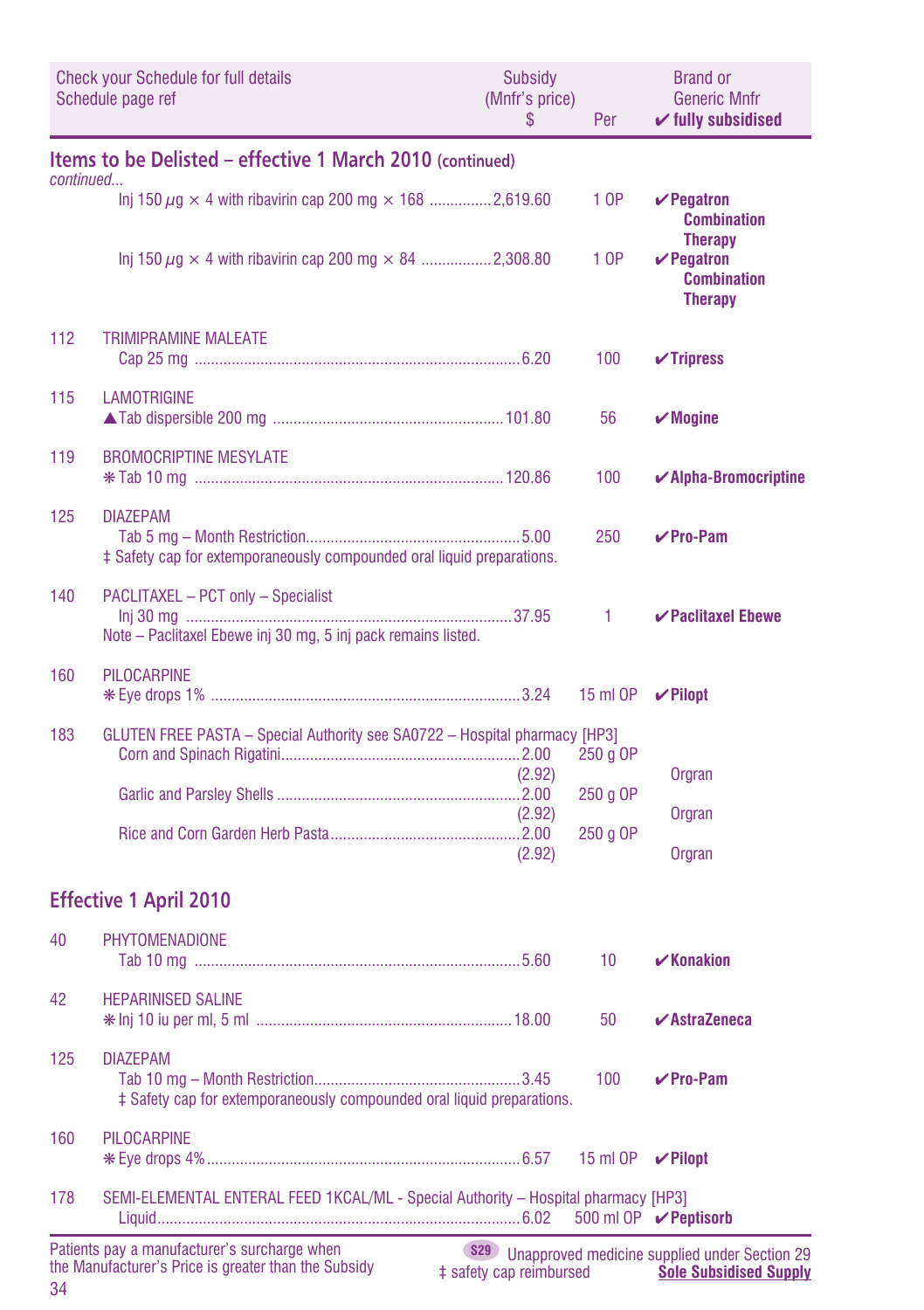| <b>Contracted Pharmaceutical</b><br><b>Description</b>                                      | <b>Brand</b>                                        | Price (\$)<br>(ex man.<br>excl. GST) | Per                      | DV<br>Limit | <b>DV Limit DV</b><br>applies<br>from | <b>Pharmaceutical</b>           |
|---------------------------------------------------------------------------------------------|-----------------------------------------------------|--------------------------------------|--------------------------|-------------|---------------------------------------|---------------------------------|
| <b>Section H changes to Part II</b>                                                         |                                                     |                                      |                          |             |                                       |                                 |
| <b>Effective 1 October 2009</b>                                                             |                                                     |                                      |                          |             |                                       |                                 |
| <b>ALENDRONATE SODIUM</b>                                                                   |                                                     | 133.00                               | 30                       |             |                                       |                                 |
| ALENDRONATE SODIUM WITH CHOLECALCIFEROL<br>Tab 70 mg with cholecalciferol                   |                                                     | 35.91                                | 4                        |             |                                       |                                 |
| <b>APREPITANT</b><br>Cap 2 x 80 mg and 1 x 125 mgEmend                                      | <b>Tri-Pack</b>                                     | 116.00                               | 3                        |             |                                       |                                 |
| ATROPINE SULPHATE (1 price and addition of HSS)                                             |                                                     | 52.00                                | 50                       | 1%          | Dec-09                                | (B)                             |
| BACLOFEN (1 price and addition of HSS)                                                      |                                                     | 4.75                                 | 100                      | 1%          | Dec-09                                | Alpha-Baclofen                  |
| BETAMETHASONE VALERATE (1 price and addition of HSS)<br>Scalp app 0.1% Beta Scalp           |                                                     | 7.22                                 | 100 ml                   | 1%          | Dec-09                                | (B)                             |
| <b>BLOOD GLUCOSE DIAGNOSTIC TEST METER</b>                                                  | <b>CareSens POP</b><br><b>Accu-Chek</b><br>Performa | 9.00<br>6.00<br>19.00                | 1<br>1<br>1              |             |                                       |                                 |
| <b>BLOOD GLUCOSE DIAGNOSTIC TEST STRIP</b><br>Blood glucose test stripsAccu-Chek            | Performa                                            | 21.65                                | 50                       |             |                                       |                                 |
| Blood glucose test strips x 50 and<br>lancets x 5CareSens                                   |                                                     | 19.60                                | 1                        |             |                                       |                                 |
| <b>CARBOPLATIN</b> (addition of HSS)<br>Inj 10 mg per ml, 5 ml († price) <b>Carboplatin</b> | <b>Ebewe</b>                                        | 20.00                                | 1                        | 1%          | Dec-09                                | Hospira<br>Pfizer               |
| Inj 10 mg per ml, 15 ml (1 price) <b>Carboplatin</b>                                        | <b>Ebewe</b>                                        | 22.50                                | 1                        | 1%          | Dec-09                                | <b>Hospira</b><br><b>Pfizer</b> |
| Inj 10 mg per ml, 45 ml $(4 \text{ price})$ <b>Carboplatin</b>                              | <b>Ebewe</b>                                        | 55.00                                | 1                        | 1%          | Dec-09                                | Hospira<br><b>Pfizer</b>        |
| Inj 10 mg per ml, 100 ml $(4 \text{ price})$ Carboplatin                                    | <b>Ebewe</b>                                        | 120.00                               | 1                        | 1%          | Dec-09                                | Hospira<br>Pfizer               |
| CLOBETASOL PROPIONATE (1 price and addition of HSS)                                         |                                                     | 3.48                                 | 30 g                     | 1%          | Dec-09                                | (B)                             |
| <b>CLOBETASOL PROPIONATE</b><br>Scalp app 0.05% Dermol                                      |                                                     | 3.48<br>6.36                         | 30 q<br>30 <sub>ml</sub> | 1%<br>1%    | Dec-09<br>Dec-09                      | (B)<br><b>Clobex Shampoo</b>    |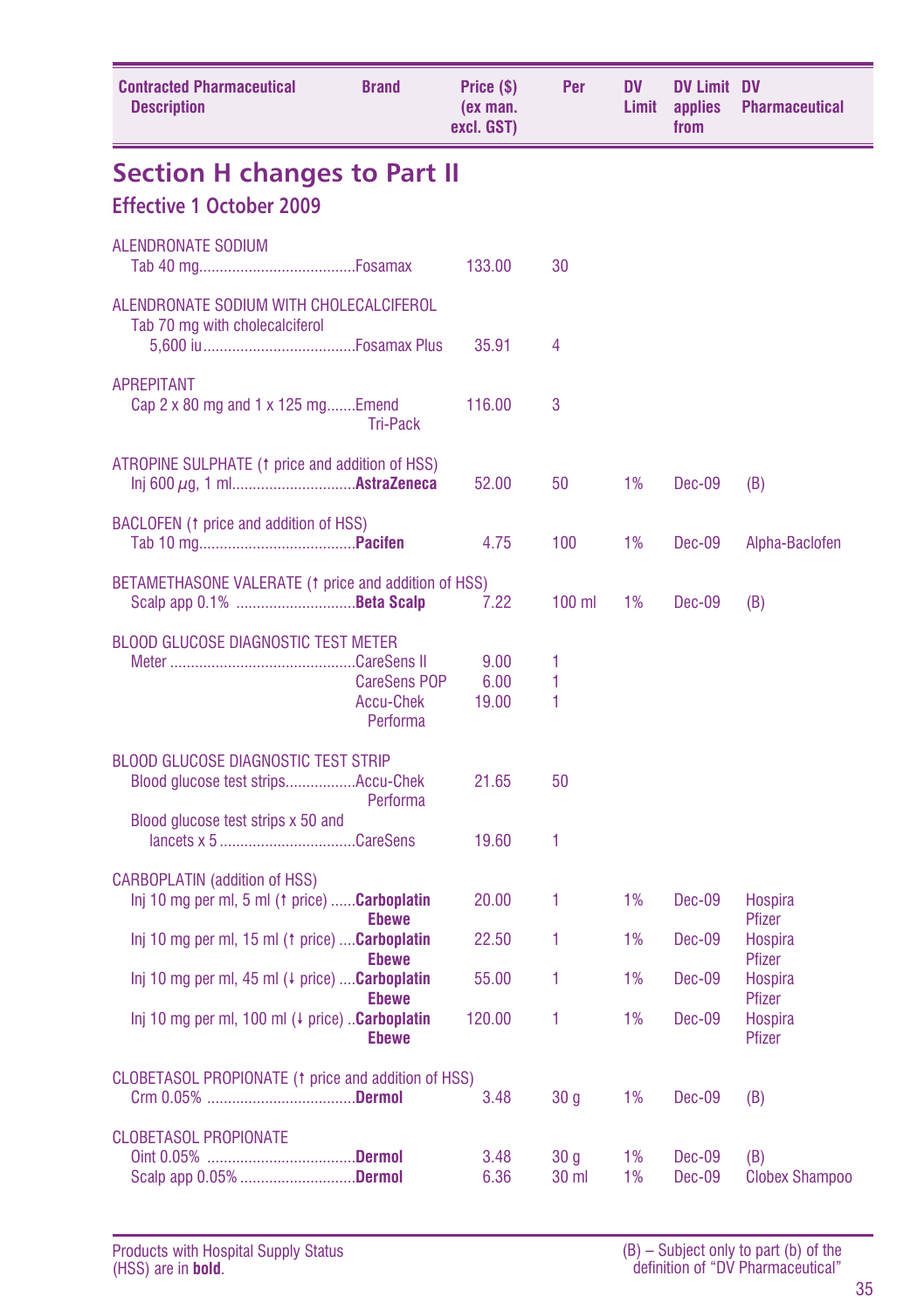| <b>Contracted Pharmaceutical</b><br><b>Description</b>                                                                                                                                                | <b>Brand</b> | Price (\$)<br>(ex man.<br>excl. GST) | Per             | <b>DV</b><br>Limit | <b>DV Limit DV</b><br>applies<br>from | <b>Pharmaceutical</b> |
|-------------------------------------------------------------------------------------------------------------------------------------------------------------------------------------------------------|--------------|--------------------------------------|-----------------|--------------------|---------------------------------------|-----------------------|
| Section H changes to Part II - effective 1 October 2009 (continued)                                                                                                                                   |              |                                      |                 |                    |                                       |                       |
| CLONIDINE (1 price and addition of HSS)<br>TDDS 2.5 mg, 100 $\mu$ g per day <b>Catapres-TTS-1</b><br>TDDS 5 mg, 200 $\mu$ g per day Catapres-TTS-2<br>TDDS 7.5 mg, 300 $\mu$ g per day Catapres-TTS-3 |              | 23.30<br>32.80<br>41.20              | 4<br>4<br>4     | 1%<br>1%<br>1%     | Dec-09<br>Dec-09<br>Dec-09            | (B)<br>(B)<br>(B)     |
| <b>CLONIDINE HYDROCHLORIDE</b>                                                                                                                                                                        |              | 19.25                                | 100             | 1%                 | Dec-09                                | (B)                   |
| CLONIDINE HYDROCHLORIDE (amended description, 1 price and addition of HSS)<br>lnj 150 $\mu$ g per ml, 1 mlCatapres                                                                                    |              | 15.45<br>33.00                       | 5<br>100        | 1%<br>1%           | Dec-09<br>Dec-09                      | (B)<br>(B)            |
| <b>DIAZEPAM</b><br>Note - Pro-Pam tab 10 mg to be delisted 1 December 2009                                                                                                                            |              | 3.45                                 | 100             |                    |                                       |                       |
| DORZOLAMIDE HYDROCHLORIDE WITH TIMOLOL MALEATE<br>Eye drops 2% with timolol<br>maleate 0.5%Cosopt                                                                                                     |              | 15.50                                | 5 <sub>m1</sub> |                    |                                       |                       |
| FLUCLOXACILLIN SODIUM (amended description, 1 price and addition of HSS)<br>Grans for oral lig                                                                                                        |              |                                      |                 |                    |                                       |                       |
| 125 mg per 5 ml  AFT<br>Grans for oral lig                                                                                                                                                            |              | 3.12                                 | $100$ ml        | 1%                 | Dec-09                                | (B)                   |
|                                                                                                                                                                                                       |              | 3.55                                 | $100$ ml        | 1%                 | Dec-09                                | (B)                   |
| <b>FLUTICASONE</b><br>Aerosol inhaler, 50 $\mu$ g per dose<br>Aerosol inhaler, 125 $\mu$ g per dose                                                                                                   |              | 7.50                                 | 120 dose        |                    |                                       |                       |
| Aerosol inhaler, 250 $\mu$ g per dose                                                                                                                                                                 |              | 13.60                                | 120 dose        |                    |                                       |                       |
| Powder for inhalation, 50 $\mu$ g                                                                                                                                                                     |              | 27.20                                | 120 dose        |                    |                                       |                       |
|                                                                                                                                                                                                       | Accuhaler    | 8.67                                 | 60 dose         |                    |                                       |                       |
| Powder for inhalation, 100 $\mu$ g                                                                                                                                                                    | Accuhaler    | 13.87                                | 60 dose         |                    |                                       |                       |
| Powder for inhalation, 250 $\mu$ g                                                                                                                                                                    | Accuhaler    | 24.51                                | 60 dose         |                    |                                       |                       |
| <b>GENTAMICIN SULPHATE (1 price and addition of HSS)</b><br>Inj 40 mg per ml, 2 ml  Pfizer                                                                                                            |              | 9.00                                 | 10              | 1%                 | <b>Dec-09</b>                         | Hospira               |
| <b>GLYCERYL TRINITRATE (1 price and addition of HSS)</b><br>lnj 1 mg per ml, 5 ml Nitronal<br>Inj 1 mg per ml, 50 ml Nitronal                                                                         |              | 22.70<br>86.60                       | 10<br>10        | 1%<br>1%           | Dec-09<br>Dec-09                      | (B)<br>(B)            |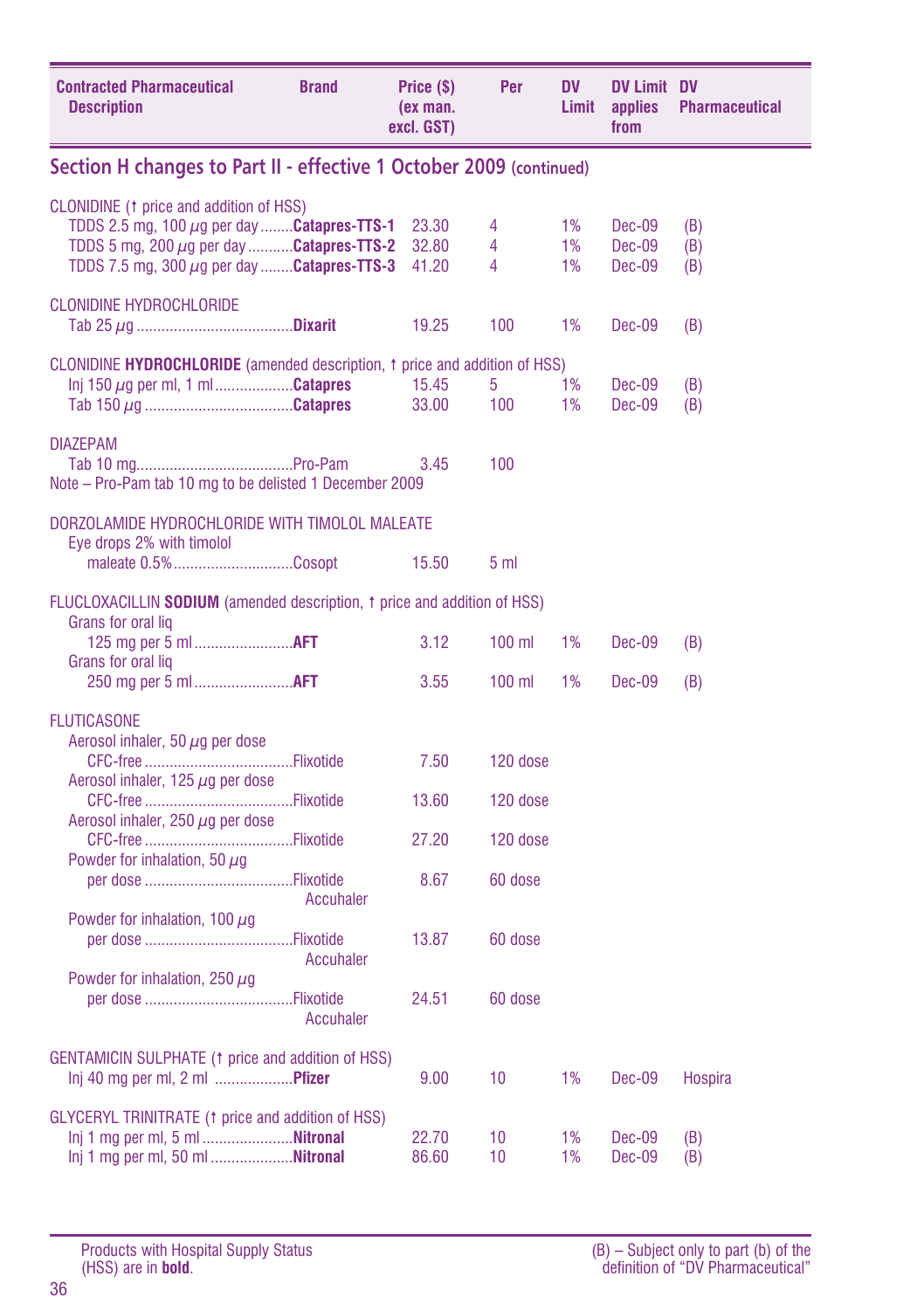| <b>Contracted Pharmaceutical</b><br><b>Description</b>                                                                                                                               | <b>Brand</b>       | Price (\$)<br>(ex man.<br>excl. GST) | Per                | DV<br>Limit          | <b>DV Limit DV</b><br>applies<br>from              | <b>Pharmaceutical</b>            |
|--------------------------------------------------------------------------------------------------------------------------------------------------------------------------------------|--------------------|--------------------------------------|--------------------|----------------------|----------------------------------------------------|----------------------------------|
| Section H changes to Part II - effective 1 October 2009 (continued)                                                                                                                  |                    |                                      |                    |                      |                                                    |                                  |
| <b>HEPARIN SODIUM</b><br>Inj 1,000 iu per ml, 5 ml Pfizer                                                                                                                            |                    | 11.44                                | 10                 |                      |                                                    |                                  |
| Inj 5,000 iu per ml, 5 ml Pfizer                                                                                                                                                     |                    | 46.30<br>118.50                      | 50<br>50           |                      |                                                    |                                  |
| <b>HEPARINISED SALINE</b><br>Inj 10 iu per ml, 5 ml Pfizer                                                                                                                           |                    | 32.50                                | 50                 |                      |                                                    |                                  |
| <b>HEPARINISED SALINE</b><br>Note – AstraZeneca's brand of heparinised saline inj 10 iu per ml, 5 ml to be delisted 1 December 2009                                                  |                    | 18.00                                | 50                 |                      |                                                    |                                  |
| HYDROCORTISONE (1 price and addition of HSS)                                                                                                                                         |                    | 8.35<br>20.95                        | 100<br>100         | 1%<br>1%             | Dec-09<br><b>Dec-09</b>                            | (B)<br>(B)                       |
| HYDROCORTISONE ACETATE (1 price and addition of HSS)<br>Rectal foam 10%, CFC-Free<br>$(14$ applications) Colifoam                                                                    |                    | 23.00                                | 21.1 g             | 1%                   | Dec-09                                             | (B)                              |
| <b>HYDROXYETHYL STARCH 200/0.5 PENTASTARCH</b> (amended description, t price and addition of HSS)<br>Inj Inf 6% <del>, 500 ml bag</del> StarQuin 200                                 | 6%                 | 296.00                               | 16                 | 1%                   | $Dec-09$                                           | <b>HAES-steril 6%</b>            |
| LEUPRORELIN (4 price)                                                                                                                                                                |                    | 166.20<br>443.76<br>591.68<br>832.05 | 1<br>1<br>1<br>1   |                      |                                                    |                                  |
| <b>LEVODOPA WITH CARBIDOPA</b><br>Tab 100 mg with carbidopa 25 mg . Sinemet<br>Tab 250 mg with carbidopa 25 mg . Sinemet<br>Tab long-acting 200 mg with<br>carbidopa 50 mgSinemet CR |                    | 20.00<br>40.00<br>47.50              | 100<br>100<br>100  |                      |                                                    |                                  |
| METHYLPREDNISOLONE SODIUM SUCCINATE (addition of HSS)<br>Inj 40 mg per ml, 1 ml Solu-Medrol<br>Inj 62.5 mg per ml, 2 ml  Solu-Medrol<br>Inj 500 mg († price)Solu-Medrol              |                    | 151.40<br>412.59<br>20.80<br>42.57   | 25<br>25<br>1<br>1 | 1%<br>1%<br>1%<br>1% | Dec-09<br><b>Dec-09</b><br>Dec-09<br><b>Dec-09</b> | (B)<br>(B)<br>Hospira<br>Hospira |
| <b>MOCLOBEMIDE</b>                                                                                                                                                                   | <b>Moclobemide</b> | 69.23                                | 500                | 1%                   | Dec-09                                             | (B)                              |
|                                                                                                                                                                                      | <b>Moclobemide</b> | 31.33                                | 100                | 1%                   | Dec-09                                             | (B)                              |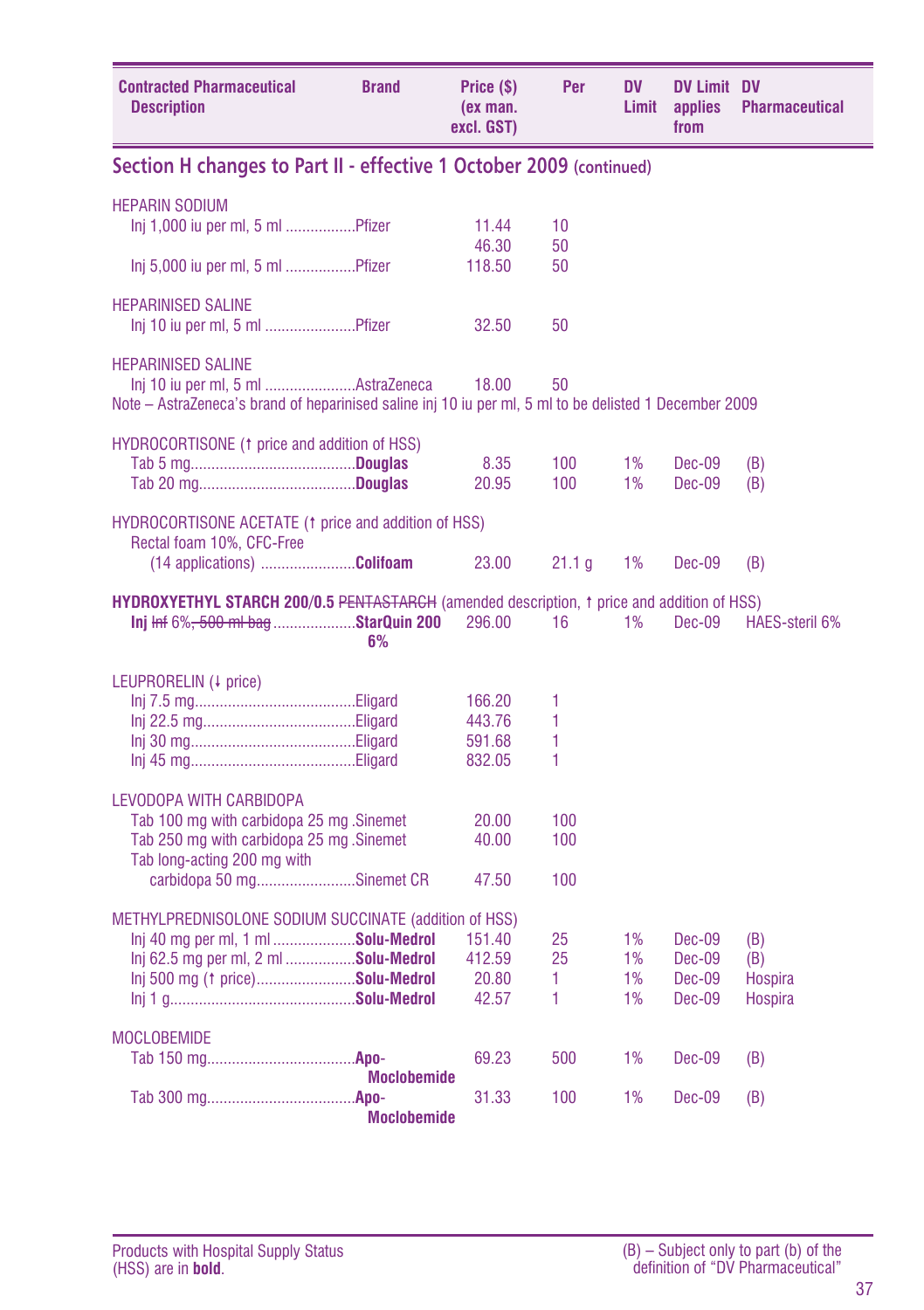| <b>Contracted Pharmaceutical</b><br><b>Description</b>                                                                                                                                                          | <b>Brand</b> | Price (\$)<br>(ex man.<br>excl. GST) | Per                                  | <b>DV</b><br>Limit   | <b>DV Limit DV</b><br>applies<br>from | <b>Pharmaceutical</b>    |
|-----------------------------------------------------------------------------------------------------------------------------------------------------------------------------------------------------------------|--------------|--------------------------------------|--------------------------------------|----------------------|---------------------------------------|--------------------------|
| Section H changes to Part II - effective 1 October 2009 (continued)                                                                                                                                             |              |                                      |                                      |                      |                                       |                          |
| MORPHINE HYDROCHLORIDE (1 price and addition of HSS)<br>Oral lig 1 mg per ml <b>RA-Morph</b><br>Oral liq 2 mg per ml  RA-Morph<br>Oral liq 5 mg per ml <b>RA-Morph</b><br>Oral lig 10 mg per ml <b>RA-Morph</b> |              | 8.84<br>11.62<br>14.65<br>21.55      | 200 ml<br>200 ml<br>200 ml<br>200 ml | 1%<br>1%<br>1%<br>1% | Dec-09<br>Dec-09<br>Dec-09<br>Dec-09  | (B)<br>(B)<br>(B)<br>(B) |
| MORPHINE SULPHATE (1 price and addition of HSS)<br>Tab immediate release 10 mgSevredol<br>Tab immediate release 20 mg  Sevredol                                                                                 |              | 2.80<br>5.52                         | 10<br>10                             | 1%<br>1%             | $Dec-09$<br>$Dec-09$                  | (B)<br>(B)               |
| <b>NAPROXEN</b>                                                                                                                                                                                                 |              | 23.70<br>24.88                       | 500<br>250                           | 1%<br>1%             | $Dec-09$<br>Dec-09                    | (B)<br>(B)               |
| OXYTOCIN (1 price and addition of HSS)<br>lnj 5 iu per ml, 1 ml Syntocinon<br>Inj 10 iu per ml, 1 ml Syntocinon                                                                                                 |              | 5.94<br>7.48                         | 5<br>5                               | 1%<br>1%             | <b>Dec-09</b><br>Dec-09               | (B)<br>(B)               |
| OXYTOCIN WITH ERGOMETRINE MALEATE (1 price and addition of HSS)<br>Inj 5 iu with ergometrine maleate<br>$500 \mu$ g per ml, 1 mlSyntometrine                                                                    |              | 10.12                                | 5                                    | 1%                   | Dec-09                                | (B)                      |
| PANCURONIUM BROMIDE (1 price and addition of HSS)<br>Inj 2 mg per ml, 2 ml  AstraZeneca                                                                                                                         |              | 128.00                               | 50                                   | 1%                   | Dec-09                                | (B)                      |
| PHYTOMENADIONE<br>Note - Konakion tab 10 mg to be delisted 1 December 2009.                                                                                                                                     |              | 5.60                                 | 10                                   |                      |                                       |                          |
| POTASSIUM CHLORIDE (1 price and addition of HSS)<br>Tab long-acting 600 mgSpan-K                                                                                                                                |              | 7.00                                 | 200                                  | 1%                   | $Dec-09$                              | Slow-K<br>K-SR           |
| QUININE SULPHATE (1 price and addition of HSS)                                                                                                                                                                  |              | 54.06                                | 500                                  | 1%                   | Dec-09                                | Apo-Quinine              |
| RALTEGRAVIR POTASSIUM                                                                                                                                                                                           |              | 1,350.00                             | 60                                   |                      |                                       |                          |
| <b>RISPERIDONE</b><br>Oral lig 1 mg per ml Risperon                                                                                                                                                             |              | 18.35                                | 30 ml                                |                      |                                       |                          |
| <b>TIMOLOL MALEATE</b><br>Eye drops 0.25%, gel formingTimoptol XE<br>Eye drops 0.5%, gel formingTimoptol XE                                                                                                     |              | 3.30<br>3.78                         | $2.5$ ml<br>$2.5$ ml                 |                      |                                       |                          |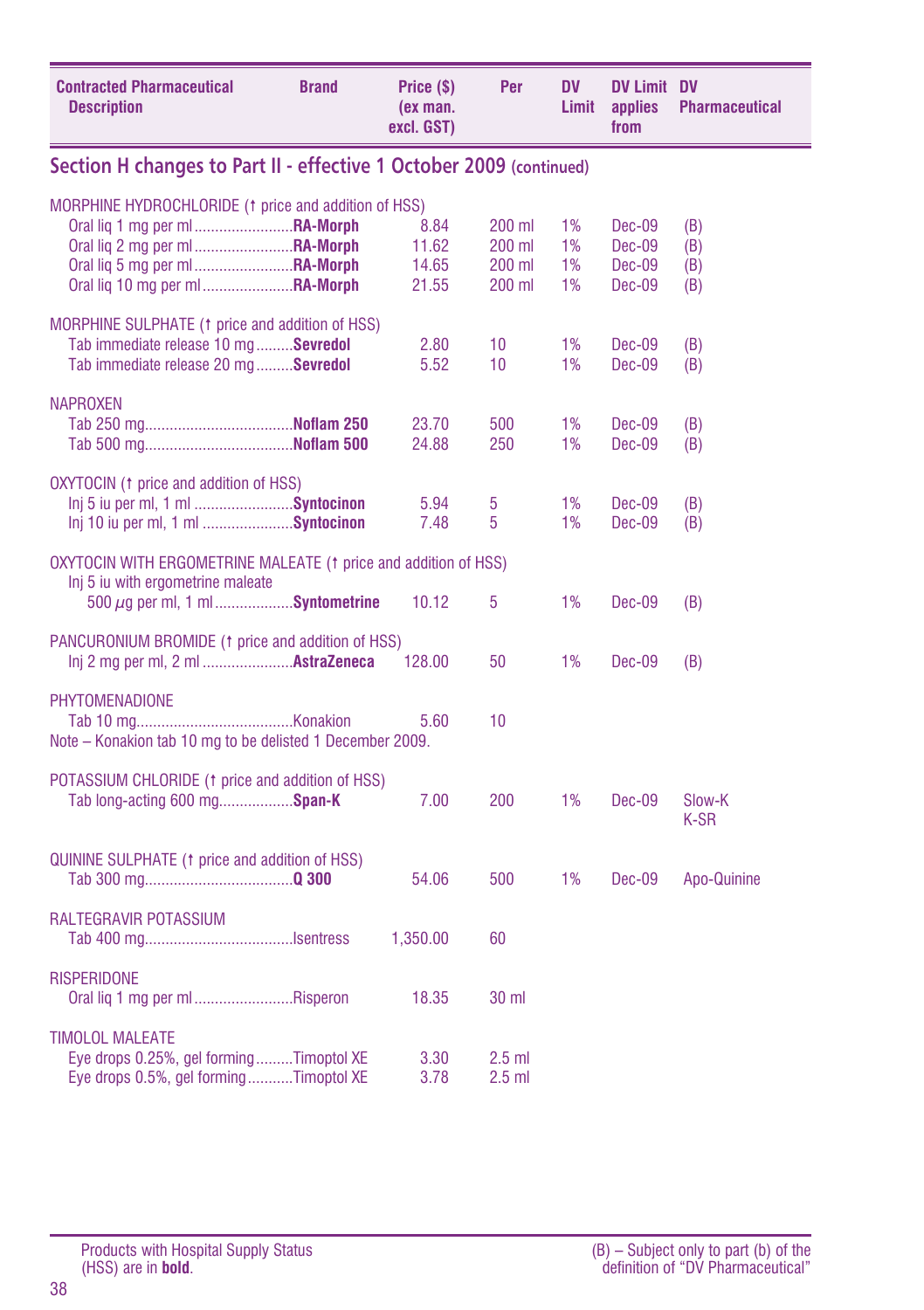| <b>Contracted Pharmaceutical</b><br><b>Description</b>                                                                              | <b>Brand</b>       | Price (\$)<br>(ex man.<br>excl. GST) | Per             | DV<br>Limit | <b>DV Limit DV</b><br>applies<br>from | <b>Pharmaceutical</b>                                         |
|-------------------------------------------------------------------------------------------------------------------------------------|--------------------|--------------------------------------|-----------------|-------------|---------------------------------------|---------------------------------------------------------------|
| Section H changes to Part II - effective 1 September 2009                                                                           |                    |                                      |                 |             |                                       |                                                               |
| <b>ACICI OVIR</b><br>$\ln$ 250 mg $25$ mg per ml, 10 ml Pfizer                                                                      |                    | 25.50                                | 5               | 1%          | $Nov-09$                              | Acihexal<br>Hospira<br>Lovir<br>m-Aciclovir<br><b>Zovirax</b> |
| Note – Mayne brand of aciclovir inj 250 mg to be delisted 1 November 2009.                                                          |                    |                                      |                 |             |                                       |                                                               |
| <b>BACLOFEN</b>                                                                                                                     | <b>Intrathecal</b> | 190.08                               | 1               | 1%          | <b>Nov-09</b>                         | (B)                                                           |
| BETAHISTINE DIHYDROCHLORIDE (1 price)                                                                                               |                    | 9.26                                 | 84              |             |                                       |                                                               |
| <b>BLOOD GLUCOSE DIAGNOSTIC TEST METER</b>                                                                                          |                    | 9.00                                 | 1               |             |                                       |                                                               |
| <b>BUDESONIDE</b> († price)<br>Metered aqueous nasal spray,<br>$50 \mu$ g per dose Butacort Aqueous<br>Metered aqueous nasal spray, |                    | 4.00                                 | 200 doses       |             |                                       |                                                               |
| 100 µg per dose Butacort Aqueous                                                                                                    |                    | 4.81                                 | 200 doses       |             |                                       |                                                               |
| <b>CASPOFUNGIN</b>                                                                                                                  |                    | 667.50<br>862.50                     | 1<br>1          | 1%<br>1%    | <b>Nov-09</b><br><b>Nov-09</b>        | (B)<br>(B)                                                    |
| <b>CHLORHEXIDINE</b><br>Crm 1 % obstetrichealthE                                                                                    |                    | 1.36                                 | 50 g            | 1%          | Nov-09                                | <b>Hibitane</b><br><b>Orion</b>                               |
| Note – Orion brand of chlorhexidine crm 1% obstetric to be delisted 1 November 2009.                                                |                    |                                      |                 |             |                                       | <b>PSM</b>                                                    |
| CLONAZEPAM (1 price)<br>lnj 1 mg per ml, 1 ml Rivotril                                                                              |                    | 19.00                                | 5               |             |                                       |                                                               |
| <b>CLOPIDOGREL</b><br>Tab 75 mg (4 price)Apo-Clopidogrel                                                                            | -Clopidogrel       | 25.00<br>25.00                       | 28<br>28        |             |                                       |                                                               |
| DANAZOL († price)<br>Note - D-Zol brand of danazol cap 100 mg 30 pack size to be delisted 1 October 2009                            | Azol               | 20.50<br>68.33<br>29.35              | 30<br>100<br>30 |             |                                       |                                                               |
| <b>DIAZEPAM</b><br>Note – Pro-Pam tab 5 mg to be delisted 1 November 2009.                                                          |                    | 5.00                                 | 250             |             |                                       |                                                               |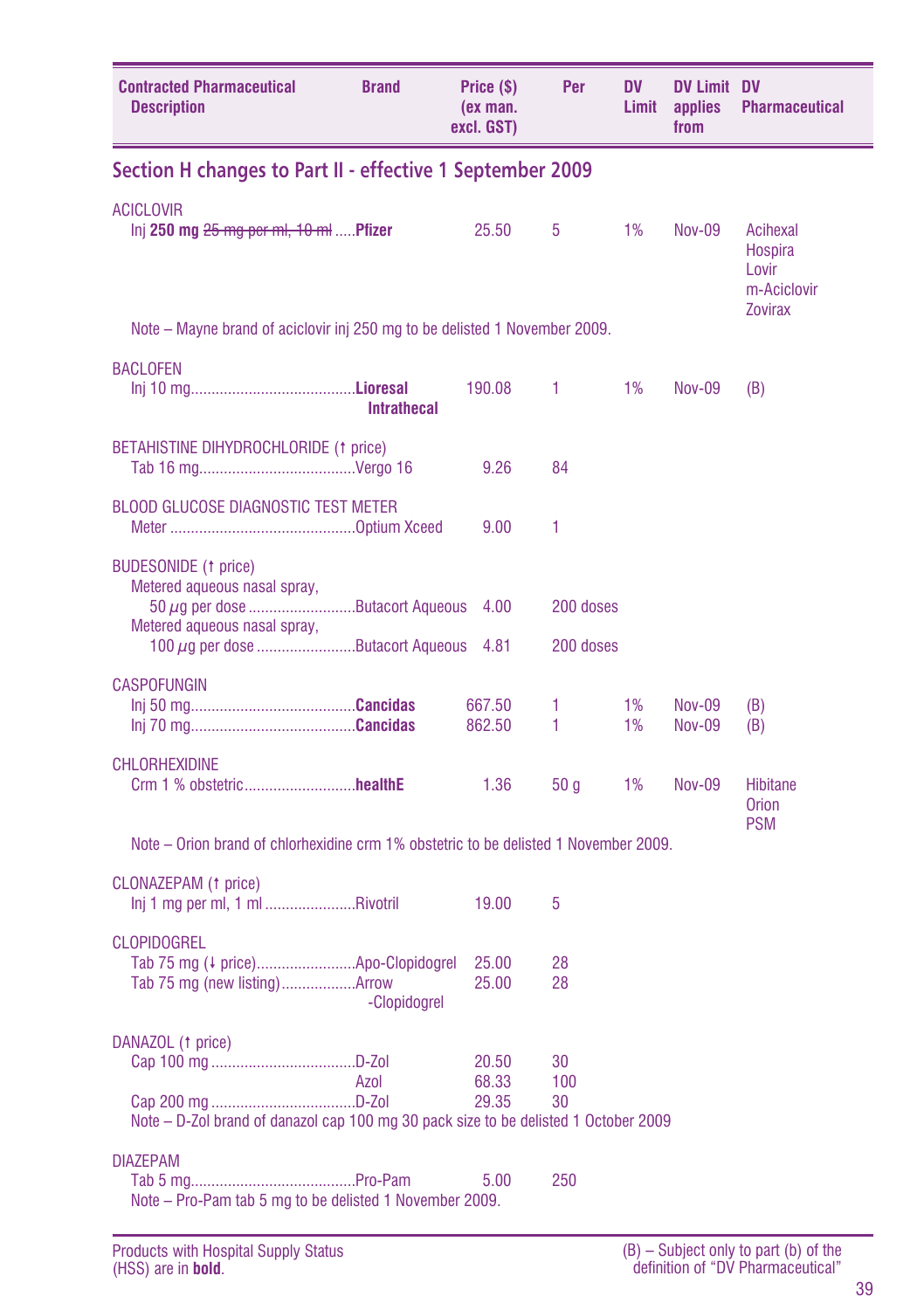| <b>Contracted Pharmaceutical</b><br><b>Description</b>                                                                                                                        | <b>Brand</b> | Price (\$)<br>(ex man.<br>excl. GST) | Per                  | DV<br>Limit | <b>DV Limit DV</b><br>applies<br>from | <b>Pharmaceutical</b>           |
|-------------------------------------------------------------------------------------------------------------------------------------------------------------------------------|--------------|--------------------------------------|----------------------|-------------|---------------------------------------|---------------------------------|
| Section H changes to Part II - effective 1 September 2009 (continued)                                                                                                         |              |                                      |                      |             |                                       |                                 |
| <b>FLUTAMIDE</b> (1 price)                                                                                                                                                    |              | 48.30                                | 100                  |             |                                       |                                 |
| HYDROXYETHYL STARCH 130/0.4                                                                                                                                                   |              | 198.00                               | 20                   | 1%          | Nov-09                                | Venofundin 6%                   |
| <b>INSULIN PEN NEEDLES</b><br>29 g x 12.7 mmSC Profi-Fine                                                                                                                     |              | 11.75<br>11.75                       | 100<br>100           |             |                                       |                                 |
|                                                                                                                                                                               |              | 11.75                                | 100                  |             |                                       |                                 |
| INSULIN SYRINGES, DISPOSABLE WITH ATTACHED NEEDLE<br>Syringe 0.3 ml with 29 g                                                                                                 |              |                                      |                      |             |                                       |                                 |
| Syringe 0.3 ml with 31 g                                                                                                                                                      |              | 13.00                                | 100                  |             |                                       |                                 |
| Syringe 0.5 ml with 29 g                                                                                                                                                      |              | 13.00                                | 100                  |             |                                       |                                 |
| x 12.7 mm needle DM Ject<br>Syringe 0.5 ml with 31 g                                                                                                                          |              | 13.00                                | 100                  |             |                                       |                                 |
| Syringe 1 ml with 29 g                                                                                                                                                        |              | 13.00                                | 100                  |             |                                       |                                 |
| x 12.7 mm needle DM Ject<br>Syringe 1 ml with 31 g                                                                                                                            |              | 13.00                                | 100                  |             |                                       |                                 |
|                                                                                                                                                                               |              | 13.00                                | 100                  |             |                                       |                                 |
| <b>ISOTRETINOIN</b>                                                                                                                                                           |              |                                      |                      |             |                                       |                                 |
|                                                                                                                                                                               |              | 48.48                                | 180                  | 1%          | <b>Nov-09</b>                         | <b>Isotane 10</b><br>Roaccutane |
|                                                                                                                                                                               |              | 69.70                                | 180                  | 1%          | <b>Nov-09</b>                         | <b>Isotane 20</b><br>Roaccutane |
| Note – Isotane 10 and Isotane 20 to be delisted 1 November 2009.                                                                                                              |              |                                      |                      |             |                                       |                                 |
| <b>LAMOTRIGINE</b><br>Tab dispersible 200 mg Mogine<br>Note – Mogine tab dispersible 200 mg to be delisted 1 November 2009                                                    |              | 101.80                               | 56                   |             |                                       |                                 |
| <b>LIGNOCAINE</b><br>Note - Orion brand of lignocaine gel 2% to be delisted 1 November 2009.                                                                                  |              | 6.00                                 | 30 <sub>ml</sub>     | 1%          | <b>Nov-09</b>                         | Orion                           |
| <b>METOPROLOL SUCCINATE</b><br>Tab long-acting 23.75 mgBetaloc CR<br>Tab long-acting 47.5 mgBetaloc CR<br>Tab long-acting 95 mgBetaloc CR<br>Tab long-acting 190 mgBetaloc CR |              | 3.61<br>4.50<br>7.40<br>12.50        | 30<br>30<br>30<br>30 |             |                                       |                                 |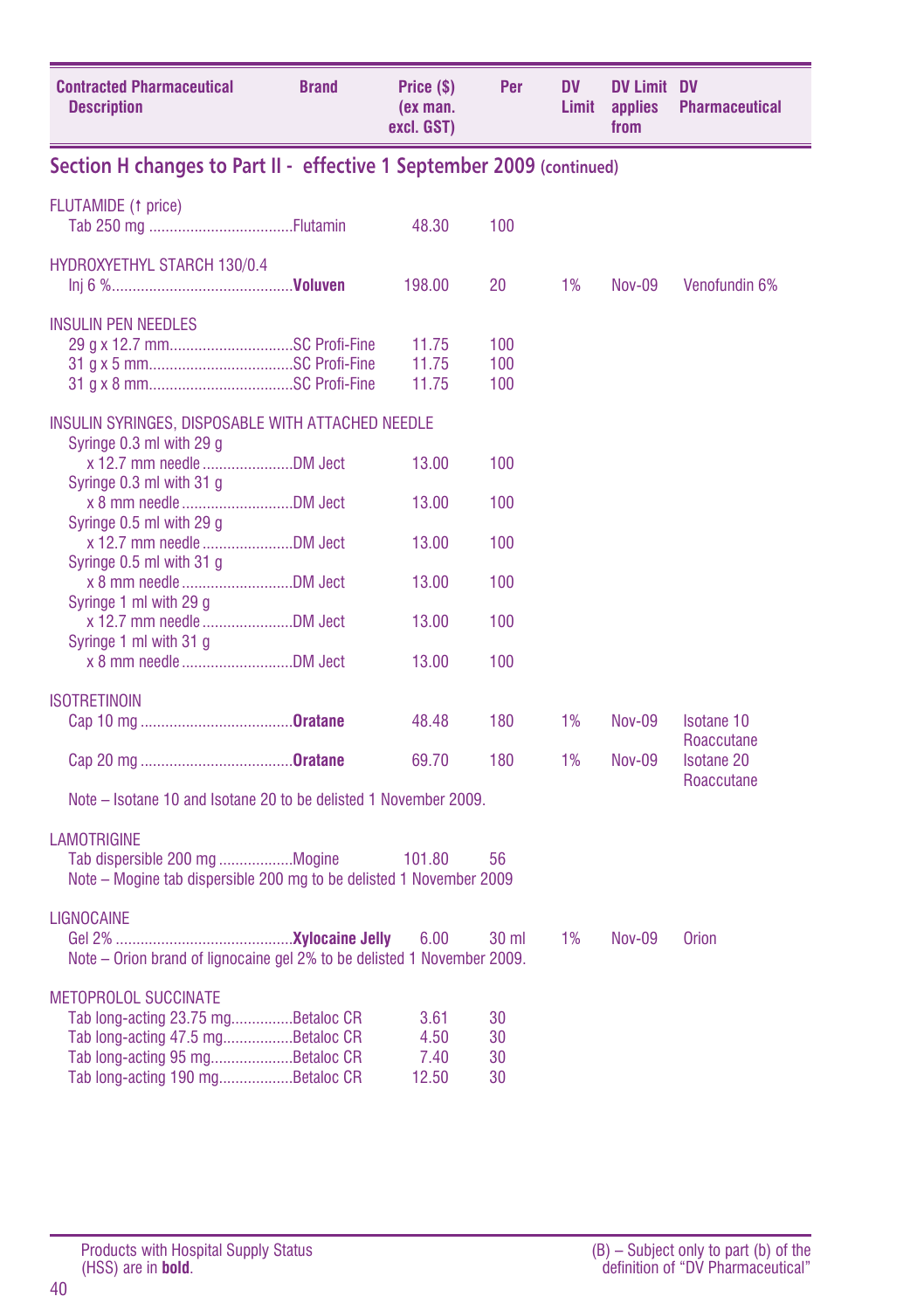| <b>Contracted Pharmaceutical</b><br><b>Description</b>                                                                            | <b>Brand</b>                     | Price (\$)<br>(ex man.<br>excl. GST) | Per                       | <b>DV</b><br>Limit | <b>DV Limit DV</b><br>applies<br>from | <b>Pharmaceutical</b>                                                                   |
|-----------------------------------------------------------------------------------------------------------------------------------|----------------------------------|--------------------------------------|---------------------------|--------------------|---------------------------------------|-----------------------------------------------------------------------------------------|
| Section H changes to Part II - effective 1 September 2009 (continued)                                                             |                                  |                                      |                           |                    |                                       |                                                                                         |
| ONDANSETRON HYDROCHLORIDE (4 price)                                                                                               |                                  | 14.40                                | 5                         | 1%                 | <b>Nov-09</b>                         | Hospira<br><b>Ondansetron</b><br>Sandoz                                                 |
| $lnj$ 2 mg per ml, 4 ml <b>Zofran</b>                                                                                             |                                  | 23.20                                | 5                         | 1%                 | <b>Nov-09</b>                         | <b>Onsetron</b><br>Hospira<br><b>Ondansetron</b><br>Sandoz<br><b>Onsetron</b>           |
| Note – The Mayne brand of ondansetron inj 2 mg per ml, 2 ml and 4 ml to be delisted 1 November 2009.                              |                                  |                                      |                           |                    |                                       |                                                                                         |
| <b>PACLITAXEL</b>                                                                                                                 |                                  |                                      | 1                         | 1%                 | $Oct-08$                              | Anzatax<br>Taxol                                                                        |
| Note – Paclitaxel Ebewe inj 30 mg, 1 inj pack, to be delisted 1 November 2009. Please note that the 5 inj pack<br>remains listed. |                                  |                                      |                           |                    |                                       |                                                                                         |
| POVIDONE IODINE<br>Alcohol skin preparation 10%<br>with 30 % alcohol (1 price)Betadine                                            |                                  | 10.00                                | 500 ml                    |                    |                                       |                                                                                         |
| Antiseptic soln 10% (4 price)Betadine<br>Oint 10 % (1 price) Betadine                                                             | <b>Skin Prep</b>                 | 6.20<br>3.27                         | 500 ml<br>25 <sub>q</sub> |                    |                                       |                                                                                         |
| ZUCLOPENTHIXOL HYDROCHLORIDE                                                                                                      |                                  | 31.45                                | 100                       |                    |                                       |                                                                                         |
| <b>Effective 1 August 2009</b>                                                                                                    |                                  |                                      |                           |                    |                                       |                                                                                         |
| ATENOLOL (4 price)                                                                                                                |                                  | 6.18                                 | 500                       | 1%                 | Oct-09                                | Anselol<br>Apo-Atenolol<br>Atehexal                                                     |
|                                                                                                                                   |                                  | 10.73                                | 500                       | 1%                 | Oct-09                                | <b>Global Atenolol</b><br>Anselol<br>Apo-Atenolol<br>Atehexal<br><b>Global Atenolol</b> |
| CLOZAPINE (+ price)                                                                                                               |                                  |                                      |                           |                    |                                       |                                                                                         |
| Oral liq 50 mg per ml Clopine                                                                                                     |                                  | 17.33<br>6.69                        | $100$ ml<br>50            |                    |                                       |                                                                                         |
|                                                                                                                                   | <b>Clopine</b>                   | 13.37<br>8.67                        | 100<br>50                 |                    |                                       |                                                                                         |
|                                                                                                                                   | <b>Clopine</b>                   | 17.33<br>17.33                       | 100<br>50                 |                    |                                       |                                                                                         |
|                                                                                                                                   | <b>Clopine</b><br><b>Clopine</b> | 34.65<br>34.65<br>69.30              | 100<br>50<br>100          |                    |                                       |                                                                                         |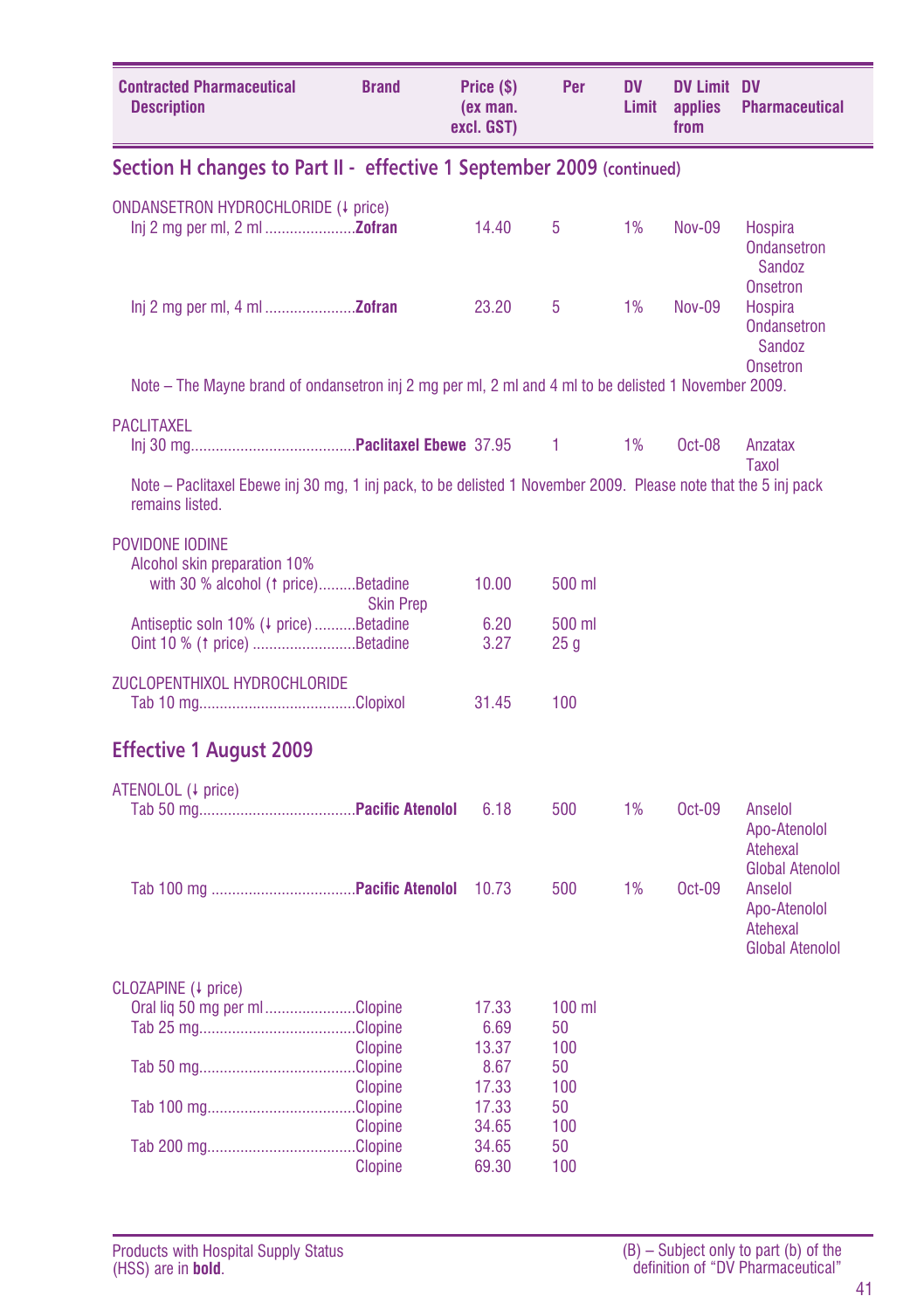| <b>Contracted Pharmaceutical</b><br><b>Description</b>                                              | <b>Brand</b>    | Price (\$)<br>(ex man.<br>excl. GST) | Per | <b>DV</b><br>Limit | <b>DV Limit DV</b><br>applies<br>from | <b>Pharmaceutical</b>           |
|-----------------------------------------------------------------------------------------------------|-----------------|--------------------------------------|-----|--------------------|---------------------------------------|---------------------------------|
| Section H changes to Part II - effective 1 August 2009 (continued)                                  |                 |                                      |     |                    |                                       |                                 |
| <b>DASATINIB</b>                                                                                    |                 |                                      |     |                    |                                       |                                 |
|                                                                                                     |                 | 3,774.06                             | 60  |                    |                                       |                                 |
|                                                                                                     |                 | 6,214.20                             | 60  |                    |                                       |                                 |
|                                                                                                     |                 | 7,692.58                             | 60  |                    |                                       |                                 |
| <b>DESFLURANE</b>                                                                                   |                 |                                      |     |                    |                                       |                                 |
| Lig 240 ml bottle Suprane                                                                           |                 | 1,230.00                             | 6   | 1%                 | <b>Nov-09</b>                         | (B)                             |
| <b>ENOXAPARIN SODIUM</b>                                                                            |                 |                                      |     |                    |                                       |                                 |
|                                                                                                     |                 | 39.20                                | 10  | 1%                 | Aug-09                                | (B)                             |
|                                                                                                     |                 | 52.30                                | 10  | 1%                 | Aug-09                                | (B)                             |
|                                                                                                     |                 | 78.85                                | 10  | 1%                 | Aug-09                                | (B)                             |
|                                                                                                     |                 | 105.12                               | 10  | 1%                 | Aug-09                                | (B)                             |
|                                                                                                     |                 | 135.20                               | 10  | 1%                 | Aug-09                                | (B)                             |
|                                                                                                     |                 | 168.00                               | 10  | 1%                 | Aug-09                                | (B)                             |
|                                                                                                     |                 | 192.00                               | 10  | 1%                 | Aug-09                                | (B)                             |
| <b>ENTECAVIR</b>                                                                                    |                 |                                      |     |                    |                                       |                                 |
|                                                                                                     |                 | 400.00                               | 30  |                    |                                       |                                 |
| <b>EPIRUBICIN</b>                                                                                   |                 |                                      |     |                    |                                       |                                 |
| $Inj 2 mg$ per ml, 5 ml (1 price) <b>Epirubicin</b>                                                 | <b>Ebewe</b>    | 25.00                                | 1   | 1%                 | $Oct-09$                              | <b>Hospira</b><br>Pharmorubicin |
| Inj 2 mg per ml, 25 ml $(1)$ price) <b>Epirubicin</b>                                               |                 | 87.50                                | 1   | 1%                 | Oct-09                                | <b>Hospira</b>                  |
|                                                                                                     | <b>Ebewe</b>    |                                      |     |                    |                                       | Pharmorubicin                   |
| Inj 2 mg per ml, 50 ml $(1 \text{ price})$ <b>Epirubicin</b>                                        |                 | 155.00                               | 1   | 1%                 | Oct-09                                | <b>Hospira</b>                  |
|                                                                                                     | <b>Ebewe</b>    |                                      |     |                    |                                       | Pharmorubicin                   |
| $\ln i$ 2 mg per ml, 100 ml ( $\downarrow$ price) <b>Epirubicin</b>                                 | <b>Ebewe</b>    | 310.00                               | 1   | 1%                 | $Oct-09$                              | <b>Hospira</b><br>Pharmorubicin |
|                                                                                                     |                 |                                      |     |                    |                                       |                                 |
| FENTANYL CITRATE (amended chemical name)                                                            |                 |                                      |     |                    |                                       |                                 |
| $\ln j$ 50 $\mu$ g per ml, 2 mlHospira                                                              |                 | 6.10                                 | 5   |                    |                                       |                                 |
| $\ln j$ 50 $\mu$ g per ml, 10 mlHospira                                                             |                 | 15.65                                | 5   |                    |                                       |                                 |
| <b>GABAPENTIN</b>                                                                                   | <b>Nupentin</b> |                                      |     | 5%                 | Aug-09                                | <b>Neurontin</b>                |
| Cap 100 mg (4 price) Nupentin                                                                       |                 | 7.16                                 | 100 |                    |                                       |                                 |
| Cap 300 mg (4 price) Nupentin                                                                       |                 | 11.50                                | 100 |                    |                                       |                                 |
| Cap 400 mg (4 price) Nupentin                                                                       |                 | 14.75                                | 100 |                    |                                       |                                 |
| Note – The DV limit of 5% applies to the gabapentin chemical rather than each individual line item. |                 |                                      |     |                    |                                       |                                 |
| Note - Neurontin cap 100 mg, 300 mg and 400 mg, and tab 600 mg delisted 1 August 2009.              |                 |                                      |     |                    |                                       |                                 |
| <b>ISOFLURANE</b>                                                                                   |                 |                                      |     |                    |                                       |                                 |
|                                                                                                     |                 | 540.00                               | 6   | 1%                 | <b>Nov-09</b>                         | Forthane                        |
|                                                                                                     |                 |                                      |     |                    |                                       | Rhodia                          |

Note – Forthane liq 250 ml bottle to be delisted 1 November 2009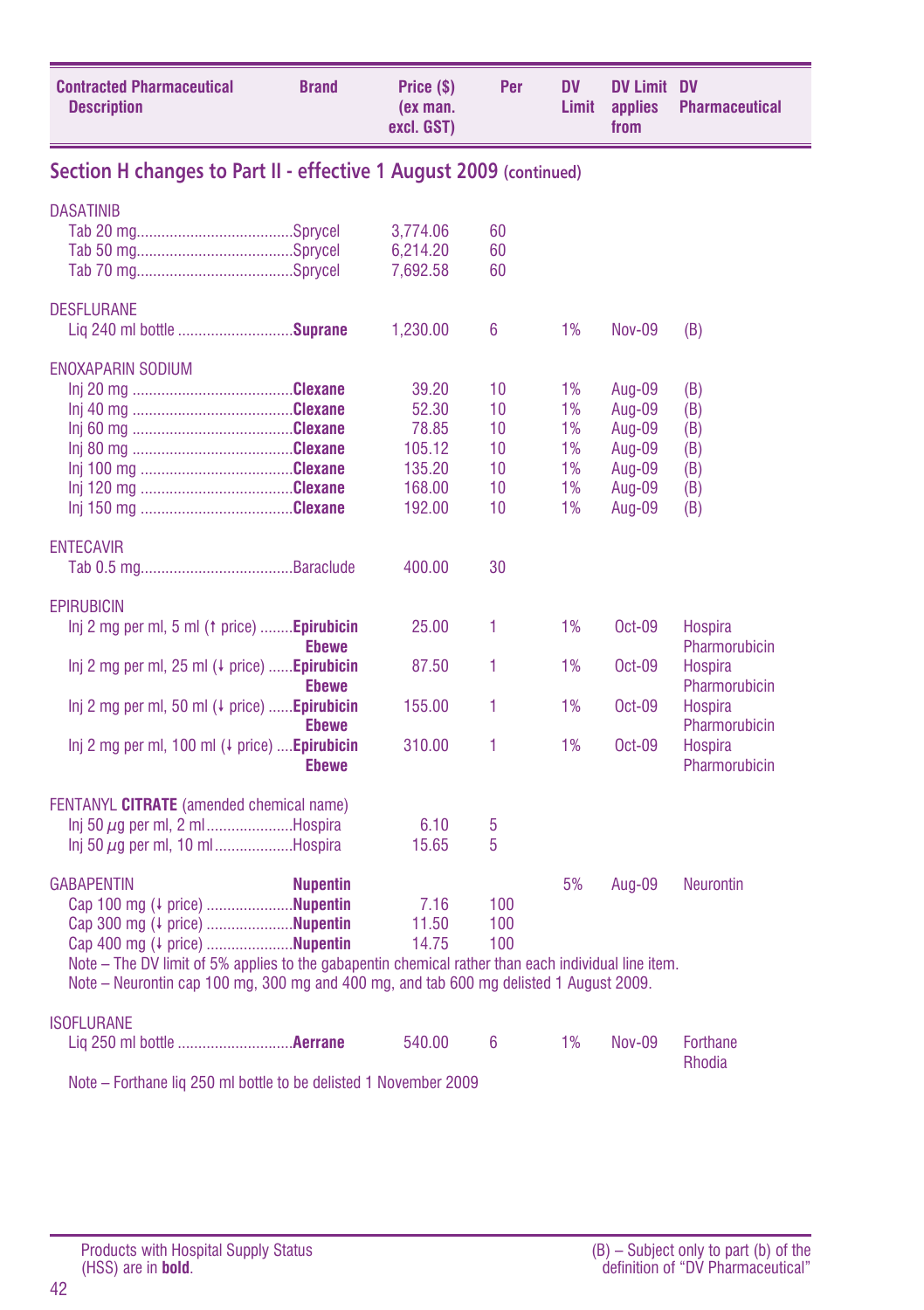| <b>Contracted Pharmaceutical</b><br><b>Description</b>                                                                     | <b>Brand</b>      | Price (\$)<br>(ex man.<br>excl. GST) | Per            | <b>DV</b><br>Limit | <b>DV Limit DV</b><br>applies<br>from | <b>Pharmaceutical</b> |
|----------------------------------------------------------------------------------------------------------------------------|-------------------|--------------------------------------|----------------|--------------------|---------------------------------------|-----------------------|
| Section H changes to Part II - effective 1 August 2009 (continued)                                                         |                   |                                      |                |                    |                                       |                       |
| <b>LEUPRORELIN</b><br>Inj 3.75 mg prefilled syringeLucrin Depot                                                            | <b>PDS</b>        | 221.60                               | 1              |                    |                                       |                       |
| Inj 11.25 mg prefilled syringeLucrin Depot                                                                                 | <b>PDS</b>        | 591.68                               | 1              |                    |                                       |                       |
| Inj 30 mg prefilled syringeLucrin Depot                                                                                    | <b>PDS</b>        | 1,109.40                             | 1              |                    |                                       |                       |
| <b>NEVIRAPINE</b><br>Oral suspension 10 mg per ml <b>Viramune</b>                                                          | <b>Suspension</b> | 134.55                               | 240 ml         | 1%                 | Oct-09                                | (B)                   |
|                                                                                                                            |                   | 319.80                               | 60             | 1%                 | Oct-09                                | (B)                   |
| OIL IN WATER EMULSION                                                                                                      | Cream             | 2.80                                 | 500q           |                    |                                       |                       |
| <b>PARAFFIN</b>                                                                                                            |                   | 1.04                                 | 10q            | 1%                 | $Oct-09$                              | Dal<br>Orion          |
| <b>SAQUINAVIR</b><br>Note - Invirase to be delisted 1 February 2010                                                        |                   | 556.59                               | 120            |                    |                                       |                       |
| <b>SEVOFLURANE</b><br>Note – Abbott Sevorane to be delisted 1 November 2009.                                               |                   | 1.230.00                             | 6              | 1%                 | Nov-09                                | Sevorane              |
| <b>SODIUM HYALURONATE</b><br>Opthalmic inj 4 mg per ml <b>Healon GV</b><br>Opthalmic soln 10 mg per ml <b>Healon</b> Glear |                   | 50.00<br>35.00                       | 1<br>$0.85$ ml | 1%<br>1%           | Oct-09<br>$Oct-09$                    | (B)<br>Provisc        |
| <b>TAMOXIFEN CITRATE</b>                                                                                                   |                   |                                      | 60             |                    |                                       |                       |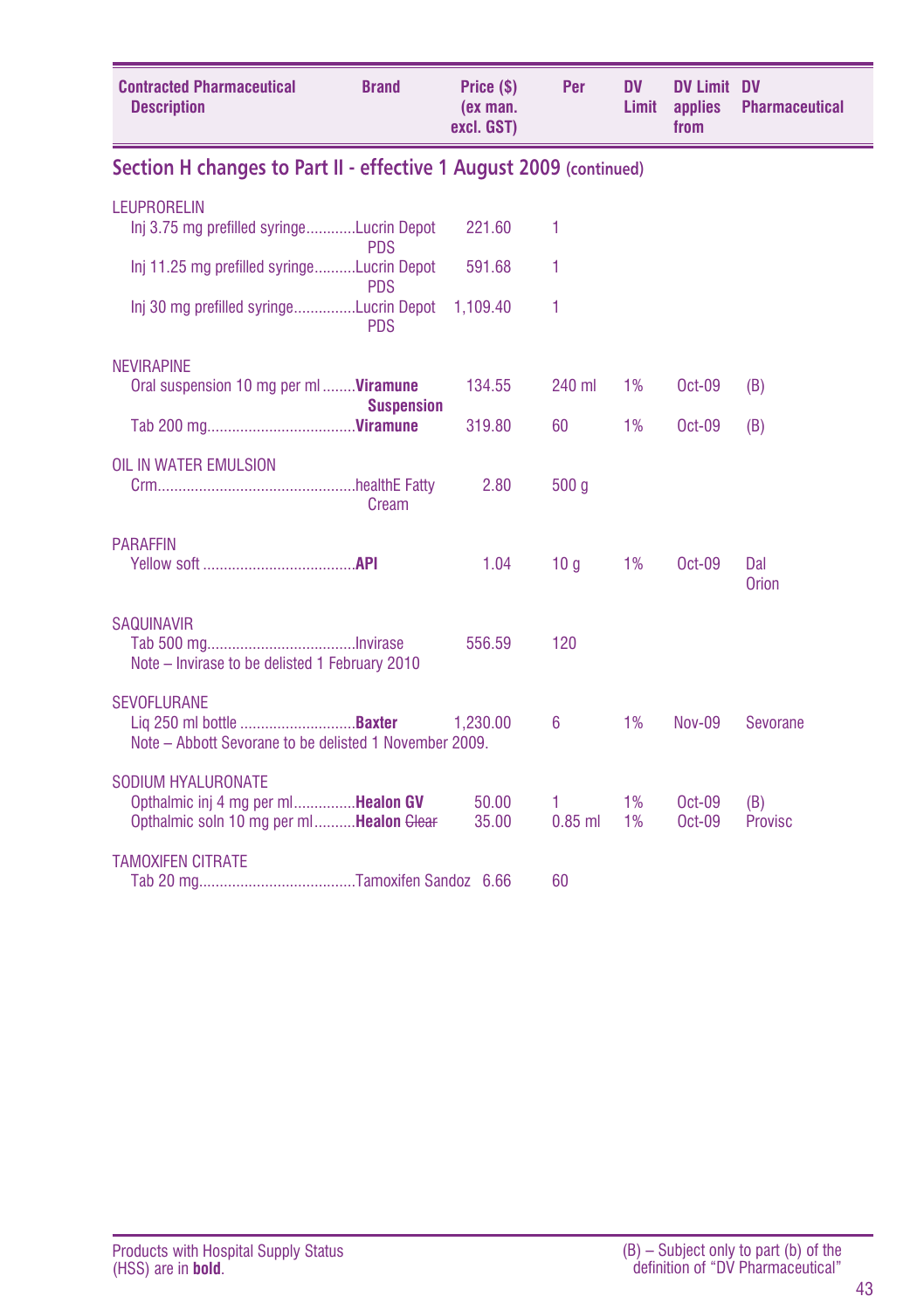## **Section H changes to Part IV**

### **Effective 1 October 2009**

#### L-ORNITHINE L-ASPARTATE (LOLA) **S29**

Sach 5 **g** mg

For patients with chronic hepatic encephalopathy who have not responded to treatment with lactulose Note – correction of pack size only.

#### PAMIDRONATE DISODIUM

| <b>Pamisol</b>                   |
|----------------------------------|
| Aredia                           |
| <b>Pamisol</b>                   |
| Damiool<br><del>r diffinit</del> |
|                                  |

For malignant hypercalcaemia, metastatic breast cancer – predominant lytic bone metastases, myeloma with lytic bone metastases, control of pain due to lytic bone metastases in addition to standard care (analgesics + radiotherapy), Gaucher disease with established bone disease.

### **Effective 1 August 2009**

#### PEGFILGRASTIM

Inj 6 mg per 0.6 ml prefilled syringe Indefinite supply for any appropriate indication for the management of patients with cancer.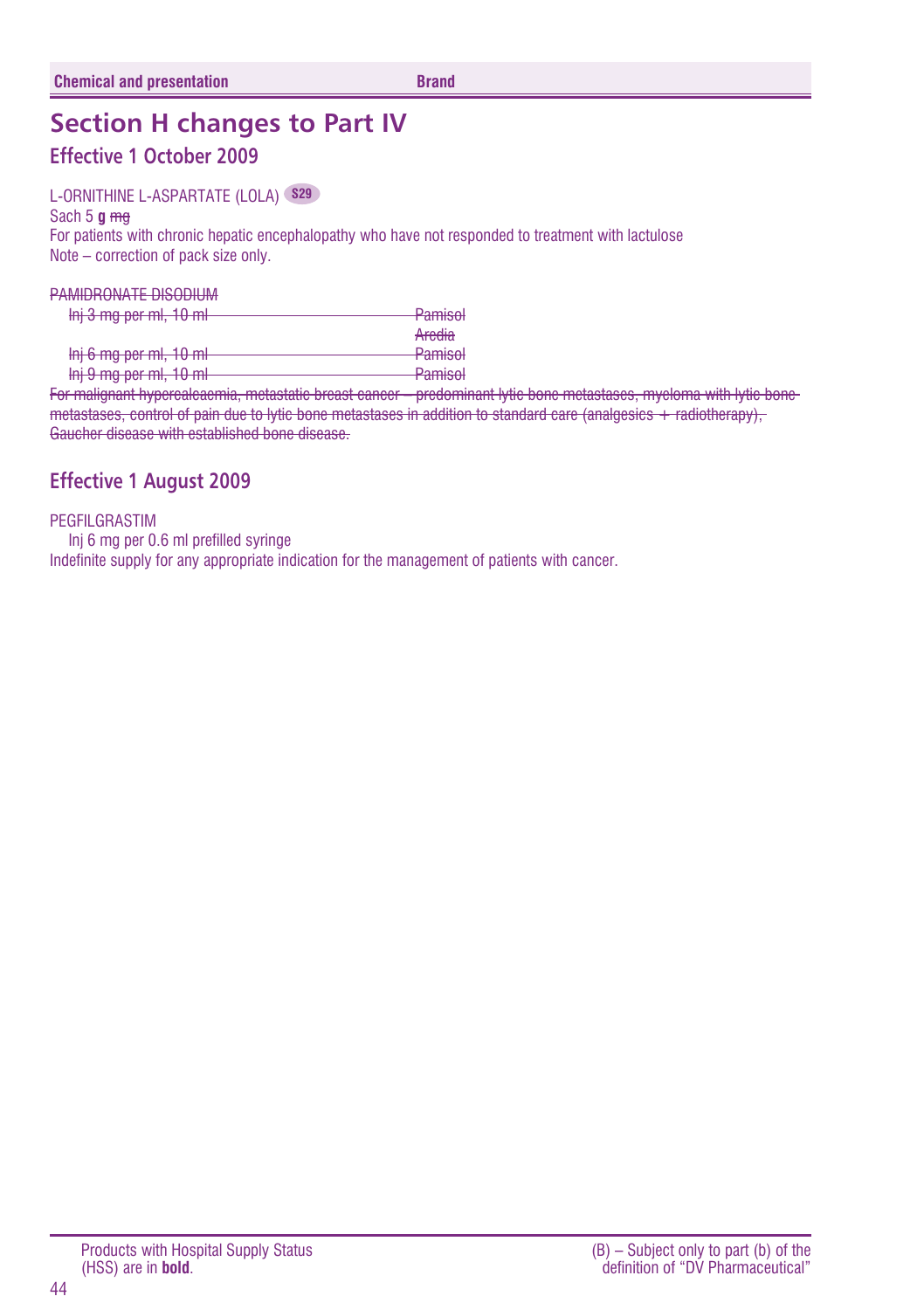### **Index**

Pharmaceuticals and brands

| A                                                   |        |
|-----------------------------------------------------|--------|
|                                                     | 26.35  |
|                                                     | 39     |
|                                                     | 26     |
|                                                     | 42     |
|                                                     | 19     |
|                                                     | 35     |
| Alendronate sodium with cholecalciferol 17, 35      |        |
|                                                     | 34     |
|                                                     | 27     |
| Aminoacid formula without phenylalanine             | 18     |
|                                                     | 30     |
|                                                     | 30     |
|                                                     | 30     |
|                                                     | 24     |
|                                                     | 18     |
|                                                     | 18     |
|                                                     |        |
|                                                     | 31     |
|                                                     |        |
| Apomorphine hydrochloride                           | 31     |
|                                                     | 17, 35 |
|                                                     | 44     |
|                                                     | 23     |
|                                                     | 18, 39 |
|                                                     | 41     |
|                                                     |        |
|                                                     | 31     |
|                                                     | 23     |
|                                                     |        |
| R                                                   |        |
|                                                     |        |
|                                                     |        |
|                                                     |        |
|                                                     | 41     |
|                                                     | 29.41  |
| Betahistine dihydrochloride                         | 29, 39 |
|                                                     |        |
| Betamethasone valerate                              | 27, 35 |
|                                                     | 27, 35 |
| Blood glucose diagnostic test meter<br>17, 35, 39   |        |
| Blood glucose diagnostic test strip  17, 26, 31, 35 |        |
| Bromocriptine mesylate                              | 18, 34 |
|                                                     | 29, 39 |
|                                                     | 29.39  |
| c                                                   |        |
|                                                     | 26, 33 |
|                                                     | 39     |
|                                                     | 31     |
|                                                     | 28, 35 |
|                                                     | 28, 35 |
| 17, 35                                              |        |

|                                       | 17, 35 |     |
|---------------------------------------|--------|-----|
|                                       | 17, 35 |     |
|                                       |        | 39  |
|                                       | 26, 36 |     |
|                                       | 26, 36 |     |
|                                       | 26, 36 |     |
|                                       |        |     |
|                                       |        | 39  |
|                                       |        | 31  |
|                                       |        |     |
|                                       |        |     |
|                                       |        |     |
|                                       |        | 39  |
|                                       |        |     |
| Clonidine hydrochloride 26, 28, 36    |        |     |
|                                       |        |     |
|                                       |        |     |
|                                       |        |     |
|                                       |        |     |
|                                       |        |     |
|                                       |        |     |
|                                       |        |     |
| D                                     |        |     |
|                                       |        | 42  |
|                                       |        | 42  |
|                                       |        |     |
|                                       |        | 24  |
|                                       |        |     |
|                                       |        |     |
|                                       |        |     |
|                                       |        | 32  |
|                                       |        |     |
|                                       |        | 32  |
|                                       |        | 32  |
|                                       |        |     |
| Dorzolamide hydrochloride with        |        |     |
|                                       |        |     |
| F                                     |        |     |
|                                       |        | 18  |
|                                       |        |     |
|                                       |        |     |
|                                       |        |     |
|                                       |        | -42 |
|                                       |        |     |
|                                       |        |     |
|                                       |        | 42  |
| Ethinyloestradiol with gestodene      |        | 32  |
| Ethinyloestradiol with levonorgestrel |        | 32  |
| F                                     |        |     |
|                                       |        | 42  |
| Fleet Glycerin Suppositories          |        | 31  |
|                                       |        | 36  |
|                                       |        | 36  |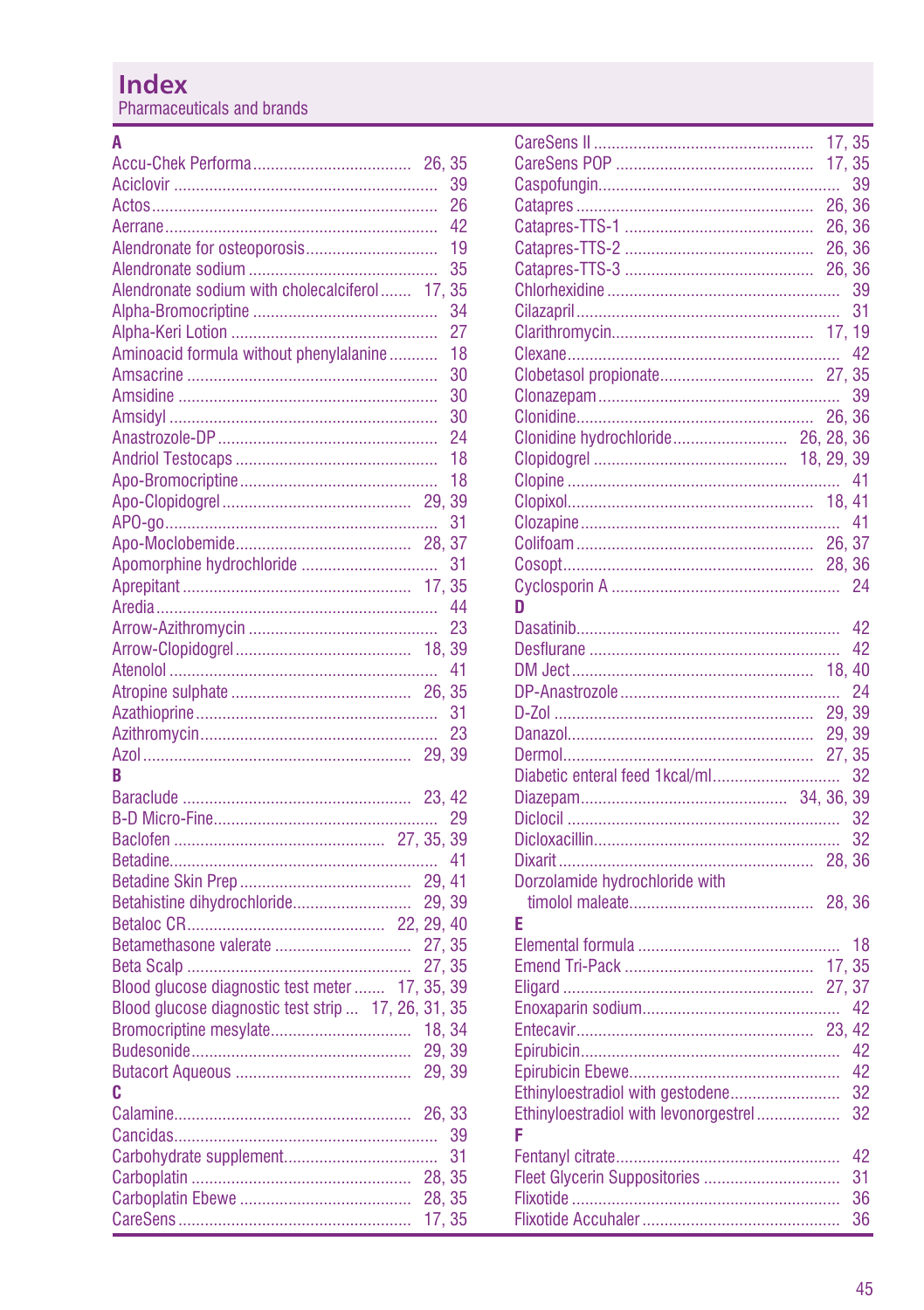# Index

Pharmaceuticals and brands

|                                     | 27,36  |    |
|-------------------------------------|--------|----|
|                                     | 29, 33 |    |
|                                     | 29, 33 |    |
|                                     | 29, 40 |    |
|                                     | 29, 40 |    |
|                                     |        | 36 |
| Foremount Child's Silicone Mask     |        | 21 |
|                                     |        |    |
|                                     |        | 35 |
|                                     |        |    |
| G                                   |        |    |
|                                     |        | 42 |
|                                     |        | 36 |
|                                     |        | 34 |
|                                     |        | 31 |
|                                     |        | 36 |
|                                     |        | 22 |
| н                                   |        |    |
|                                     |        | 22 |
|                                     |        | 43 |
|                                     |        | 43 |
|                                     |        | 39 |
|                                     |        | 43 |
|                                     |        |    |
|                                     |        |    |
|                                     |        |    |
|                                     |        |    |
|                                     |        | 40 |
|                                     |        | 37 |
|                                     |        | 18 |
|                                     |        | 31 |
| ı                                   |        |    |
|                                     |        | 31 |
|                                     |        |    |
|                                     |        |    |
|                                     |        |    |
|                                     |        |    |
|                                     |        |    |
|                                     |        |    |
|                                     |        |    |
|                                     |        |    |
| K                                   |        |    |
|                                     |        | 32 |
|                                     |        | 32 |
| Ketone blood beta-ketone electrodes |        | 21 |
|                                     |        | 19 |
|                                     | 17, 19 |    |
|                                     | 34, 38 |    |
|                                     |        | 19 |
| L                                   |        |    |
|                                     |        | 31 |
|                                     | 34, 40 |    |

| L-ornithine l-aspartate (lola)<br>М                                                                              | 18<br>40<br>39<br>44<br>43                               |
|------------------------------------------------------------------------------------------------------------------|----------------------------------------------------------|
| Methylprednisolone sodium succinate 27, 37<br>28, 37<br>34, 40<br>Morphine hydrochloride<br>28, 38<br>28.38<br>Ν | 21<br>32                                                 |
| 27, 38<br>n                                                                                                      | 24<br>43<br>22<br>22<br>36<br>42                         |
| Ondansetron hydrochloride<br>Optium Blood Ketone Test Strips<br>Oxytocin with ergometrine maleate<br>P           | 43<br>41<br>31<br>21<br>39<br>29<br>34<br>38             |
| 34.41<br>Pegatron Combination Therapy 33, 34<br>Pegylated interferon alpha-2b with ribavirin                     | 41<br>31<br>44<br>44<br>38<br>43<br>24<br>31<br>44<br>33 |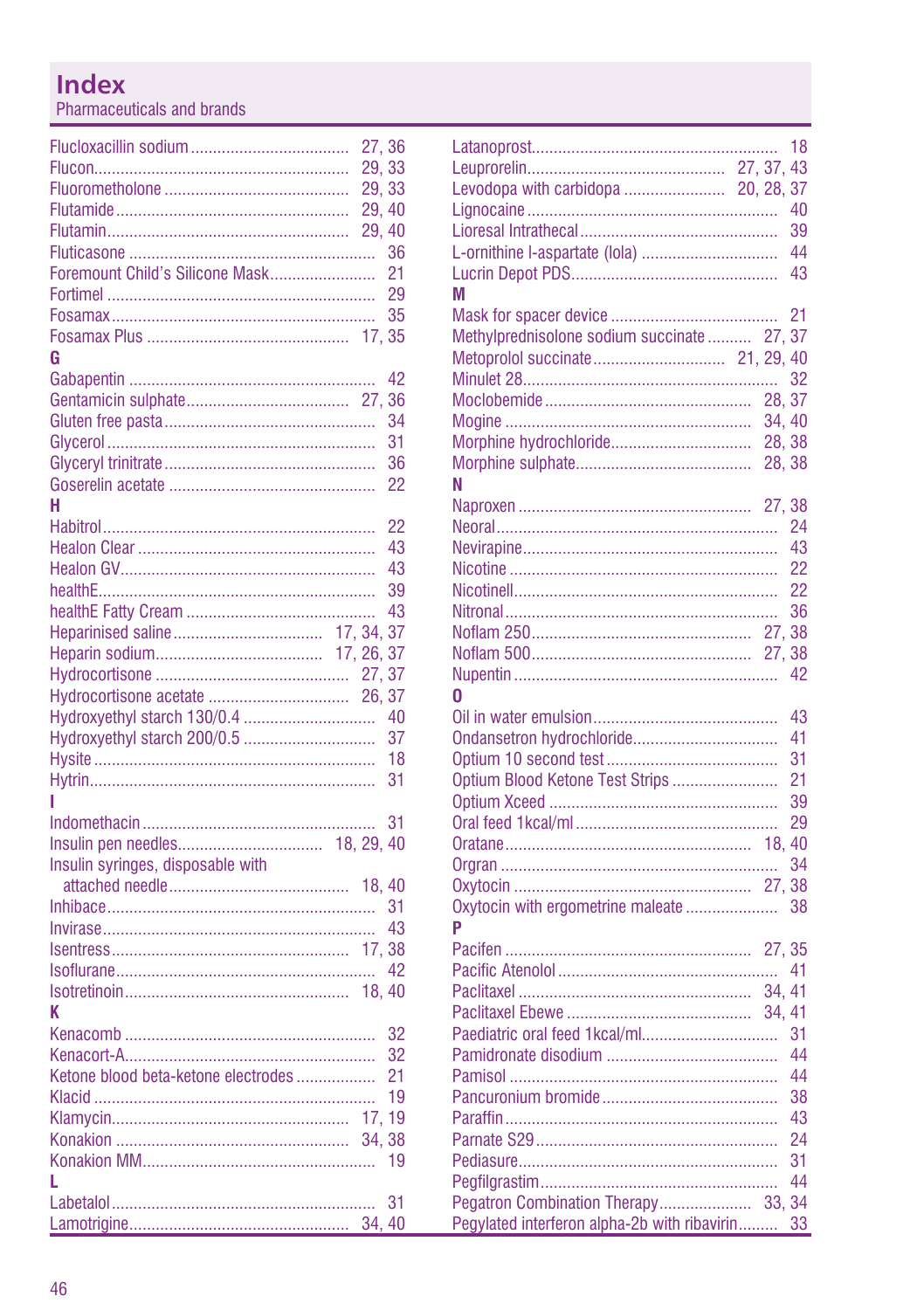### **Index**

Pharmaceuticals and brands

|                                      |        | 37<br>18<br>34<br>38<br>34<br>25<br>34<br>26 |
|--------------------------------------|--------|----------------------------------------------|
|                                      |        | 18<br>18                                     |
|                                      |        | 29                                           |
|                                      |        | 31                                           |
|                                      |        |                                              |
|                                      | 29, 41 |                                              |
|                                      |        |                                              |
| Ω                                    |        |                                              |
|                                      | 28, 38 |                                              |
|                                      | 28, 38 |                                              |
| R                                    |        |                                              |
|                                      |        |                                              |
|                                      |        |                                              |
|                                      |        | 32                                           |
|                                      |        | 32                                           |
|                                      |        | 32                                           |
|                                      |        | 32                                           |
|                                      |        | 31                                           |
|                                      |        |                                              |
|                                      |        |                                              |
|                                      |        | 39                                           |
|                                      |        | 32                                           |
| S                                    |        |                                              |
|                                      |        | 43                                           |
|                                      |        |                                              |
| Semi-elemental enteral feed 1kcal/ml |        | 34                                           |
|                                      |        | 43                                           |
|                                      |        |                                              |
|                                      |        |                                              |
|                                      |        |                                              |
|                                      |        |                                              |
|                                      |        |                                              |
|                                      |        |                                              |

|                                          | 21 |
|------------------------------------------|----|
|                                          | 21 |
|                                          |    |
|                                          | 42 |
|                                          | 37 |
|                                          | 42 |
|                                          |    |
| 27,38                                    |    |
| т                                        |    |
|                                          | 43 |
|                                          | 43 |
|                                          | 31 |
|                                          | 18 |
|                                          | 31 |
|                                          | 38 |
|                                          | 38 |
|                                          | 31 |
|                                          | 24 |
|                                          | 32 |
| Triamcinolone acetonide with gramicidin, |    |
|                                          | 32 |
|                                          | 34 |
|                                          | 32 |
|                                          | 34 |
| V                                        |    |
| 29.39                                    |    |
|                                          | 29 |
|                                          | 43 |
|                                          | 43 |
|                                          | 26 |
| Vitamin a with vitamins d and c          | 26 |
|                                          | 21 |
|                                          | 40 |
| W                                        |    |
|                                          | 27 |
|                                          |    |
| χ                                        |    |
|                                          | 40 |
| Z                                        |    |
|                                          | 41 |
|                                          | 22 |
| Zuclopenthixol hydrochloride<br>18.41    |    |